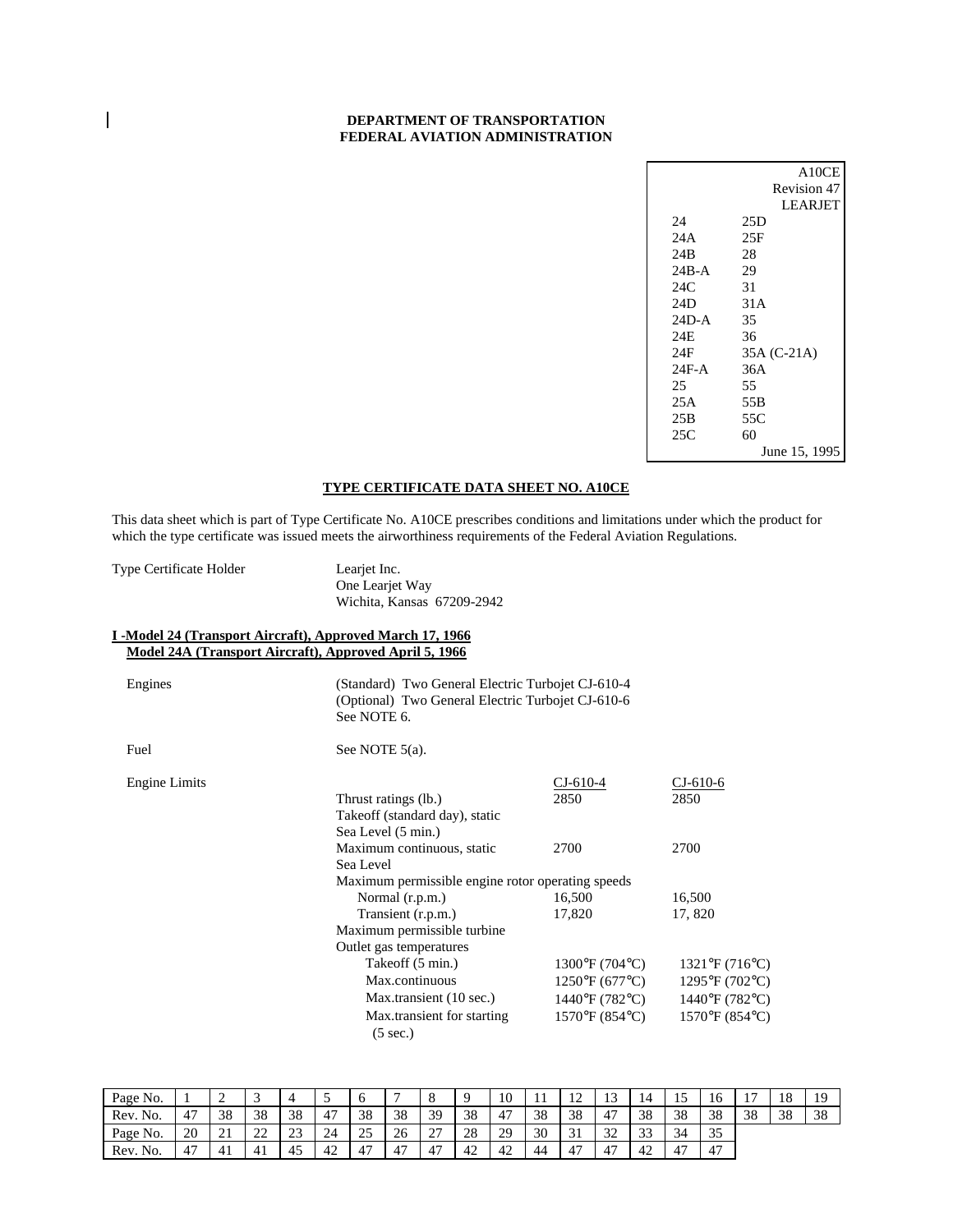| I-Model 24, Model 24A (cont'd)     |                      |                                                                                |               |                       |                                     |               |            |               |
|------------------------------------|----------------------|--------------------------------------------------------------------------------|---------------|-----------------------|-------------------------------------|---------------|------------|---------------|
| Airspeed Limits (CAS)              | $V_{MO}$             | (Maximum operating)                                                            |               | 300 knots             |                                     |               |            |               |
|                                    |                      | Sea Level to 31,100 ft.                                                        |               |                       |                                     |               |            |               |
|                                    | $M_{MO}$             | 31,100 ft. to 45,000 ft.                                                       |               |                       |                                     |               |            |               |
|                                    |                      | $M = 0.81$                                                                     |               |                       |                                     |               |            |               |
|                                    | $V_A$                | (Maneuvering)<br>Sea Level to 36,300 ft.                                       |               | 267 knots             |                                     |               |            |               |
|                                    | $M_A$                | 36,300 ft. to 45,000 ft.                                                       |               |                       |                                     |               |            |               |
|                                    |                      | $M = 0.81$                                                                     |               |                       |                                     |               |            |               |
|                                    | $V_{FE}$             | (Flaps extended)                                                               |               |                       |                                     |               |            |               |
|                                    |                      | Landing                                                                        |               | 150 knots             |                                     |               |            |               |
|                                    |                      | Takeoff and approach                                                           |               | 167 knots             |                                     |               |            |               |
|                                    | $V_{MC}$             | (Minimum control speed)                                                        |               |                       |                                     |               |            |               |
|                                    |                      | Air                                                                            |               | 85 knots<br>200 knots |                                     |               |            |               |
|                                    | $V_{LO}$<br>$V_{LE}$ | (Landing gear operating)<br>(Landing gear extended)                            |               | 260 knots             |                                     |               |            |               |
|                                    | $V_{SB}$             | (Spoilers extended)                                                            |               |                       | Any speed, except extension with    |               |            |               |
|                                    |                      |                                                                                |               |                       | flaps extended prohibited in flight |               |            |               |
| C.G. Range (Landing                |                      | All stations noted are body stations.                                          |               |                       |                                     |               |            |               |
| Gear Extended)                     | Model 24             | $(+223.6)$ to $(+236.7)$ at 6,386 lb.                                          |               |                       |                                     |               |            |               |
|                                    |                      | $(+223.6)$ to $(+236.7)$ at 9,000 lb.                                          |               |                       |                                     |               |            |               |
|                                    |                      | $(+228.2)$ to $(+236.7)$ at 13,000 lb.                                         |               |                       |                                     |               |            |               |
|                                    | Model 24A            | $(+223.6)$ to $(+236.7)$ at 6,386 lb.<br>$(+223.6)$ to $(+236.7)$ at 9,000 lb. |               |                       |                                     |               |            |               |
|                                    |                      | $(+227.6)$ to $(+236.7)$ at 12,500 lb.                                         |               |                       |                                     |               |            |               |
|                                    |                      | The variation between points is linear.                                        |               |                       |                                     |               |            |               |
| Maximum Weights                    |                      |                                                                                |               | Model 24              |                                     |               | Model 24A  |               |
|                                    | Ramp                 |                                                                                |               | 13,300 lb.            |                                     |               | 12,749 lb. |               |
|                                    | *Takeoff             |                                                                                |               | 13,000 lb.            |                                     |               | 12,499 lb. |               |
|                                    | Landing              |                                                                                |               | 11,880 lb.            |                                     |               | 11,880 lb. |               |
|                                    | Zero fuel            | *See NOTE 8 for eligibility for increased takeoff weight.                      |               | 9,000 lb.             |                                     |               | 9,000 lb.  |               |
|                                    |                      | See NOTE 11 for eligibility for 11,400 lb. zero wing weight limitation.        |               |                       |                                     |               |            |               |
|                                    |                      | See NOTE 12 for reduced takeoff weight - Model 24.                             |               |                       |                                     |               |            |               |
| Minimum Crew                       |                      | For all flights, 2 persons (pilot and copilot)                                 |               |                       |                                     |               |            |               |
| No. of Seats                       |                      | 8 (2 crew and 6 passengers)                                                    |               |                       |                                     |               |            |               |
|                                    |                      | See NOTE 7 for optional seating configurations                                 |               |                       |                                     |               |            |               |
| Maximum Baggage                    |                      | 500 lb. at Sta. 252                                                            |               |                       |                                     |               |            |               |
| Fuel Capacity (Gal.)               |                      |                                                                                |               |                       |                                     | Model 24A     |            | Model 24A     |
|                                    |                      |                                                                                |               | Model 24              |                                     | (Per ECR 247) |            | (Per ECR 459) |
|                                    |                      |                                                                                | <b>Usable</b> | <u>Arm</u>            | Usable Arm                          |               |            | Usable Arm    |
|                                    |                      | Two tip tanks                                                                  | 362           | 239.2                 | 362 239.2                           |               | 362        | 239.2         |
|                                    |                      | Two main wing tanks                                                            | 347           | 235.3                 | 347                                 | 235.3         | 347        | 235.3         |
|                                    |                      | Auxiliary fuselage tank                                                        | 125           | 282.5                 | 112                                 | 282.5         | 80         | 282.5         |
|                                    |                      | See Note 1(a) for data on system fuel.                                         |               |                       |                                     |               |            |               |
| Oil Capacity (Lb.)                 | Total                | Two engine mounted tanks<br>Usable                                             | Arm           |                       |                                     |               |            |               |
|                                    | 8 ea.                | 5.6 ea.                                                                        | 398           |                       |                                     |               |            |               |
|                                    |                      | See NOTE 1(a) for data on system oil.                                          |               |                       |                                     |               |            |               |
| <b>Maximum Operating</b>           |                      | 41,000 ft. pressure altitude, S/N 100 through 139                              |               |                       |                                     |               |            |               |
| Altitude                           |                      | 45,000 ft. pressure altitude, S/N 140 and up                                   |               |                       |                                     |               |            |               |
| <b>Other Operating Limitations</b> |                      | See appropriate FAA Approved Airplane Flight Manual                            |               |                       |                                     |               |            |               |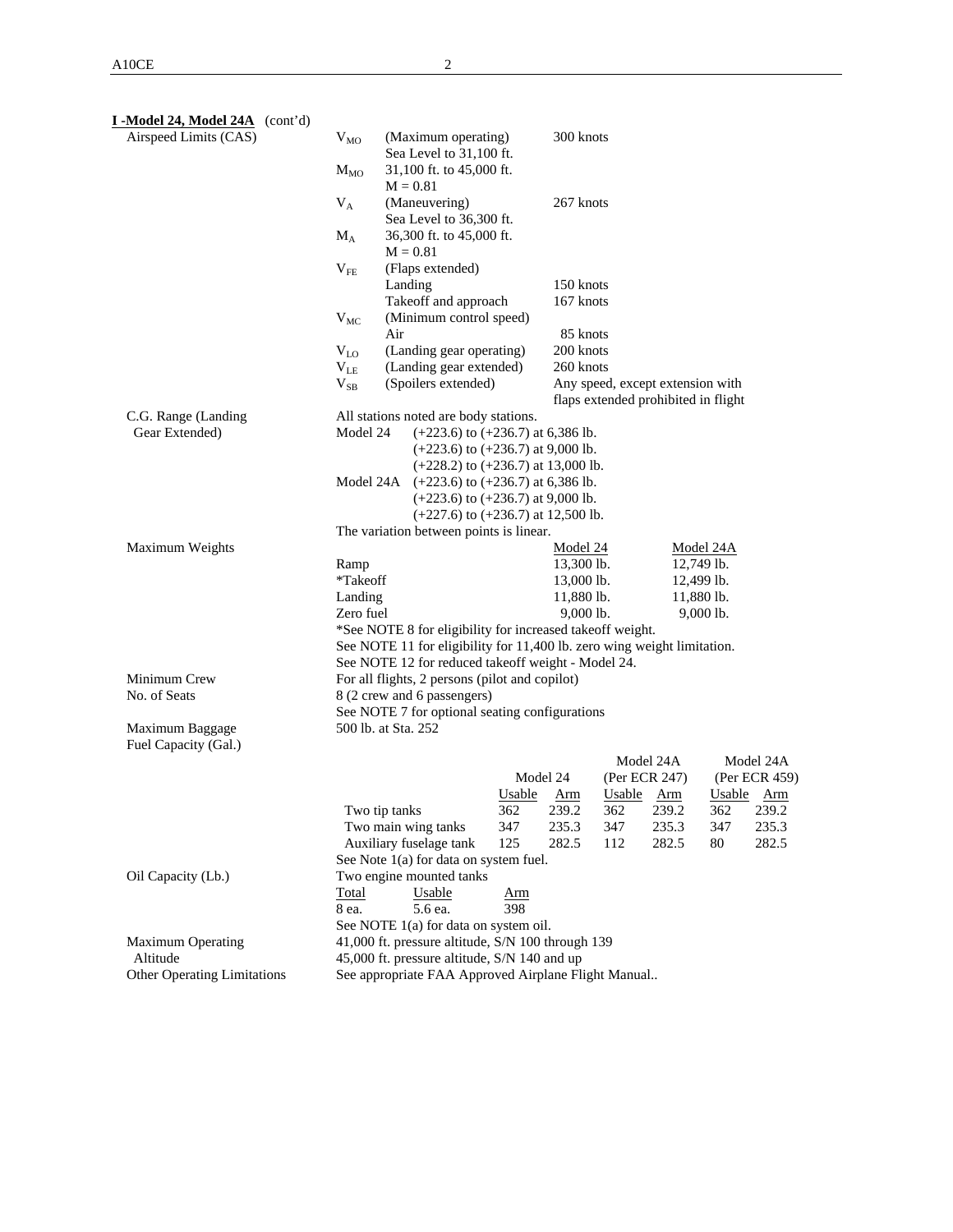| I -Model 24, Model 24A (cont'd)                                                                                                      |                                                                                             |       |                                             |                 |                             |  |  |  |
|--------------------------------------------------------------------------------------------------------------------------------------|---------------------------------------------------------------------------------------------|-------|---------------------------------------------|-----------------|-----------------------------|--|--|--|
| <b>Control Surface Movements</b>                                                                                                     | Horizontal stabilizer (Model 24 and 24A)                                                    | Down  | $0^{\circ}$ to $7.5^{\circ}$                |                 |                             |  |  |  |
|                                                                                                                                      | Horizontal stabilizer                                                                       | Down  | $0^\circ$ to $9^\circ$                      |                 |                             |  |  |  |
|                                                                                                                                      | (Model 24 with ECR 1575)                                                                    |       |                                             |                 |                             |  |  |  |
|                                                                                                                                      | Elevator                                                                                    | Up    | $15^{\circ}$                                | Down            | $15^{\circ}$                |  |  |  |
|                                                                                                                                      | Aileron                                                                                     | Up    | $18^{\circ}$                                | Down            | $18^{\circ}$                |  |  |  |
|                                                                                                                                      | Aileron trim tab                                                                            | Up    | $8^{\circ}$                                 | Down            | $8^\circ$                   |  |  |  |
|                                                                                                                                      | Aileron geared tabs                                                                         |       | $\pm 15^{\circ}$ at -18° aileron deflection |                 |                             |  |  |  |
|                                                                                                                                      | Rudder                                                                                      | Right | $30^\circ$                                  | Left $30^\circ$ |                             |  |  |  |
|                                                                                                                                      | Rudder trim tab                                                                             | Right | $15^{\circ}$                                | Left            | $15^{\circ}$                |  |  |  |
|                                                                                                                                      | Wing flap                                                                                   |       |                                             | Down            | $0^{\circ}$ to $40^{\circ}$ |  |  |  |
|                                                                                                                                      | Speed brake                                                                                 | Up    | $0^{\circ}$ to $40^{\circ}$                 |                 |                             |  |  |  |
|                                                                                                                                      | See Airplane Service Manual or LES FT-1007 and LES-FT-1008 for rigging tolerances           |       |                                             |                 |                             |  |  |  |
|                                                                                                                                      | or instructions.                                                                            |       |                                             |                 |                             |  |  |  |
| Serial Nos. Eligible                                                                                                                 | 100 through 180 (eligible as Models 24 and 24A)                                             |       |                                             |                 |                             |  |  |  |
|                                                                                                                                      | Learjet Model 23 aircraft certificated under T.C. A5CE are eligible for certification under |       |                                             |                 |                             |  |  |  |
|                                                                                                                                      | this T.C. when modified by Learjet in accordance with the following approved data:          |       |                                             |                 |                             |  |  |  |
|                                                                                                                                      | S/N 003 to 039 ECR 233                                                                      |       |                                             |                 |                             |  |  |  |
|                                                                                                                                      | S/N 040 to 069 ECR 230                                                                      |       |                                             |                 |                             |  |  |  |
|                                                                                                                                      | S/N 070 to 099 ECR 227                                                                      |       |                                             |                 |                             |  |  |  |
|                                                                                                                                      | (Modified aircraft must display both the original and the new identification plates.)       |       |                                             |                 |                             |  |  |  |
|                                                                                                                                      | Model 24A may be converted to a Model 24 by complying with ECR 748.                         |       |                                             |                 |                             |  |  |  |
|                                                                                                                                      |                                                                                             |       |                                             |                 |                             |  |  |  |
| II - Model 25 (Transport Aircraft), Approved October 10, 1967<br>M. LIAEA (The contract and a contract in the 40 mm of the contract) |                                                                                             |       |                                             |                 |                             |  |  |  |

**Model 25A (Transport Aircraft), Approved May 19, 1970 (ECR 980) Model 25B (Transport Aircraft), Approved August 19, 1970 Model 25C (Transport Aircraft), Approved August 19, 1970 Model 25D (Transport Aircraft), Approved May 20, 1976 Model 25F (Transport Aircraft), Approved May 20, 1976**

Engine limits

Engines Two General Electric Turbojet CJ-610-6 or two CJ-610-8A (See NOTE 23) Two General Electric Turbojet CJ-610-8A (Models 25D, 25F with ECR 1409) Fuel See NOTE 5(a).

|                                                      | CJ-610-6 or CJ-610-8A<br>(25, 25A, 25B, 25C, 25D, 25F)<br>(See NOTE 23) |                               | CJ-610-8A<br>$(25D \text{ and } 25F)$<br>with ECR 1409 |
|------------------------------------------------------|-------------------------------------------------------------------------|-------------------------------|--------------------------------------------------------|
| Thrust ratings (lb.)                                 |                                                                         |                               |                                                        |
| Takeoff(standard day) static                         |                                                                         |                               |                                                        |
| Sea Level (5 min.)                                   | 2950                                                                    | 2950                          | 2950                                                   |
| Maximum continuous, static                           |                                                                         |                               |                                                        |
| Sea Level                                            | 2780                                                                    | 2850                          | 2850                                                   |
| Max.permissible engine rotor<br>operating speeds:    |                                                                         |                               |                                                        |
| Normal (r.p.m.)                                      | 16,500                                                                  | 16,500                        | 16,500                                                 |
| Transient (r.p.m.)                                   | 17,820                                                                  | 17,820                        | 17,820                                                 |
| Maximum permissible turbine outlet gas temperatures: |                                                                         |                               |                                                        |
| Takeoff (5 min.)                                     | $1321^{\circ}F(716^{\circ}C)$                                           | $1355^{\circ}F(735^{\circ}C)$ | $1355^{\circ}F(735^{\circ}C)$                          |
| Maximum continuous                                   | $1295^{\circ}F(702^{\circ}C)$                                           | $1335^{\circ}F(724^{\circ}C)$ | $1335^{\circ}F(724^{\circ}C)$                          |
| Maximum transient                                    |                                                                         |                               |                                                        |
| $(10 \text{ sec.})$                                  | $1440^{\circ}F(782^{\circ}C)$                                           | $1440^{\circ}F(782^{\circ}C)$ | $1440^{\circ}F(782^{\circ}C)$                          |
| Maximum transient for<br>starting $(5 \text{ sec.})$ | $1570^{\circ}F(854^{\circ}C)$                                           | $1570^{\circ}F(854^{\circ}C)$ | 1570°F(854°C)                                          |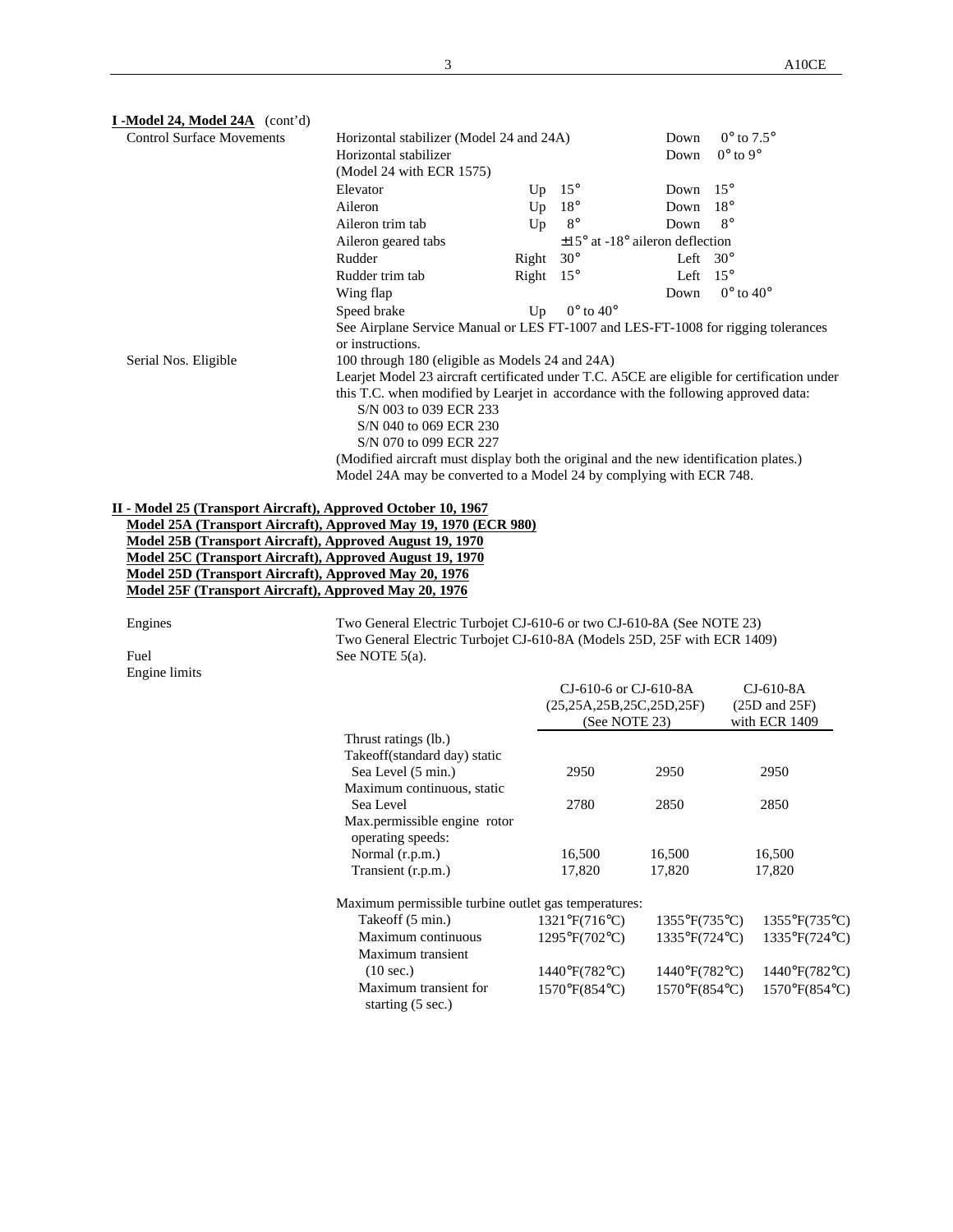|                       |              | II - Model 25, Model 25A, Model 25B, Model 25C, Model 25D, Model 25F (cont'd)    |                                |
|-----------------------|--------------|----------------------------------------------------------------------------------|--------------------------------|
| Airspeed Limits (CAS) | $V_{MO}$     | (Maximum operating)                                                              | 300 knots                      |
| (See NOTE 4)          |              | Sea Level to 30,400 ft.                                                          |                                |
|                       |              | (Model 25 and 25A)                                                               |                                |
|                       |              | Sea Level to 31,100 ft.                                                          |                                |
|                       |              | (Models 25 and 25A with ECR 936,                                                 |                                |
|                       |              | 25B and 25C)                                                                     |                                |
|                       | $V_{MO}$     | (Maximum operating)                                                              | 300 knots                      |
|                       |              | Sea level to 14,000 ft.                                                          |                                |
|                       |              | 14,000 ft. TO 23,900 ft.                                                         | 350 knots                      |
|                       |              | (Models 25D and 25F)                                                             |                                |
|                       | $M_{MO}$     | 30,400 ft. to 45,000 ft.                                                         | $M = .80$                      |
|                       |              | (Models 25 and 25A)                                                              |                                |
|                       |              | 31,100 ft. to 45,000 ft.                                                         | $M = .81$ (AFC/SS operative)   |
|                       |              | (Models 25B, 25C, and 25 & 25A)                                                  | $M = .77$ (AFC/SS inoperative) |
|                       |              | with ECR 936)                                                                    |                                |
|                       |              |                                                                                  |                                |
|                       |              | 23,900 ft. to 45,000 ft.                                                         | $M = .81$ (AFC/SS operative)   |
|                       |              | (Models 25D and 25F)                                                             | $M = .77$ (AFC/SS inoperative) |
|                       |              | 23,900 ft. to 51,000 ft.                                                         | $M = .81$ (AFC/SS operative)   |
|                       |              | (Models 25D & 25F with ECR 1409                                                  | $M = .77$ (AFC/SS inoperative) |
|                       |              |                                                                                  |                                |
|                       | $V_A$        | (Maneuvering at 15,000 lb.)                                                      |                                |
|                       |              | (Models 25, 25A, 25B, 25C)                                                       |                                |
|                       |              | Sea Level                                                                        | 223 knots                      |
|                       |              | 38,500 ft.                                                                       | 254 knots                      |
|                       | $M_A$        | 38,500 ft. to 45,000 ft.                                                         |                                |
|                       |              | (Models 25, 25A, 25B, 25C)                                                       |                                |
|                       |              | $M = .77, .81$ when automatic flight control                                     |                                |
|                       |              | system is installed and engaged                                                  |                                |
|                       | $V_A$        | (Maneuvering at 15,000 lb.)                                                      |                                |
|                       |              | (Models 25D & 25F)                                                               |                                |
|                       |              | Sea Level                                                                        | 182 knots                      |
|                       |              | 45,000 ft.                                                                       | 217 knots                      |
|                       |              | 45,000 ft. (Models 25D & 25F                                                     |                                |
|                       |              | with ECR 1409)                                                                   | 218 knots                      |
|                       | $\rm M_A$    | 45,200 ft. to 51,000 ft.                                                         |                                |
|                       |              | (Models 25D & 25F with ECR 1409)<br>$M = .77, .81$ when automatic flight control |                                |
|                       |              |                                                                                  |                                |
|                       |              | system is installed and engaged<br>(Flaps extended)                              |                                |
|                       | $\rm V_{FE}$ | Landing                                                                          | 150 knots                      |
|                       |              | Takeoff and approach                                                             | 200 knots                      |
|                       | $V_{MC}$     | (Minimum control speed)                                                          | 104 knots                      |
|                       |              | Air                                                                              |                                |
|                       | $\rm V_{LO}$ | (Landing gear operating)                                                         | 200 knots                      |
|                       | $V_{LE}$     | (Landing gear extended)                                                          | 260 knots                      |
|                       | $V_{SB}$     | (Spoilers extended)                                                              | Any speed, except ext.         |
|                       |              |                                                                                  | with flaps extended            |
|                       |              |                                                                                  | prohibited in flight           |
| C.G. Range (Landing   |              | <b>Models 25, 25A</b>                                                            |                                |
| Gear Extended)        |              | $(+367.6)$ to $(+385.4)$ at 10,000 lb. or less                                   |                                |
|                       |              | $(+375.1)$ to $(+385.4)$ at 15,500 lb.                                           |                                |
|                       |              | Models 25B, 25C, 25D, 25F, 25 & 25A with ECR 936, 25 with ECR 1513               |                                |
|                       |              | $(+366.8)$ to $(+385.4)$ at 10,000 lb. or less                                   |                                |
|                       |              | $(+375.1)$ to $(+385.4)$ at 15,500 lb                                            |                                |
|                       |              | All stations noted are fuselage stations.                                        |                                |
|                       |              | The variation between points is linear.                                          |                                |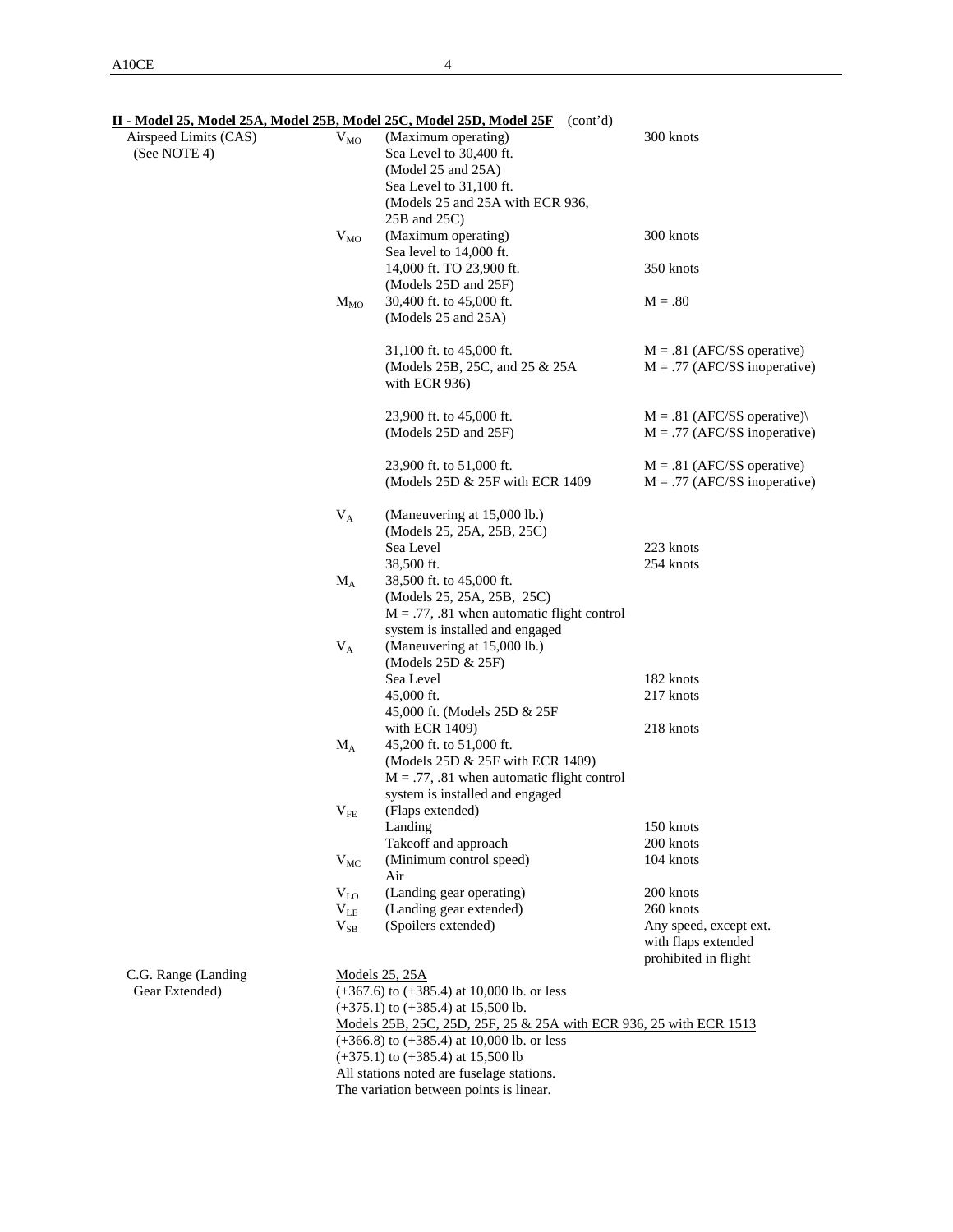| Maximum Weights                                                  |                                                                         | Model 25, 25B, 25C, 25D, 25F  |                |                                             | Model 25A                   |
|------------------------------------------------------------------|-------------------------------------------------------------------------|-------------------------------|----------------|---------------------------------------------|-----------------------------|
|                                                                  | Ramp                                                                    | 15,500 lb.                    |                |                                             | 12,749 lb.                  |
|                                                                  | Takeoff                                                                 | 15,000 lb.                    |                |                                             | 12,499 lb.                  |
|                                                                  | Landing                                                                 | 13,300 lb.                    |                |                                             | 12,499 lb.                  |
|                                                                  | Zero fuel                                                               | $10,000$ lb. $(25)$           |                |                                             | 10,000 lb.                  |
|                                                                  | Zero wing fuel                                                          | 11,400 lb.(25B,25C,25D & 25F) |                |                                             |                             |
|                                                                  | See NOTE 11 for eligibility for 12,500 lb. zero wing weight limitation. |                               |                |                                             |                             |
| Minimum Crew                                                     | For all flights - 2 persons (pilot and copilot)                         |                               |                |                                             |                             |
| No. of seats                                                     | 10 (2 crew and 8 passengers)                                            |                               |                |                                             |                             |
|                                                                  | See NOTE 7 for optional seating configurations.                         |                               |                |                                             |                             |
| Maximum Baggage                                                  | 500 lb. at Sta. 402.0 (Models 25, 25A, 25B & 25D)                       |                               |                |                                             |                             |
|                                                                  | 500 lb. at Sta. 360.0 (Models 25C & 25F)                                |                               |                |                                             |                             |
| Fuel Capacity (Gal.)                                             |                                                                         |                               |                | Usable                                      | Arm                         |
|                                                                  | Two tip tanks (25, 25A)                                                 |                               |                | 358                                         | 389.2                       |
|                                                                  | Two tip tanks (25B,25C,25D & 25F)                                       |                               |                | 368                                         | 389.2                       |
|                                                                  | Two main tanks                                                          |                               |                | 347                                         | 385.3                       |
|                                                                  | Aux.fuselage tank (25,25A,25B & 25D)                                    |                               |                | 195                                         | 438.0                       |
|                                                                  | Aux.fuselage tank (25C, 25F)                                            |                               | 388            | 422.5                                       |                             |
|                                                                  | See NOTE 1(a) for data on system fuel.                                  |                               |                |                                             |                             |
| Oil Capacity (lb.)                                               | Two engine mounted tanks                                                |                               |                |                                             |                             |
|                                                                  | Total<br>Usable                                                         | Arm                           |                |                                             |                             |
|                                                                  | 5.6 ea.<br>8 ea.                                                        | 458                           |                |                                             |                             |
|                                                                  | See NOTE 1(a) for data on system oil.                                   |                               |                |                                             |                             |
| Maximum Operating Altitude                                       | 45,000 ft. pressure altitude (Models 25,25A,25B,25C,25D and 25F)        |                               |                |                                             |                             |
|                                                                  | 51,000 ft. pressure altitude Models 25D and 25F with ECR 1409)          |                               |                |                                             |                             |
| <b>Other Operating Limitations</b>                               | See appropriate FAA Approved Airplane Flight Manual.                    |                               |                |                                             |                             |
| Control Surface movements                                        | Horizontal stabilizer<br>(Models 25,25A,25B,25C)                        |                               | Up $1.5^\circ$ | Down                                        | $8.5^{\circ}$               |
|                                                                  | Horizontal stabilizer                                                   |                               |                | Down                                        | $0.5^{\circ}$ to 9°         |
|                                                                  | (Models 25 with ECR 1513,                                               |                               |                |                                             |                             |
|                                                                  | 25B & 25C with ECR 1511 &                                               |                               |                |                                             |                             |
|                                                                  | 25D & 25F)                                                              |                               |                |                                             |                             |
|                                                                  | Elevator                                                                | Up                            | $15^{\circ}$   | Down                                        | $15^{\circ}$                |
|                                                                  | Aileron                                                                 | Up                            | $18^{\circ}$   | Down                                        | $18^{\circ}$                |
|                                                                  | Aileron trim tab                                                        | Up                            | $8^{\circ}$    | Down                                        | $8^{\circ}$                 |
|                                                                  | Aileron geared tabs                                                     |                               |                | $\pm 15^{\circ}$ at -18° aileron deflection |                             |
|                                                                  | Rudder                                                                  | Right                         | $30^\circ$     | Left                                        | $30^\circ$                  |
|                                                                  | Rudder trim tab                                                         | Right                         | $15^{\circ}$   | Left                                        | $15^{\circ}$                |
|                                                                  | Wing flap                                                               |                               |                | Down                                        | $0^{\circ}$ to $40^{\circ}$ |
|                                                                  | Speed brake                                                             |                               |                | $0^{\circ}$ to $40^{\circ}$                 |                             |
|                                                                  |                                                                         | Up                            |                |                                             |                             |
|                                                                  | See Airplane Service Manual or Maintenance Manual or LES FT-1007 or     |                               |                |                                             |                             |
|                                                                  | LES-FT-1008 for rigging tolerances or instructions.                     |                               |                |                                             |                             |
| Serial Nos. Eligible                                             | 002 through 066 except 061 (25 and 25A) See NOTE 10.                    |                               |                |                                             |                             |
|                                                                  | 061 and 067 through 201, 204 and 205 (25B and 25C) See NOTE 10.         |                               |                |                                             |                             |
|                                                                  | 206 and on (25D and 25F) See NOTES 10 and 16.                           |                               |                |                                             |                             |
|                                                                  |                                                                         |                               |                |                                             |                             |
| III - Model 24B (Transport Aircraft), Approved December 17, 1968 |                                                                         |                               |                |                                             |                             |

**Model 24C (Transport Aircraft), Approved June 30, 1970 Model 24D (Transport Aircraft) Approved June 30, 1970 Model 24D-A (Transport Aircraft) Approved July 31, 1970 Model 24E (Transport Aircraft), Approved June 2, 1976 Model 24F (Transport Aircraft), Approved August 2, 1976 Model 24F-A (Transport Aircraft), Approved November 24, 1976**

Engines Two General Electric Turbojet CJ-610-6 or two CJ-610-8A (See NOTE 23) Two General Electric Turbojet CJ-610-8A (Model 24E/F with ECR 1410) Fuel See NOTE 5(a),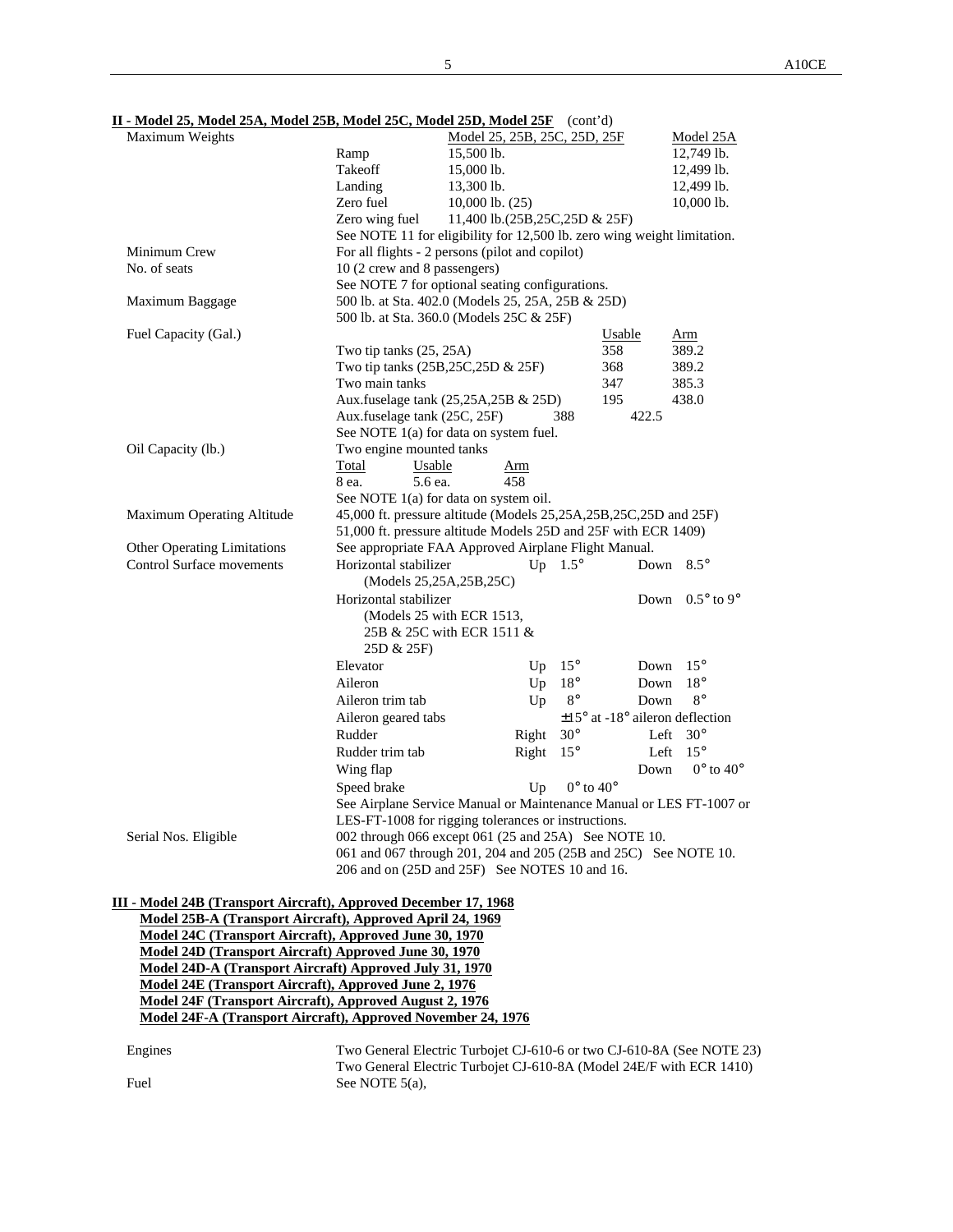| Engine limits         |                              |                                                      |                                                          |                          |                        |  |
|-----------------------|------------------------------|------------------------------------------------------|----------------------------------------------------------|--------------------------|------------------------|--|
|                       |                              |                                                      | CJ-610-6 or CJ-610-8A                                    |                          |                        |  |
|                       |                              |                                                      | $(24B, 254B-A, 24C, 24D,$                                |                          | CJ-610-8A              |  |
|                       |                              |                                                      | 24D-A, 24E, 24F, 24F-A)                                  |                          | (24E/F with            |  |
|                       |                              |                                                      | (See NOTE 23)                                            |                          | <b>ECR 1410</b>        |  |
|                       | Thrust ratings (lb.)         |                                                      |                                                          |                          |                        |  |
|                       | Takeoff(standard day) static |                                                      |                                                          |                          |                        |  |
|                       | Sea Level (5 min.)           |                                                      | 2950                                                     | 2950                     | 2950                   |  |
|                       | Max.continuous, static       |                                                      |                                                          |                          |                        |  |
| Sea Level             |                              |                                                      | 2780                                                     | 2850                     | 2850                   |  |
|                       | Max.permissible engine rotor |                                                      |                                                          |                          |                        |  |
|                       | operating speeds:            |                                                      |                                                          |                          |                        |  |
|                       | Normal (r.p.m.)              |                                                      |                                                          | 16,500                   | 16,500                 |  |
|                       | Transient (r.p.m.)           |                                                      | 16,500<br>17,820                                         | 17,820                   | 17,820                 |  |
|                       |                              |                                                      |                                                          |                          |                        |  |
|                       |                              | Maximum permissible turbine outlet gas temperatures: |                                                          |                          |                        |  |
|                       | Takeoff (5 min.)             |                                                      | 1321°F (716°C)                                           | 1355°F (735°C)           | 1355°F (735°C)         |  |
|                       | Max.continuous               |                                                      | 1295°F (702°C)                                           | 1335°F (724°C)           | 1335°F (724°C)         |  |
|                       | Max.transient (10 sec.)      |                                                      | 1440°F (782°C)                                           | 1440°F (782°C)           | 1440°F (782°C)         |  |
|                       |                              | Max.transient for starting (5 sec.)                  | 1570°F (854°C)                                           | 1570°F (854°C)           | 1570°F (854°C)         |  |
|                       |                              |                                                      |                                                          |                          |                        |  |
| Airspeed Limits (CAS) | $V_{MO}$                     | (Maximum operating)                                  | (Models 24B, 24C, 24D & 24E)                             | 300 knots                |                        |  |
|                       |                              |                                                      |                                                          |                          |                        |  |
|                       |                              | Sea Level to 31,100 ft.                              |                                                          |                          |                        |  |
|                       | $V_{MO}$                     | (Maximum operating)                                  |                                                          | 300 knots                |                        |  |
|                       |                              | (Model 24F)                                          |                                                          |                          |                        |  |
|                       |                              | Sea level to 14,000 ft.                              |                                                          |                          |                        |  |
|                       | $V_{MO}$                     | (Maximum operating                                   |                                                          | 350 knots                |                        |  |
|                       |                              | (Model 24F)                                          |                                                          |                          |                        |  |
|                       |                              | 14,000 ft. to 23,900 ft.                             |                                                          |                          | .81 (ACF/SS operative) |  |
|                       | $M_{MO}$                     | 31,100 ft. to 45,000 ft.                             |                                                          | .79 (ACF/SS inoperative) |                        |  |
|                       |                              |                                                      | (Models 24B, 24C, 24D & 24E)<br>31,100 ft. to 45,000 ft. |                          |                        |  |
|                       |                              |                                                      |                                                          |                          | .81 (ACF/SS operative) |  |
|                       |                              | (Models 24E w/ECR 1410)                              |                                                          | .79 (ACF/SS inoperative) |                        |  |
|                       | $M_{MO}$                     | 23,900 ft. to 45,000 ft.                             |                                                          |                          |                        |  |
|                       |                              | (Model 24F)                                          |                                                          |                          |                        |  |
|                       |                              | 23,900 ft. to 51,000 ft.                             |                                                          |                          |                        |  |
|                       |                              | (Model 24F w/ECR 1410)                               |                                                          |                          |                        |  |
|                       | $V_A$                        | (Maneuvering at 12,900 lb.)                          |                                                          |                          |                        |  |
|                       |                              | (Model 24E)                                          |                                                          |                          |                        |  |
|                       |                              | Sea level                                            |                                                          | 167 knots                |                        |  |
|                       |                              | 45,000 ft.                                           |                                                          | 192 knots                |                        |  |
|                       |                              |                                                      | 48,900 ft. (Model 24E w/ECR 1410)                        | 200 knots                |                        |  |
|                       |                              | (Maneuvering at 13,500 lb.)                          |                                                          |                          |                        |  |
|                       | $\rm V_A$                    |                                                      |                                                          |                          |                        |  |
|                       |                              | (Model 24F)                                          |                                                          |                          |                        |  |
|                       |                              | Sea level                                            |                                                          | 172 knots                |                        |  |
|                       |                              | 45,000 ft.                                           |                                                          | 198 knots                |                        |  |
|                       |                              |                                                      | 47,700 ft. (Model 24F w/ECR 1410)                        |                          |                        |  |
|                       | $V_A$                        | (Maneuvering at 13,500 lb.)                          |                                                          |                          |                        |  |
|                       |                              | (Models 24B, 24C, 24D)                               |                                                          |                          |                        |  |
|                       |                              | Sea Level                                            |                                                          | 211 knots                |                        |  |
|                       |                              | 40,000 ft.                                           |                                                          | 244 knots                |                        |  |
|                       | $\rm M_A$                    | 40,000 ft. to 45,000 ft.                             |                                                          |                          |                        |  |
|                       |                              |                                                      |                                                          |                          |                        |  |
|                       |                              | (Model 24B, 24C, 24D)                                |                                                          |                          |                        |  |

 $M_A$  48,900 ft. to 51,000 ft.

 $M = .81$ 

(Model 24E w/ECR 1410)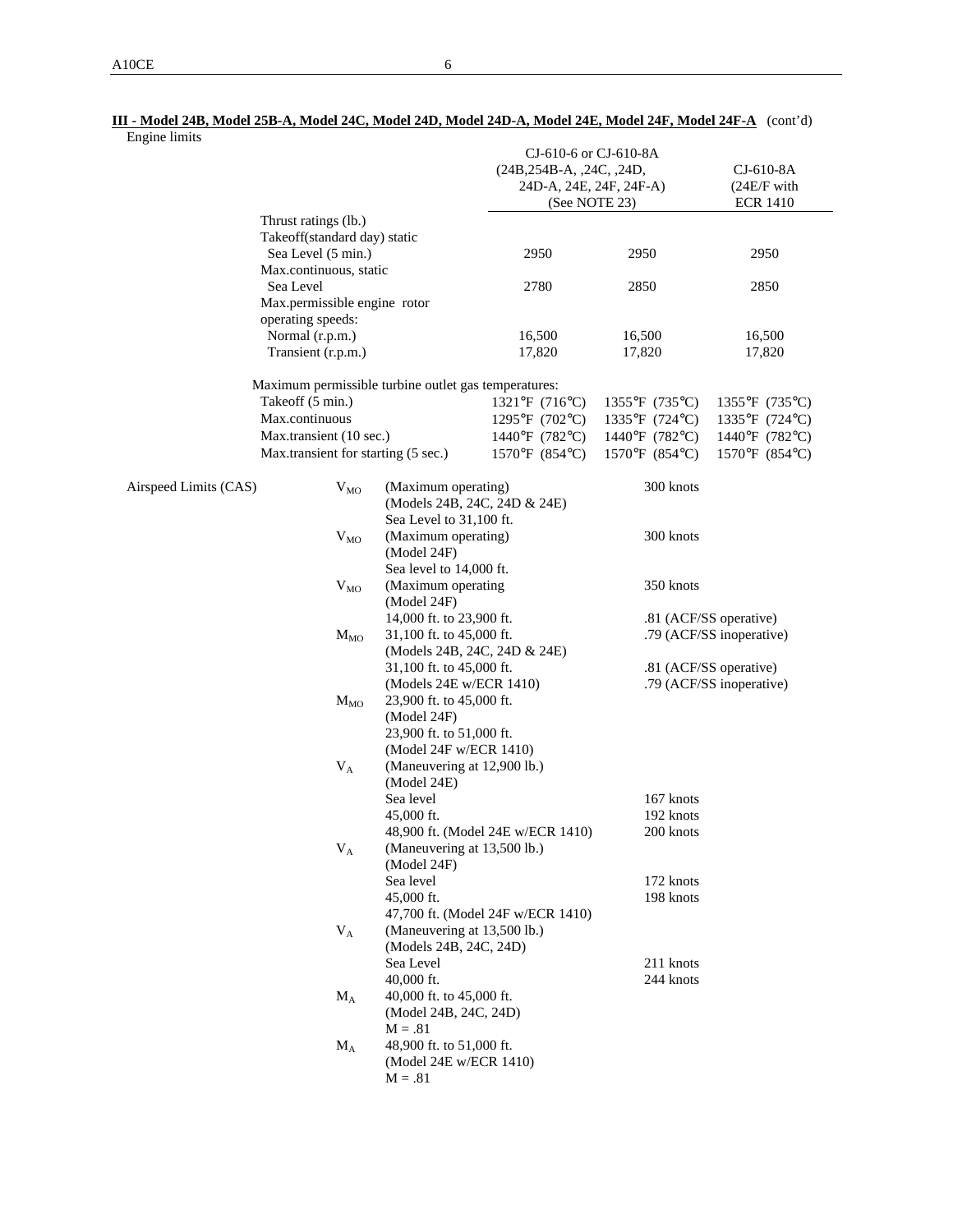| III - Model 24B, Model 25B-A, Model 24C, Model 24D, Model 24D-A, Model 24E, Model 24F, Model 24F-A (cont'd)<br>Airspeed Limits (CAS) (cont'd) | $\rm M_A$                               | $M = .81$                                                                     | 47,700 ft. to 51,000 ft.<br>(Model 24F w/ECR 1410)                                                                                                                                                                                                    |                                                                    |                                                                                                                                  |                                                                                    |  |  |  |
|-----------------------------------------------------------------------------------------------------------------------------------------------|-----------------------------------------|-------------------------------------------------------------------------------|-------------------------------------------------------------------------------------------------------------------------------------------------------------------------------------------------------------------------------------------------------|--------------------------------------------------------------------|----------------------------------------------------------------------------------------------------------------------------------|------------------------------------------------------------------------------------|--|--|--|
|                                                                                                                                               | $V_{FE}$                                | (Flaps extended)<br>Landing<br>150 knots<br>Takeoff and approach<br>190 knots |                                                                                                                                                                                                                                                       |                                                                    |                                                                                                                                  |                                                                                    |  |  |  |
|                                                                                                                                               | $V_{MC}$                                | (Minimum control speed)<br>See AFM<br>Air (Models 24B, 24C, 24D, 24E & 24F)   |                                                                                                                                                                                                                                                       |                                                                    |                                                                                                                                  |                                                                                    |  |  |  |
|                                                                                                                                               | $V_{LO}$<br>$V_{LE}$<br>$V_{SB}$        | (Spoilers extended)                                                           | (Landing gear operating)<br>(Landing gear extended)                                                                                                                                                                                                   |                                                                    | 200 knots<br>260 knots                                                                                                           | Any speed, except extension<br>with flaps extended prohibited                      |  |  |  |
| C.G. Range (Landing<br>Gear Extended)<br>Maximum Weight                                                                                       |                                         |                                                                               | All stations noted are body stations<br>$(+223.6)$ to $(+236.7)$ at 6,386 lb.<br>$(+223.6)$ to $(+236.7)$ at 9,.000 lb.<br>$(+227.6)$ to $(+236.7)$ at 12,500 lb.<br>$(+228.8)$ to $(236.7)$ at 13,500 lb.<br>The variation between points is linear. |                                                                    | in flight                                                                                                                        |                                                                                    |  |  |  |
|                                                                                                                                               |                                         |                                                                               | 24B                                                                                                                                                                                                                                                   | 24D, 24F                                                           | 24B-A, 24C<br>24D-A, 24F-A                                                                                                       | 24E                                                                                |  |  |  |
|                                                                                                                                               | Ramp<br>Takeoff<br>Landing<br>Zero fuel | Zero wing fuel                                                                | 13,800 lb.<br>13,500 lb.<br>11,880 lb.<br>10,000 lb.<br>*                                                                                                                                                                                             | 13,800 lb.<br>13,500 lb.<br>11,880 lb.<br>10,000 lb.<br>11,400 lb. | 12,750 lb.<br>12,499 lb.<br>11,880 lb.<br>10,000 lb.<br>*See NOTE 11 for eligibility for 11,400 lb. zero wing weight limitation. | 13,200 lb<br>12,900 lb.<br>11,880 lb.<br>10,000 lb.<br>11,400 lb.                  |  |  |  |
| Minimum Crew                                                                                                                                  |                                         |                                                                               | For all flights, 2 persons (pilot and copilot)                                                                                                                                                                                                        |                                                                    |                                                                                                                                  |                                                                                    |  |  |  |
| No. of Seats                                                                                                                                  |                                         | 8 (2 crew and 6 passengers)                                                   | See NOTE 7 for optional seating configurations                                                                                                                                                                                                        |                                                                    |                                                                                                                                  |                                                                                    |  |  |  |
| Maximum Baggage                                                                                                                               |                                         | 500 lb. at Sta. 252                                                           |                                                                                                                                                                                                                                                       |                                                                    |                                                                                                                                  |                                                                                    |  |  |  |
| Fuel Capacity (Gal.)                                                                                                                          |                                         | Two tip tanks<br>Two main wing tanks<br>Auxiliary fuselage tank               |                                                                                                                                                                                                                                                       |                                                                    | Usable<br>362<br>239.2<br>347<br>125<br>(Not installed in 24C or 24E or aircraft modified per ECR 1228)                          | <u>Arm</u><br>235.3<br>282.5                                                       |  |  |  |
| Oil Capacity (lb.)                                                                                                                            | Total<br>8 ea.                          | Two engine mounted tanks<br>Usable<br>5.6 ea.                                 | See NOTE 1(a) for data on system fuel.<br><u>Arm</u><br>308<br>See NOTE 1(a) for data on system oil.                                                                                                                                                  |                                                                    |                                                                                                                                  |                                                                                    |  |  |  |
| Maximum Operating Altitude                                                                                                                    |                                         |                                                                               | 51,000 ft. pressure altitude (Models 24E/F with ECR 1410)                                                                                                                                                                                             |                                                                    |                                                                                                                                  | 45,000 ft. pressure altitude (Models 24B, 24B-A, 24C, 24D, 24D-A, 24E, 24F, 24F-A) |  |  |  |
| <b>Other Operating Limitations</b>                                                                                                            |                                         |                                                                               | See appropriate FAA Approved Airplane Flight Manual.                                                                                                                                                                                                  |                                                                    |                                                                                                                                  |                                                                                    |  |  |  |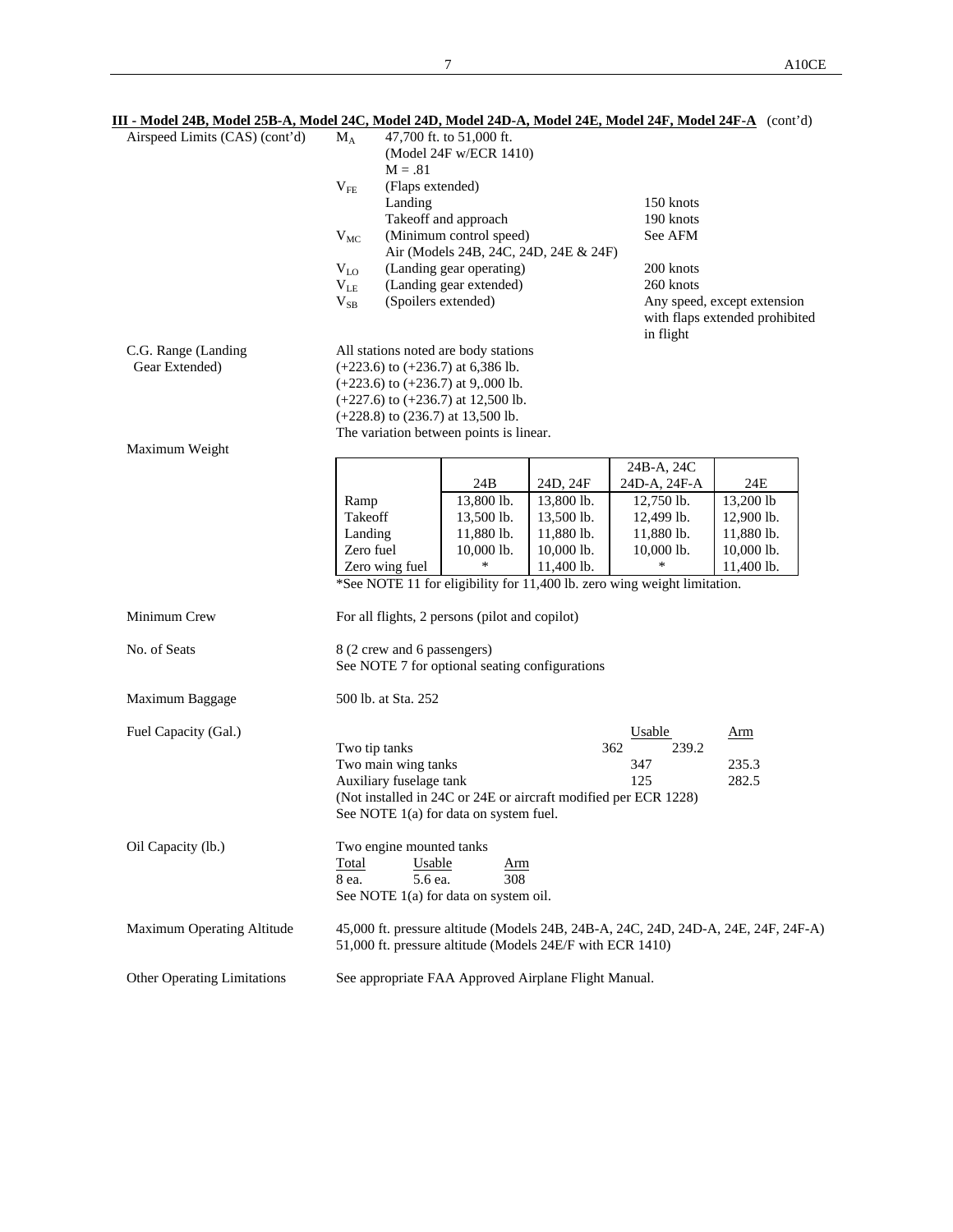| III - Model 24B, Model 25B-A, Model 24C, Model 24D, Model 24D-A, Model 24E, Model 24F, Model 24F-A (cont'd)<br><b>Control Surface Movements</b> |               | Horizontal stabilizer<br>(Models 24B, 24D, 24B-A, 24D-A, 24C)                       |                  | $0^{\circ}$ to $7.5^{\circ}$ |                        |                                             |  |  |  |  |
|-------------------------------------------------------------------------------------------------------------------------------------------------|---------------|-------------------------------------------------------------------------------------|------------------|------------------------------|------------------------|---------------------------------------------|--|--|--|--|
|                                                                                                                                                 |               | $0^\circ$ to $9^\circ$<br>Horizontal stabilizer<br>Down                             |                  |                              |                        |                                             |  |  |  |  |
|                                                                                                                                                 |               | (Models 24B with ECR 1514, Model 24D with<br>ECR 1510, 24E, 24F and 24F-A)          |                  |                              |                        |                                             |  |  |  |  |
|                                                                                                                                                 | Elevator      |                                                                                     | Up               | $15^{\circ}$                 | Down                   | $15^{\circ}$                                |  |  |  |  |
|                                                                                                                                                 | Aileron       |                                                                                     | Up               | $18^{\circ}$                 | Down                   | $18^{\circ}$                                |  |  |  |  |
|                                                                                                                                                 |               | Aileron trim tab                                                                    | Up               | $8^{\circ}$                  | Down                   | $8^{\circ}$                                 |  |  |  |  |
|                                                                                                                                                 |               | Aileron geared tabs                                                                 |                  |                              |                        | $\pm 15^{\circ}$ at -18° aileron deflection |  |  |  |  |
|                                                                                                                                                 | Rudder        |                                                                                     | Right $30^\circ$ |                              |                        | Left $30^\circ$                             |  |  |  |  |
|                                                                                                                                                 |               | Rudder trim tab                                                                     | Right            | $15^{\circ}$                 |                        | Left $15^{\circ}$                           |  |  |  |  |
|                                                                                                                                                 | Wing flap     |                                                                                     |                  |                              | Down                   | $0^{\circ}$ to $40^{\circ}$                 |  |  |  |  |
|                                                                                                                                                 | Speed brake   |                                                                                     | Up               | $0^{\circ}$ to $40^{\circ}$  |                        |                                             |  |  |  |  |
|                                                                                                                                                 |               | See Airplane Service Manual or LES FT-1007 or LES-FT-1008 for rigging tolerances or |                  |                              |                        |                                             |  |  |  |  |
|                                                                                                                                                 | instructions. |                                                                                     |                  |                              |                        |                                             |  |  |  |  |
| Serial Nos. Eligible                                                                                                                            |               | 181 through 229 except 218 (Models 24B and 24B-A)                                   |                  |                              |                        |                                             |  |  |  |  |
|                                                                                                                                                 |               | 218 and 230 through 328 (Models 24C, 24D, and 24D-A)                                |                  |                              |                        |                                             |  |  |  |  |
|                                                                                                                                                 |               | 329 and on (Models 24E, 24F & 24F-A)                                                |                  |                              |                        |                                             |  |  |  |  |
|                                                                                                                                                 |               | See NOTES 9 and 16.                                                                 |                  |                              |                        |                                             |  |  |  |  |
| IV - Model 35 (Transport Aircraft), Approved June 28, 1974<br>Model 36 (Transport Aircraft), Approved June 28, 1974                             |               |                                                                                     |                  |                              |                        |                                             |  |  |  |  |
| Model 35A (Transport Aircraft), Approved April 30, 1976                                                                                         |               |                                                                                     |                  |                              |                        |                                             |  |  |  |  |
| (Military C-21A, Transport Aircraft, See NOTE 24)                                                                                               |               |                                                                                     |                  |                              |                        |                                             |  |  |  |  |
| Model 36A (Transport Aircraft), Approved April 30, 1976                                                                                         |               |                                                                                     |                  |                              |                        |                                             |  |  |  |  |
| Engines                                                                                                                                         |               | Two Garrett TFE 731-2-2B                                                            |                  |                              |                        |                                             |  |  |  |  |
| Fuel                                                                                                                                            |               | See NOTE 5(b)                                                                       |                  |                              |                        |                                             |  |  |  |  |
| <b>Fuel Control Computers</b>                                                                                                                   |               | P/N 2118002-202 (Model C21A only)                                                   |                  |                              |                        |                                             |  |  |  |  |
| <b>Engine Limits</b>                                                                                                                            |               | Thrust ratings (lb.)                                                                |                  |                              | 3500                   |                                             |  |  |  |  |
|                                                                                                                                                 |               | Takeoff (standard day), static                                                      |                  |                              |                        |                                             |  |  |  |  |
|                                                                                                                                                 |               | Sea level (5 min.)<br>Maximum continuous climb (lb.)                                |                  |                              | 3500                   |                                             |  |  |  |  |
|                                                                                                                                                 |               | Static, sea level                                                                   |                  |                              |                        |                                             |  |  |  |  |
|                                                                                                                                                 |               | Maximum permissible engine rotor operating speeds                                   |                  |                              |                        |                                             |  |  |  |  |
|                                                                                                                                                 |               | Low pressure (r.p.m.)                                                               |                  |                              | 20,668 (100% $N_l$ )   |                                             |  |  |  |  |
|                                                                                                                                                 |               | High pressure (r.p.m.)                                                              |                  |                              | 29,692 (100% $N_2$ )   |                                             |  |  |  |  |
|                                                                                                                                                 |               | 100% to 103% $N_1$ and $N_2$ r.p.m. limited to 1 minute                             |                  |                              |                        |                                             |  |  |  |  |
|                                                                                                                                                 |               | Maximum permissible interstage turbine gas temperatures                             |                  |                              |                        |                                             |  |  |  |  |
|                                                                                                                                                 |               | Takeoff $(5 \text{ min.})$ 1580°F $(860^{\circ}C)$                                  |                  |                              |                        |                                             |  |  |  |  |
|                                                                                                                                                 |               | Maximum continuous                                                                  |                  |                              | 1530°F (832°C)         |                                             |  |  |  |  |
|                                                                                                                                                 |               | Maximum climb                                                                       |                  |                              | 1530°F (832°C)         |                                             |  |  |  |  |
|                                                                                                                                                 |               | Maximum cruise                                                                      |                  |                              | 1463°F (795°C)         |                                             |  |  |  |  |
| Airspeed Limits (CAS)                                                                                                                           | $V_{MO}$      | (Maximum operating)                                                                 |                  |                              |                        |                                             |  |  |  |  |
| (See NOTE 4)                                                                                                                                    |               | Sea level to 14,000 ft.                                                             |                  |                              | 300 knots              |                                             |  |  |  |  |
|                                                                                                                                                 |               | 14,000 to 23,900 ft.                                                                |                  |                              | 350 knots              |                                             |  |  |  |  |
|                                                                                                                                                 | $V_{MO}$      | (Maximum operating)                                                                 |                  |                              |                        |                                             |  |  |  |  |
|                                                                                                                                                 |               | Sea level to 8,000 ft.<br>8,000 to 23,900 ft.                                       |                  |                              | 300 knots<br>350 knots | See NOTE 28                                 |  |  |  |  |
|                                                                                                                                                 |               | (Maximum operating)                                                                 |                  |                              |                        |                                             |  |  |  |  |
|                                                                                                                                                 | $V_{MO}$      | Sea level to 23,900 ft.                                                             |                  |                              | 350 knots              | See NOTE 29                                 |  |  |  |  |
|                                                                                                                                                 | $M_{\rm MO}$  | 23,900 ft. to 45,000 ft.                                                            |                  |                              | $M = .73$              |                                             |  |  |  |  |
|                                                                                                                                                 |               |                                                                                     |                  |                              |                        | $M = .81$ with autopilot or                 |  |  |  |  |
|                                                                                                                                                 |               |                                                                                     |                  |                              |                        | mach trim system operating                  |  |  |  |  |
|                                                                                                                                                 | $V_A$         | (Maneuvering at 17,000 lb.)                                                         |                  |                              |                        |                                             |  |  |  |  |
|                                                                                                                                                 |               | (Models 35 & 36)                                                                    |                  |                              |                        |                                             |  |  |  |  |
|                                                                                                                                                 |               | Sea level                                                                           |                  |                              | 216 knots              |                                             |  |  |  |  |
|                                                                                                                                                 |               | 38,500 ft.                                                                          |                  |                              | 255 knots              |                                             |  |  |  |  |
|                                                                                                                                                 |               |                                                                                     |                  |                              |                        |                                             |  |  |  |  |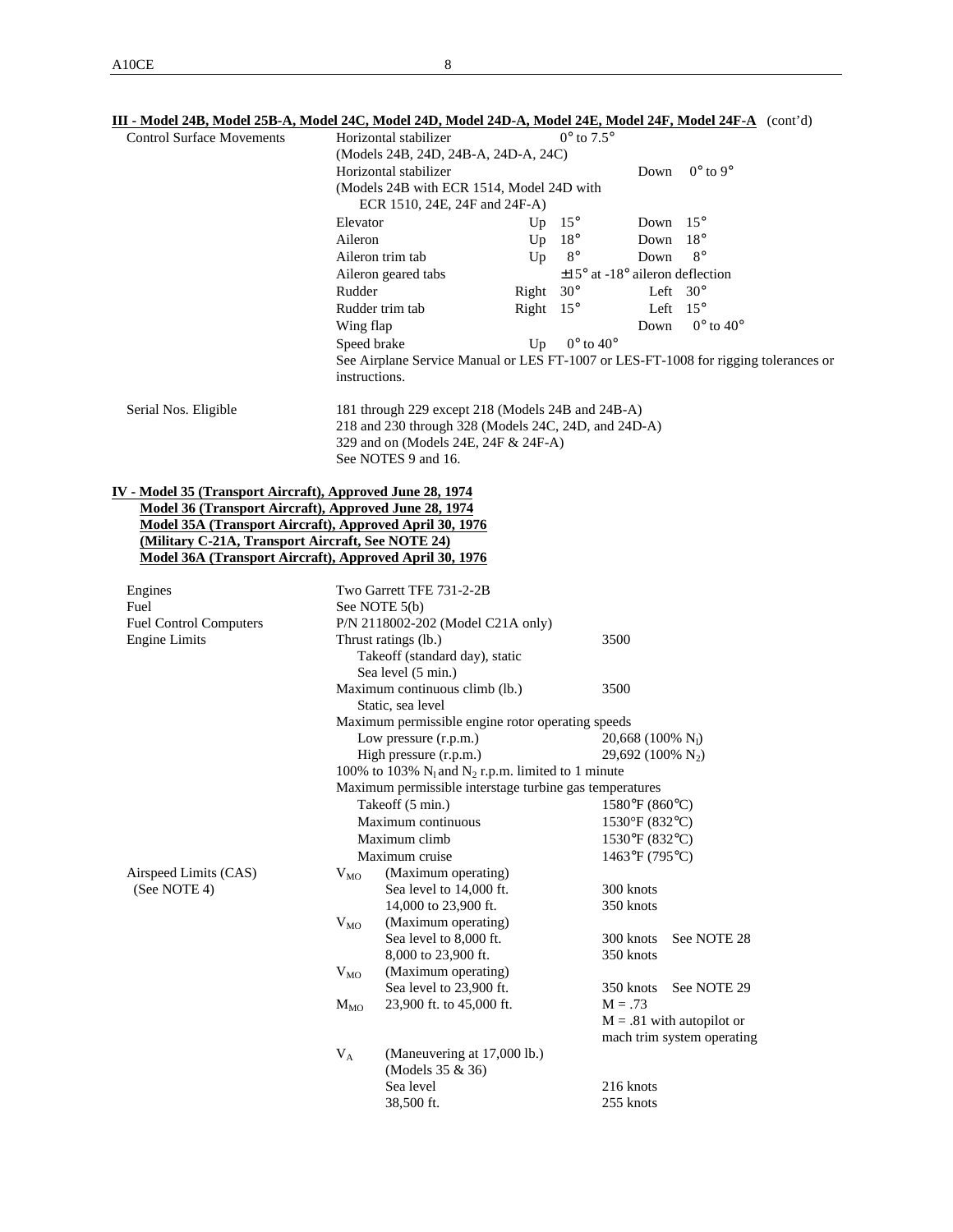| Airspeed Limits (CAS) (cont'd) | $V_A$        | (Model 35A)                             | (Maneuvering at 17,000 lb.)                                           |                                                                          |
|--------------------------------|--------------|-----------------------------------------|-----------------------------------------------------------------------|--------------------------------------------------------------------------|
|                                |              | Sea level                               |                                                                       | 199 knots                                                                |
|                                |              | 42,000 ft.                              |                                                                       | 238 knots                                                                |
|                                | $V_A$        |                                         | (Maneuvering at 18,000 lb.)                                           |                                                                          |
|                                |              |                                         | (Model 36A and 35A w/ECR 1495)                                        |                                                                          |
|                                |              | Sea level                               |                                                                       | 204 knots                                                                |
|                                |              | 40,500 ft.                              |                                                                       | 243 knots                                                                |
|                                | $M_A$        | 38,500 ft. to 45,000 ft.                |                                                                       |                                                                          |
|                                |              | (Models 35 & 36)                        |                                                                       |                                                                          |
|                                |              | 42,000 ft. to 45,000 ft.<br>(Model 35A) |                                                                       |                                                                          |
|                                |              | 40,500 ft to 45,000 ft.                 |                                                                       |                                                                          |
|                                |              |                                         | (Model 36A and 35A w/ECR 1495)                                        |                                                                          |
|                                |              | $M = .81$                               |                                                                       |                                                                          |
|                                | $V_{FE}$     | (Flaps extended)                        |                                                                       |                                                                          |
|                                |              | Landing                                 |                                                                       | 150 knots                                                                |
|                                |              | Takeoff and approach                    |                                                                       | 200 knots                                                                |
|                                |              | (Models 35 & 36)                        |                                                                       |                                                                          |
|                                |              | Takeoff and approach                    |                                                                       | 180 knots                                                                |
|                                |              | (Models 35A & 36A)                      |                                                                       |                                                                          |
|                                |              | Takeoff and approach                    |                                                                       | 200 knots                                                                |
|                                |              |                                         | (Models 35A & 36A with FCN 85-6)                                      |                                                                          |
|                                | $V_{MC}$     | Air                                     | (Minimum control speed)                                               | 112 knots                                                                |
|                                | $V_{L0}$     |                                         | (Landing gear operating)                                              | 200 knots                                                                |
|                                | $V_{LE}$     |                                         | (Landing gear extended)                                               | 260 knots                                                                |
|                                | $\rm V_{SB}$ | (Spoilers extended)                     |                                                                       | Any speed except extension                                               |
|                                |              |                                         |                                                                       | with flaps extended prohibited                                           |
|                                |              |                                         |                                                                       | in flight                                                                |
| C.G. Range(Landing)            |              | Model 35, 36 and 35A                    |                                                                       |                                                                          |
|                                |              |                                         | The forward C.G. limit station 366.3 (5.0% MAC) for all weights up to |                                                                          |
|                                |              |                                         |                                                                       | and including 10,000 lbs. and tapers through station 376. (16.8% MAC)    |
|                                |              |                                         | at 17,000 lbs. to station 376.4 (17.25% MAC) at 17,250 lbs. The aft   |                                                                          |
|                                |              |                                         | limit is station 387 (30.0% MAC) for all weights.                     |                                                                          |
|                                |              |                                         | The variation between points is linear.                               |                                                                          |
|                                |              |                                         |                                                                       | Model 35, 36 with ECR 1517, Model 36A, and 35A with 18,000 lb. TOGW      |
|                                |              |                                         |                                                                       | option per ECR 1495, Model 35 w/ECR 1512 & 1495, & Model 36 w/ECR 1512.  |
|                                |              |                                         | The forward C.G. limit station 366.3 (5.0% MAC) for all weights up to | and including 10,000 lbs. and tapers through station 377.34 (18.33% MAC) |
|                                |              |                                         | at 18,000 lbs. to station 377.69 (18.75% MAC) at 18,250 lbs.          |                                                                          |
| Maximum Weights                |              |                                         |                                                                       |                                                                          |
|                                |              |                                         |                                                                       | Model 36 w/ECR 1512                                                      |
|                                |              |                                         |                                                                       | Model 35 w/ECR 1512 & 1495                                               |
|                                |              |                                         |                                                                       | Model 35 & 36 w/ECR 1517,                                                |
|                                |              |                                         |                                                                       | Model 36A & 35A w/ECR                                                    |
|                                |              |                                         | Model 35/36/35A                                                       | 1495 option                                                              |
|                                | Ramp         |                                         | 17,250 lb.                                                            | 18,250 lb.                                                               |
|                                | Takeoff      |                                         | 17,000 lb.                                                            | 18,000 lb.                                                               |
|                                | Landing      |                                         | 14,300 lb.                                                            | 14,300 lb.                                                               |
|                                |              | Zero wing fuel                          | 13,500 lb. (See NOTE 25)                                              | 13,500 lb. (See NOTE 25)                                                 |
|                                |              |                                         | See NOTES 17 and 18 for optional weights.                             |                                                                          |
| Minimum Crew                   |              |                                         | For all flights - 2 persons (pilot and copilot)                       |                                                                          |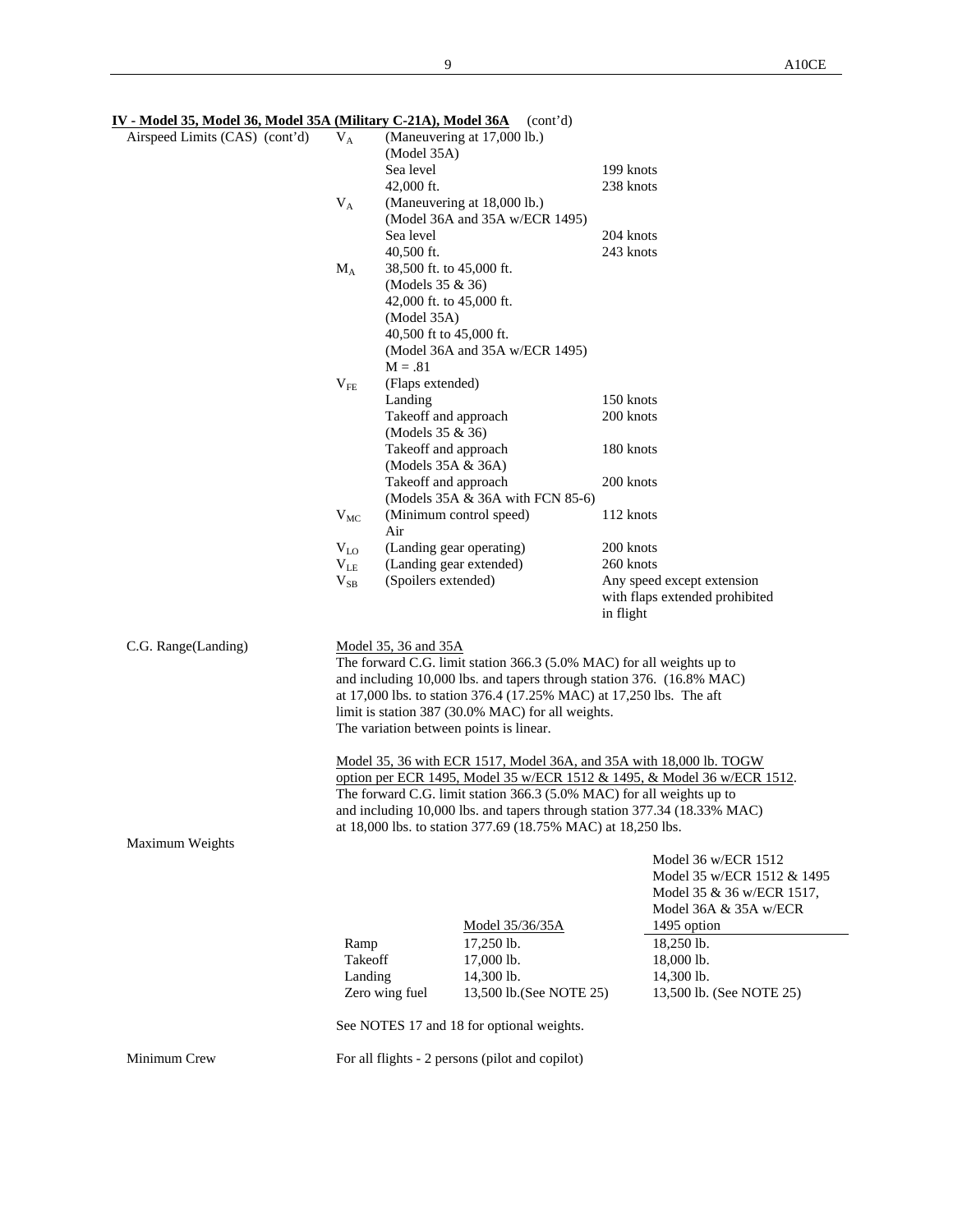| No. of Seats                       | Model 35, 35A - 10 (2 crew and 8 passengers)                       |                                |                             |                                             |                                    |  |  |
|------------------------------------|--------------------------------------------------------------------|--------------------------------|-----------------------------|---------------------------------------------|------------------------------------|--|--|
|                                    | Model 36, 36A - 8 (2 crew and 6 passengers)                        |                                |                             |                                             |                                    |  |  |
|                                    | See NOTE 7 for optional seating configurations.                    |                                |                             |                                             |                                    |  |  |
| Fuel Capacity (Gal.)               |                                                                    |                                | Usable                      | Arm                                         |                                    |  |  |
|                                    | Two tip tanks                                                      | 357                            |                             | 385.6                                       |                                    |  |  |
|                                    | Two main tanks                                                     |                                | 374                         | 385.8                                       |                                    |  |  |
|                                    | Aux. fuselage tank (Model 35)                                      |                                | 200                         | 440.2                                       |                                    |  |  |
|                                    | Aux. fuselage tank (Model 36)                                      |                                | 379                         | 422.5                                       |                                    |  |  |
|                                    | See NOTE 1(a) for data on unusable fuel.                           |                                |                             |                                             |                                    |  |  |
| Oil Capacity                       | Total                                                              | Usable                         | Arm                         |                                             |                                    |  |  |
|                                    | $1-1/2$ gal.ea.                                                    | $1/2$ gal. ea.                 | 437.8                       |                                             |                                    |  |  |
| Maximum Operating Altitude         | 45,000 ft. pressure altitude                                       |                                |                             |                                             |                                    |  |  |
| <b>Other Operating Limitations</b> | See appropriate FAA Approved Airplane Flight Manual                |                                |                             |                                             |                                    |  |  |
| <b>Control Surface Movements</b>   | Horizontal stabilizer<br>(Model 35 and 36)                         |                                |                             | Down                                        | $1^{\circ} 10'$ to $8^{\circ} 30'$ |  |  |
|                                    | Horizontal stabilizer                                              |                                |                             | Down                                        | $1^\circ 30'$ to 9 $^\circ$        |  |  |
|                                    |                                                                    | (Model 35A and 36A & 35 and 36 |                             |                                             |                                    |  |  |
|                                    | with ECR $1512$ )                                                  |                                |                             |                                             |                                    |  |  |
|                                    | Elevator                                                           | Up                             | $15^{\circ}$                | Down                                        | $15^\circ$                         |  |  |
|                                    | (Model 35 and 36)                                                  |                                |                             |                                             |                                    |  |  |
|                                    | Elevator                                                           | Up                             | $16^{\circ}$                | Down                                        | $15^{\circ}$                       |  |  |
|                                    | (Model 35A and 36A)                                                |                                |                             |                                             |                                    |  |  |
|                                    | Aileron                                                            | Up                             | $18^{\circ}$                | Down                                        | $18^{\circ}$                       |  |  |
|                                    | Aileron trim tab                                                   | Up                             | $8^{\circ}$                 | Down                                        | $8^{\circ}$                        |  |  |
|                                    | Aileron geared tabs                                                |                                |                             | $\pm 15^{\circ}$ at -18° aileron deflection |                                    |  |  |
|                                    | Rudder                                                             | Right                          | $30^\circ$                  | Left                                        | $30^\circ$                         |  |  |
|                                    | Rudder trim tab                                                    | Right                          | $15^{\circ}$                | Left                                        | $15^{\circ}$                       |  |  |
|                                    | Wing flap                                                          |                                |                             | Down                                        | $0^{\circ}$ to $40^{\circ}$        |  |  |
|                                    | Speed brake                                                        | Up                             | $0^{\circ}$ to $40^{\circ}$ |                                             |                                    |  |  |
|                                    | See Airplane Maintenance Manual or LES FT-1007 and LES-FT-1008 for |                                |                             |                                             |                                    |  |  |
|                                    | rigging tolerances or instructions.                                |                                |                             |                                             |                                    |  |  |

Serial Nos. Eligible 001 through 066 (Model 35) 001 through 017 (Model 36) 067 and on (Model 35A) 018 and on (Model 36A) See NOTE 14

#### **V - Model 28 (Transport Aircraft, Approved January 29, 1979 Model 29 (Transport Aircraft), Approved January 29, 1979**

| Two General Electric Turbojet CJ-610-8A<br>Engines |             |
|----------------------------------------------------|-------------|
| See NOTE $5(a)$<br>Fuel                            |             |
| Engine Limits                                      | $CI-610-8A$ |
| Thrust ratings (lb.)                               | 2950        |
| Take off (standard day), static                    |             |
| Sea level (5 min.)                                 |             |
| Maximum continuous, static                         | 2850        |
| Sea level                                          |             |
| Maximum permissible engine rotor operating speeds  |             |
| Normal (r.p.m.)                                    | 16.500      |
| Transient (r.p.m.)                                 | 17,820      |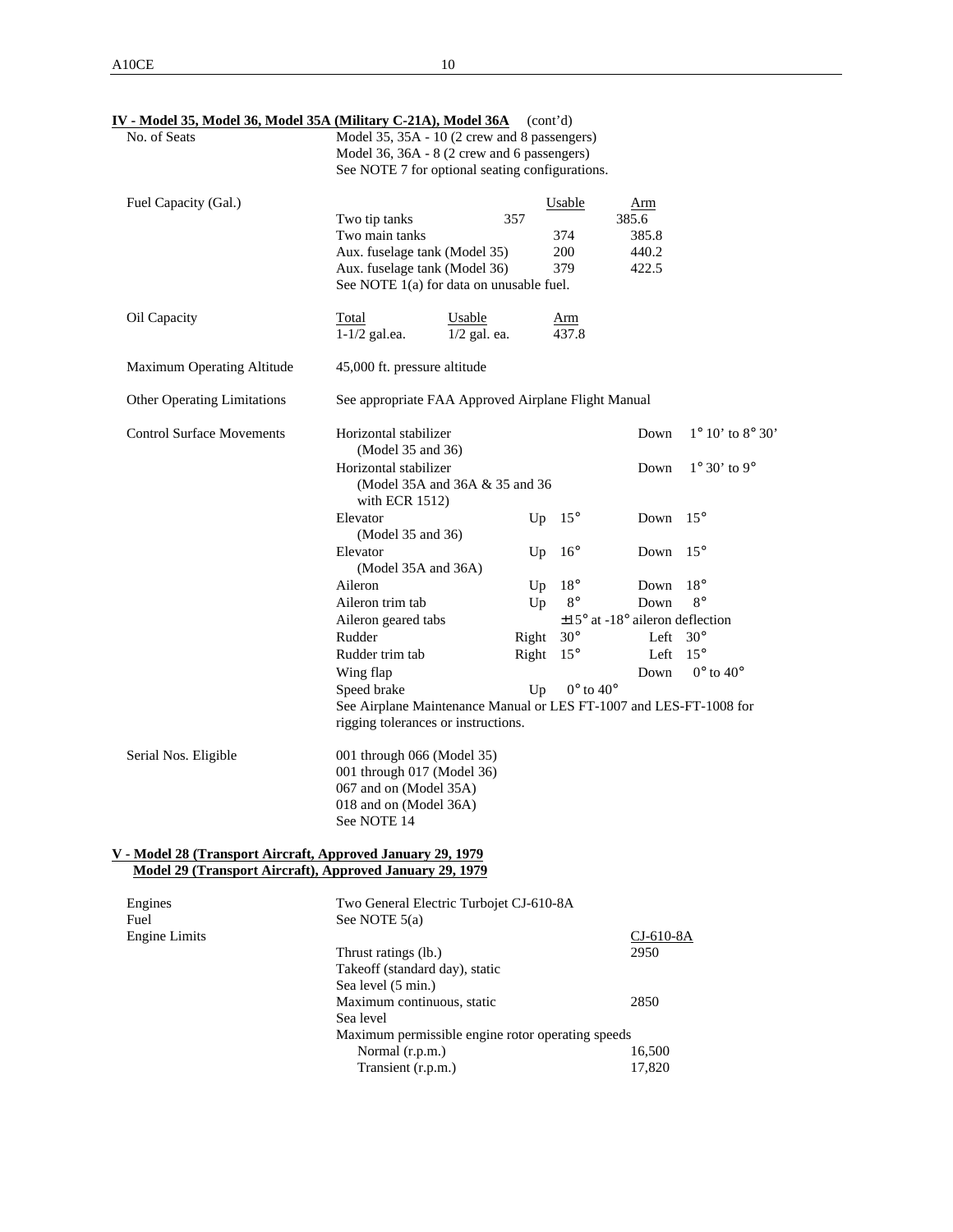| V - Model 28, Model 29<br>(cont <sup>'</sup> d) |                                                          |                                                |
|-------------------------------------------------|----------------------------------------------------------|------------------------------------------------|
| Engine Limits (cont'd)                          | Maximum permissible interstage turbine gas temperatures: |                                                |
|                                                 | Takeoff (5 min.)                                         | 1355°F. (735°C)                                |
|                                                 | Maximum continuous                                       | 1355°F. (724°C)                                |
|                                                 | Maximum transient (10 sec.)                              | 1440°F. (782°C)                                |
|                                                 | Maximum transient for                                    | 1570°F. (854°C)                                |
|                                                 | starting (5 sec.)                                        |                                                |
| Airspeed Limits (IAS)                           |                                                          |                                                |
| (See NOTE 4)                                    |                                                          |                                                |
|                                                 | <b>AIRSPEED/MACH LIMITS</b>                              |                                                |
|                                                 |                                                          |                                                |
|                                                 |                                                          |                                                |
|                                                 | 50<br>. 65 M,                                            | Ммо (. 82 МІ)                                  |
|                                                 |                                                          |                                                |
|                                                 |                                                          | MMO (.74 MI)<br><b>AUTOPILOT AND MACH TRIM</b> |
|                                                 | IMDICATED ALTITUDE - 1000 FT<br>40                       | NOT OPERATING OR PULLER<br><b>INOPERATIVE</b>  |
|                                                 |                                                          |                                                |
|                                                 |                                                          |                                                |
|                                                 | 30                                                       |                                                |
|                                                 |                                                          |                                                |
|                                                 | 20                                                       |                                                |
|                                                 |                                                          |                                                |
|                                                 | ទ្ម<br>ĝ                                                 |                                                |
|                                                 | ooce)<br>5000<br>10                                      |                                                |
|                                                 | $\overline{\mathcal{S}}$                                 |                                                |
|                                                 | ž,                                                       |                                                |
|                                                 | $\pmb{\mathsf{o}}$                                       |                                                |
|                                                 | 100<br>0<br>200<br>INDICATED AIRSPEED - KNOTS            | 300<br>$+00$                                   |
|                                                 | Flaps 1° to 8°<br>$\rm V_{FE}$                           | 200 KIAS                                       |
|                                                 | Flaps 9° to 20°                                          | 190 KIAS                                       |
|                                                 | Flaps 21° to 40°                                         | 150 KIAS                                       |
|                                                 | (Minimum control)<br>$V_{MC}$                            |                                                |
|                                                 | Air-sea level, 0°F. (-18°C)                              | 91 KIAS                                        |
|                                                 | Ground-sea level, 0°F (-18°C)                            | 97 KIAS                                        |
|                                                 | (Landing gear operating)<br>$V_{L0}$                     | 200 knots                                      |
|                                                 | (Landing gear extended)<br>$V_{LE}$                      | 265 knots                                      |
|                                                 | (Spoilers extended)<br>$V_{SB}$                          | Any speed, except                              |
|                                                 |                                                          | extension is prohibited                        |
|                                                 |                                                          | in flight with flaps extended                  |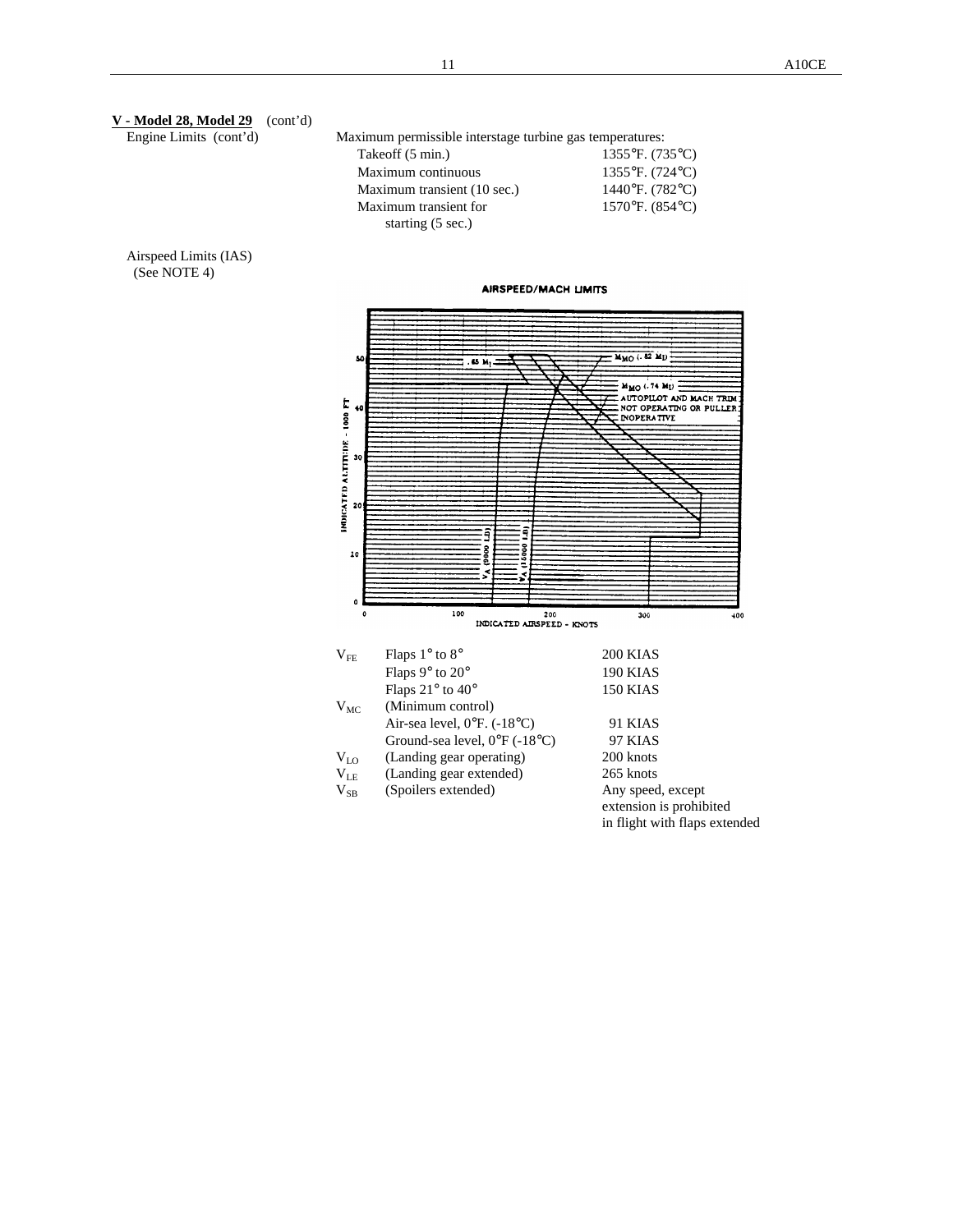#### **V - Model 28, Model 29** (cont'd)

C.G. Range (Landing Gear Extended)

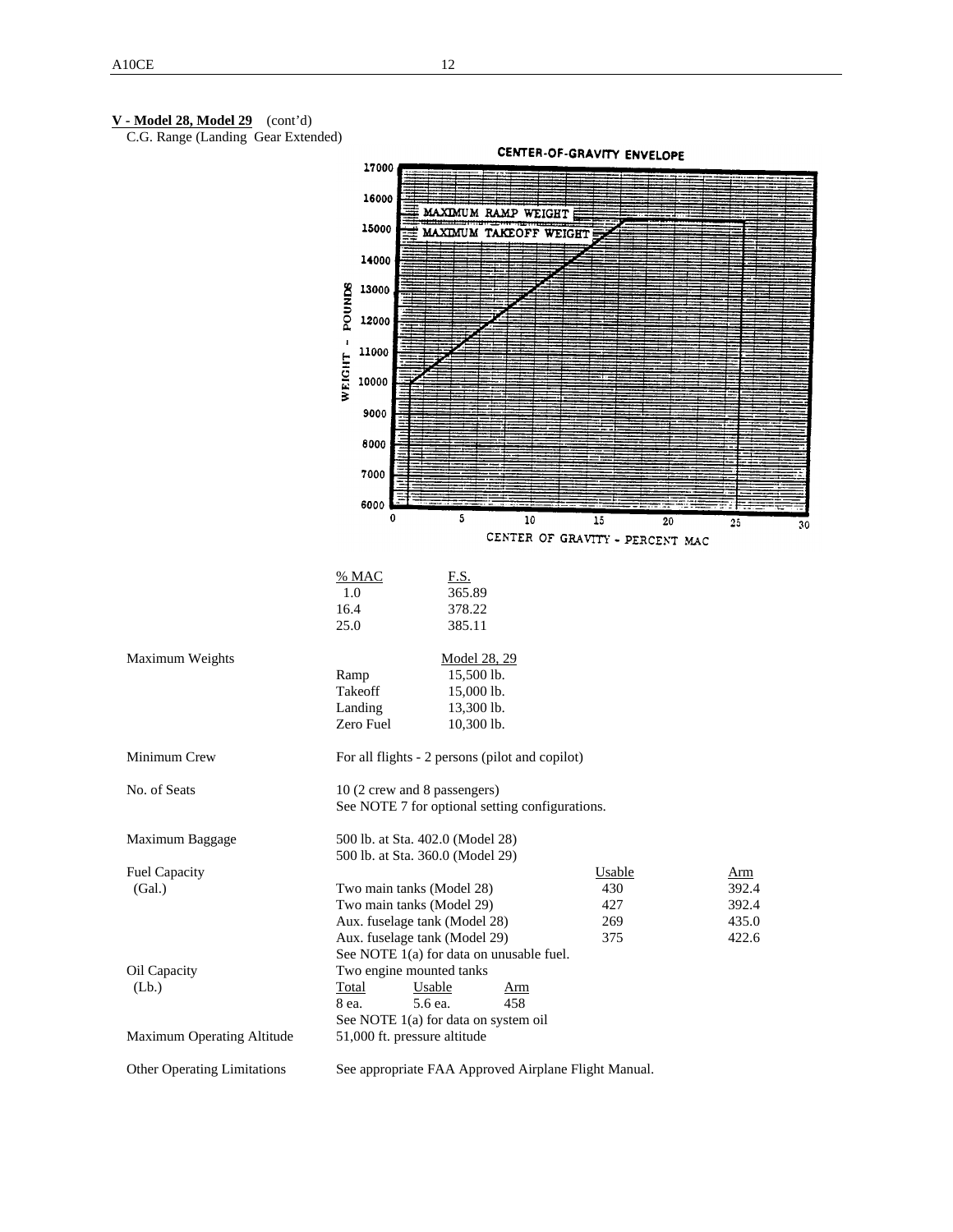| $V - Model 28$ , Model 29 (cont'd)                          |                                                                   |       |                                             |      |                                   |
|-------------------------------------------------------------|-------------------------------------------------------------------|-------|---------------------------------------------|------|-----------------------------------|
| <b>Control Surface Movements</b>                            | Horizontal stabilizer                                             |       |                                             | Down | 1.75 $\degree$ to 12.25 $\degree$ |
|                                                             | Elevator                                                          | Up    | $15^{\circ}$                                | Down | $15^{\circ}$                      |
|                                                             | Aileron                                                           | Up    | $18^{\circ}$                                | Down | $18^{\circ}$                      |
|                                                             | Aileron trim tab                                                  | Up    | $8^{\circ}$                                 | Down | $8^{\circ}$                       |
|                                                             | Aileron geared tabs                                               |       | $\pm 15^{\circ}$ at -18° aileron deflection |      |                                   |
|                                                             | Rudder                                                            | Right | $30^\circ$                                  |      | Left $30^\circ$                   |
|                                                             | Rudder trim tab                                                   | Right | $15^{\circ}$                                |      | Left $15^\circ$                   |
|                                                             | Wing flap                                                         |       |                                             | Down | $0^{\circ}$ to $40^{\circ}$       |
|                                                             | Speed brake                                                       | Up    | $0^{\circ}$ to $40^{\circ}$                 |      |                                   |
|                                                             | See Airplane Maintenance Manual or LES FT-1007 or LES-FT-1008 for |       |                                             |      |                                   |
|                                                             | rigging tolerances.                                               |       |                                             |      |                                   |
|                                                             |                                                                   |       |                                             |      |                                   |
| Serial Nos. Eligible                                        | 001 and on (Model 28)                                             |       |                                             |      |                                   |
|                                                             | 001 and on (Model 29)                                             |       |                                             |      |                                   |
|                                                             |                                                                   |       |                                             |      |                                   |
| VI - Model 55 (Transport Aircraft), Approved March 18, 1981 |                                                                   |       |                                             |      |                                   |
| Model 55B (Transport Aircraft), Approved August 29, 1986    |                                                                   |       |                                             |      |                                   |
| Model 55C (Transport Aircraft), Approved December 20, 1988  |                                                                   |       |                                             |      |                                   |
| (See NOTE 21)                                               |                                                                   |       |                                             |      |                                   |
| Engines                                                     | Model 55                                                          |       |                                             |      |                                   |
|                                                             | (Standard)<br>Two Garrett TFE-731-3A-2B1                          |       |                                             |      |                                   |
|                                                             | (Optional)<br>Two Garrett TFE-731-3A-2B (with fuel heaters)       |       |                                             |      |                                   |
|                                                             | Two Garrett TFE-731-3AR-2B1                                       |       |                                             |      |                                   |
|                                                             | Two Garrett TFE-731-3AR-2B (with fuel heaters)                    |       |                                             |      |                                   |
|                                                             | Model 55B/55C                                                     |       |                                             |      |                                   |
|                                                             | Two Garrett TFE-731-3AR-2B1<br>(Standard)                         |       |                                             |      |                                   |
|                                                             | (Optional)<br>Two Garrett TFE-731-3AR-2B (with fuel heaters)      |       |                                             |      |                                   |
|                                                             | Model 55C/ECR 2686 (with thrust reversers)                        |       |                                             |      |                                   |
|                                                             | ECR 2701 (without thrust reversers)                               |       |                                             |      |                                   |
|                                                             | Two Garrett TFE-731-3AR-3B1<br>(Standard)                         |       |                                             |      |                                   |
|                                                             | (Optional)<br>Two Garrett TFE-731-3AR-3B (with fuel heaters)      |       |                                             |      |                                   |
|                                                             | See NOTE 32.                                                      |       |                                             |      |                                   |
|                                                             |                                                                   |       |                                             |      |                                   |
| Fuel                                                        | See NOTE 5(b).                                                    |       |                                             |      |                                   |
|                                                             |                                                                   |       |                                             |      |                                   |
| <b>Engine Limits</b>                                        |                                                                   |       |                                             |      | TFE-731-3AR-2B or                 |
|                                                             |                                                                   |       |                                             |      | TFE-731-3AR-2B1 or                |
|                                                             |                                                                   |       | TFE-731-3A-2B or                            |      | TFE-731-3AR-3B or                 |
|                                                             |                                                                   |       | TFE-731-3A-2B1<br>3700                      |      | TFE-731-3AR-3B1<br>3880           |
|                                                             | Thrust ratings (lb.)<br>Takeoff (standard day), static            |       |                                             |      |                                   |
|                                                             | Sea level (5 min.)                                                |       |                                             |      |                                   |
|                                                             |                                                                   |       |                                             |      |                                   |
|                                                             | Maximum continuous, static                                        |       | 3700                                        |      | 3700                              |
|                                                             | Sea level                                                         |       |                                             |      |                                   |
|                                                             |                                                                   |       |                                             |      |                                   |
|                                                             | Maximum permissible engine                                        |       |                                             |      |                                   |
|                                                             | rotor operating speeds                                            |       |                                             |      |                                   |
|                                                             | Low pressure (r.p.m.)                                             |       | 21,000 (101.5% $N_1$ )                      |      | 21,000 (101.5% $N_1$ )            |
|                                                             | High pressure (r.p.m.)                                            |       | 29,692 (100% $N_2$ )                        |      | 29,989 (101% $N_2$ )              |
|                                                             | 101.5% to 103% $N_1$ r.p.m.                                       |       |                                             |      |                                   |
|                                                             | Limited to 1 minute                                               |       |                                             |      |                                   |
|                                                             | 100% to 103% $N_2$ r.p.m.                                         |       |                                             |      |                                   |
|                                                             | Limited to 1 minute                                               |       |                                             |      |                                   |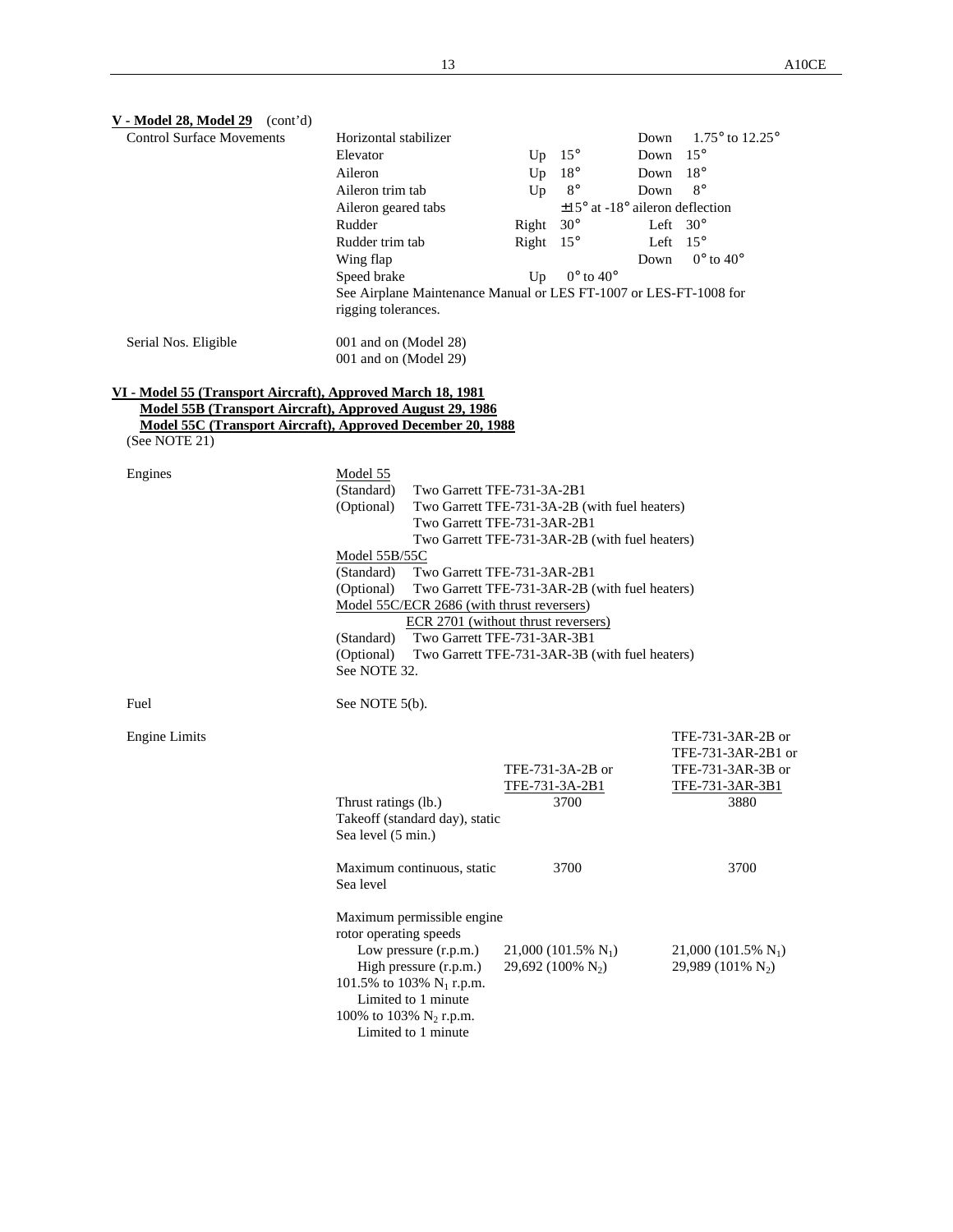**VI - Model 55, Model 55B, Model 55C** (cont'd)

| Engine Limits (cont'd)                | Maximum permissible interstage turbine gas temperatures:                                                                                                                               |                                                                         |                                                                                                                                                                                      |
|---------------------------------------|----------------------------------------------------------------------------------------------------------------------------------------------------------------------------------------|-------------------------------------------------------------------------|--------------------------------------------------------------------------------------------------------------------------------------------------------------------------------------|
|                                       | Takeoff (5 min.)                                                                                                                                                                       | 907°C                                                                   | 929°C                                                                                                                                                                                |
|                                       | Maximum continuous                                                                                                                                                                     | 885°C                                                                   | 885°C                                                                                                                                                                                |
|                                       | Maximum takeoff transient (10 sec.)                                                                                                                                                    | 917°C                                                                   | 939°C                                                                                                                                                                                |
|                                       | Maximum transient for starting                                                                                                                                                         | $907^{\circ}\textrm{C}$                                                 | $907^{\circ}\textrm{C}$                                                                                                                                                              |
| Airspeed Limits (IAS)<br>(See NOTE 4) | AIRSPEED/MACH LIMITS<br>MODEL 55                                                                                                                                                       |                                                                         |                                                                                                                                                                                      |
|                                       | <b>MMO</b><br>50<br>45<br>40<br>$-1000$ FEET<br>35<br>30<br><b>ALTITUDE</b><br>25<br>20<br>50<br>15<br>10 <sup>4</sup><br>5<br>۰<br>0.70<br>0.75<br>0.80<br><b>MACH INDICATED - MI</b> | VMO & VA<br>12,500 Lb<br>Ŧ<br>150<br>200<br>250                         | ها 1989 له<br>19,500 Lb<br>20.500 Lb<br>23,500 Lb<br>нцо<br>Trim loop<br>u D<br>شدخ شعدة<br>мĊ<br>Уно<br>400<br>300<br>350<br>KNOTS INDICATED AIRSPEED - KIAS                        |
|                                       | Model 55B                                                                                                                                                                              |                                                                         |                                                                                                                                                                                      |
|                                       | Ммо<br>50<br>45<br>a Pular<br>40<br>reme<br>ADC IILI<br>ALTITUDE = 1000 FEFT<br>35<br>30<br>25<br>20<br>15<br>10<br>5<br>٥<br>0.70<br>0.75<br>0.80                                     | umo & ua<br>ś<br>ş<br>4<br>$\mathcal{E}$<br>ż<br>Ş<br>150<br>200<br>250 | Ммо 10.74 Мр<br>Auropúol & Mac<br>The inoperative<br>or Decreas<br>Such Pube<br>Ineperative<br><b>AHISPEED/MACHI</b><br>ADC IILI<br>inoperative<br>MMO.<br><b>SINK</b><br>VMO<br>300 |
|                                       | MACH INDICATED - MI                                                                                                                                                                    | KNOTS INDICATED AIRSPEED - KIAS                                         | 350<br>400                                                                                                                                                                           |
|                                       |                                                                                                                                                                                        |                                                                         |                                                                                                                                                                                      |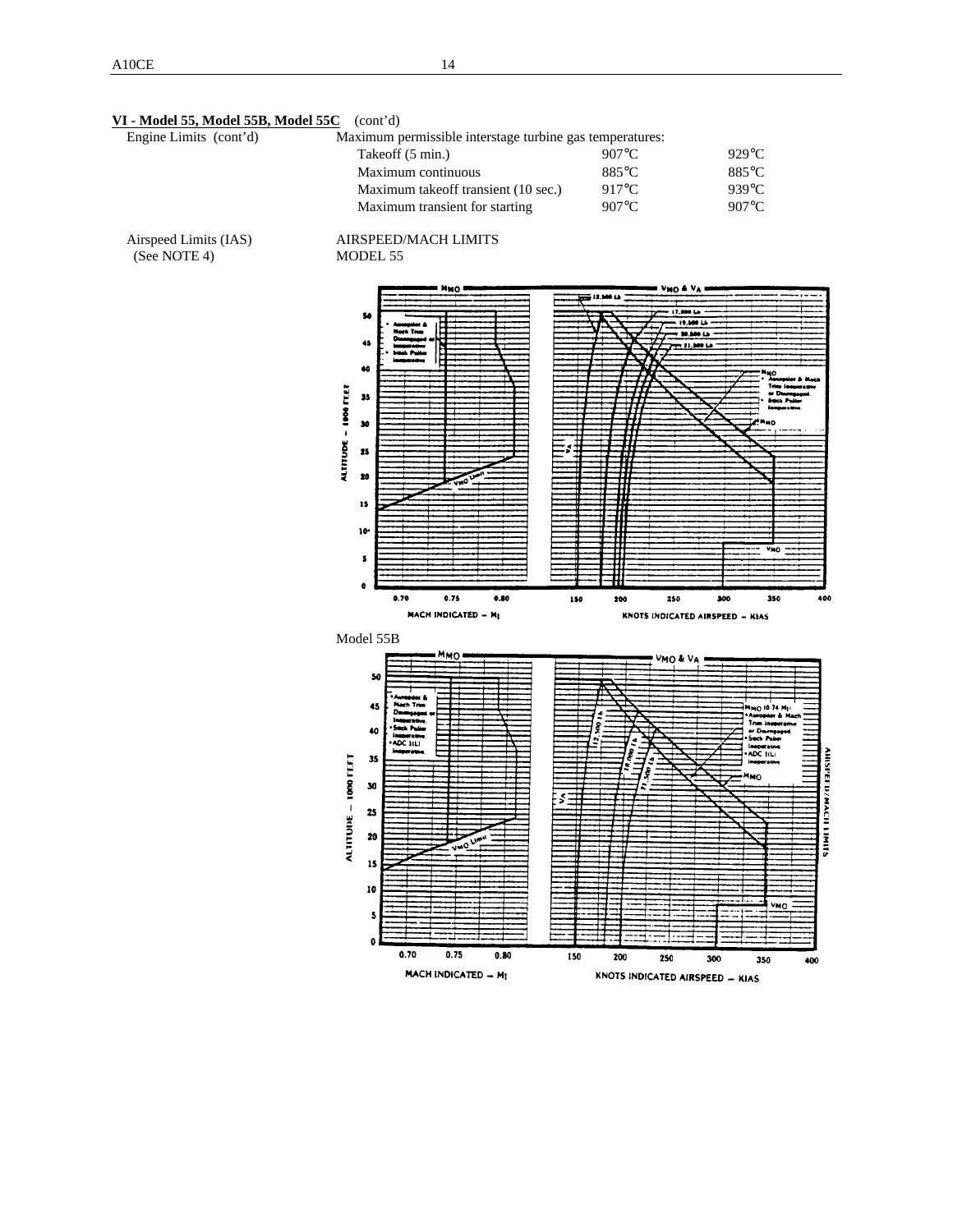

**VI - Model 55, Model 55B, Model 55C** (cont'd) AIRSPEED/MACH LIMITS (cont'd)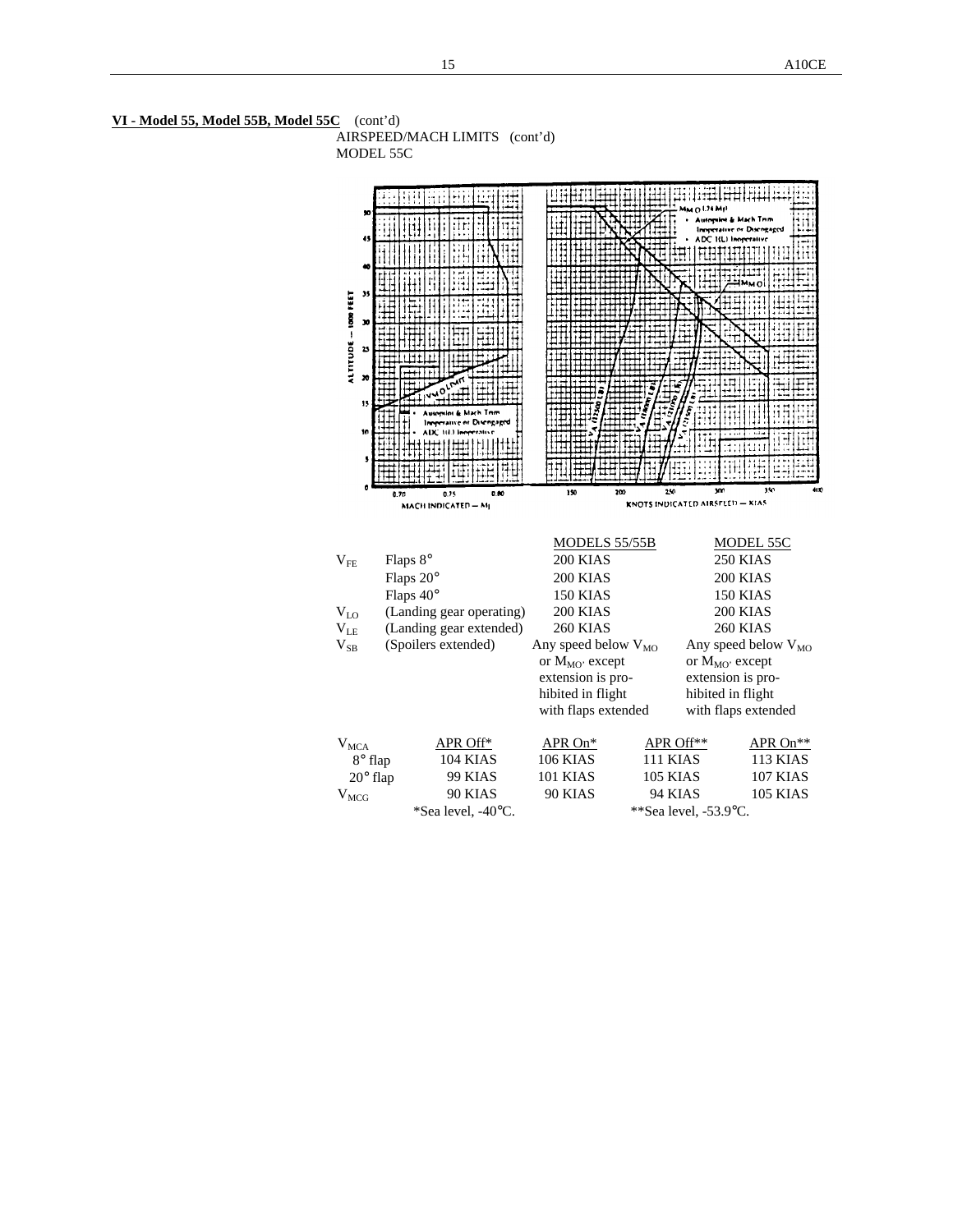#### **VI - Model 55, Model 55B, Model 55C** (cont'd) Center of Gravity Envelope





Forward Flight Limit - F.S. 361.88 (-4.0% MAC) for all weights up to and including 15,000 pounds (6,804 kg.) and tapers through F.S. 376.30 (14.0% MAC) at 19,500 pounds (8,845 kg.)

Aft Flight Limit - F.S. 379.11 (17.5% MAC) for all weights up to and including 12,000 pounds (5,443 kg.) tapers to F.S. 388.31 (29.0% MAC) at 15,000 pounds (6,804 kg.) and remains at F.S. 388.31 (29.0% MAC) up to and including 19,500 pounds (8,845 kg.).

Ground Handling Limit - The forward limit is the same as the forward flight limit up to and including 19,500 pounds (8,845 kg.) and then tapers to F.S. 377.10 (15.0% MAC) at 19,750 pounds (8,958 kg.). The aft limit is F.S. 391.92 (33.5% MAC) at all weights.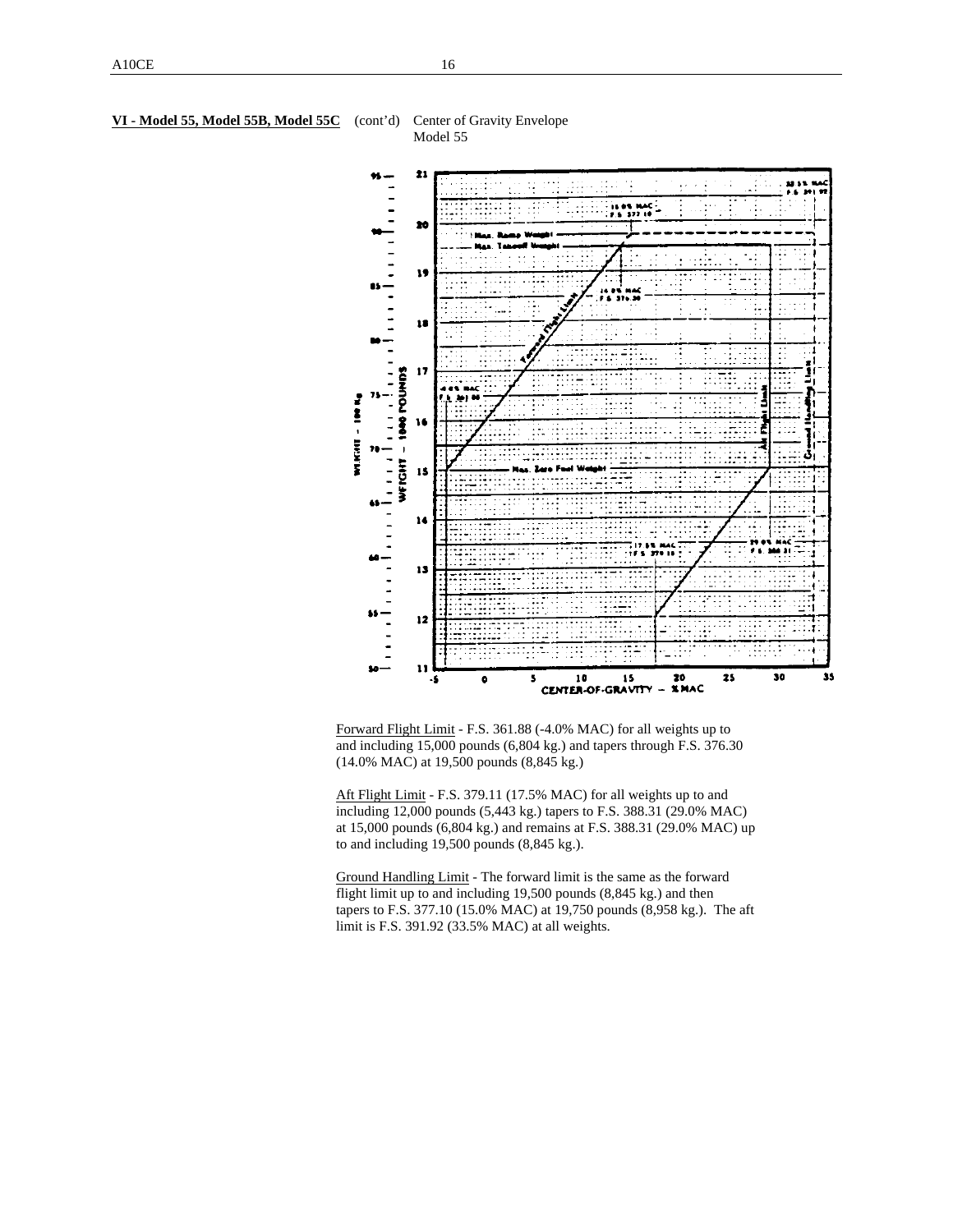



Forward Flight Limit - F.S. 361.88 (-4.0% MAC) for all weights up to and including 15,000 pounds (6,804 kg.) and tapers to F.S. 378.36 (16.6% MAC) at 21,500 pounds (9,752 kg.).

Aft Flight Limit - F.S. 379.10 (17.5% MAC) for all weights up to and including 12,000 pounds (5,443 kg.), tapers to F.S. 388.31 (29.0% MAC) at 15,000 pounds (6,804 kg.), remains at F.S. 388.31 (29.0% MAC) up to and including 20,500 pounds (9,299 kg.), and tapers to F.S. 385.10 (25.0% MAC) at 21,500 pounds (9,752 kg.).

Ground Handling Limit - The forward limit is the same as the forward flight limit up to and including 21,000 pounds (9,752 kg.) and tapers to F.S. 379.00 (17.4% MAC) at 21,750 pounds (9,866 kg.). The aft limit is F.S. 391.32 (33.5% MAC) at all weights.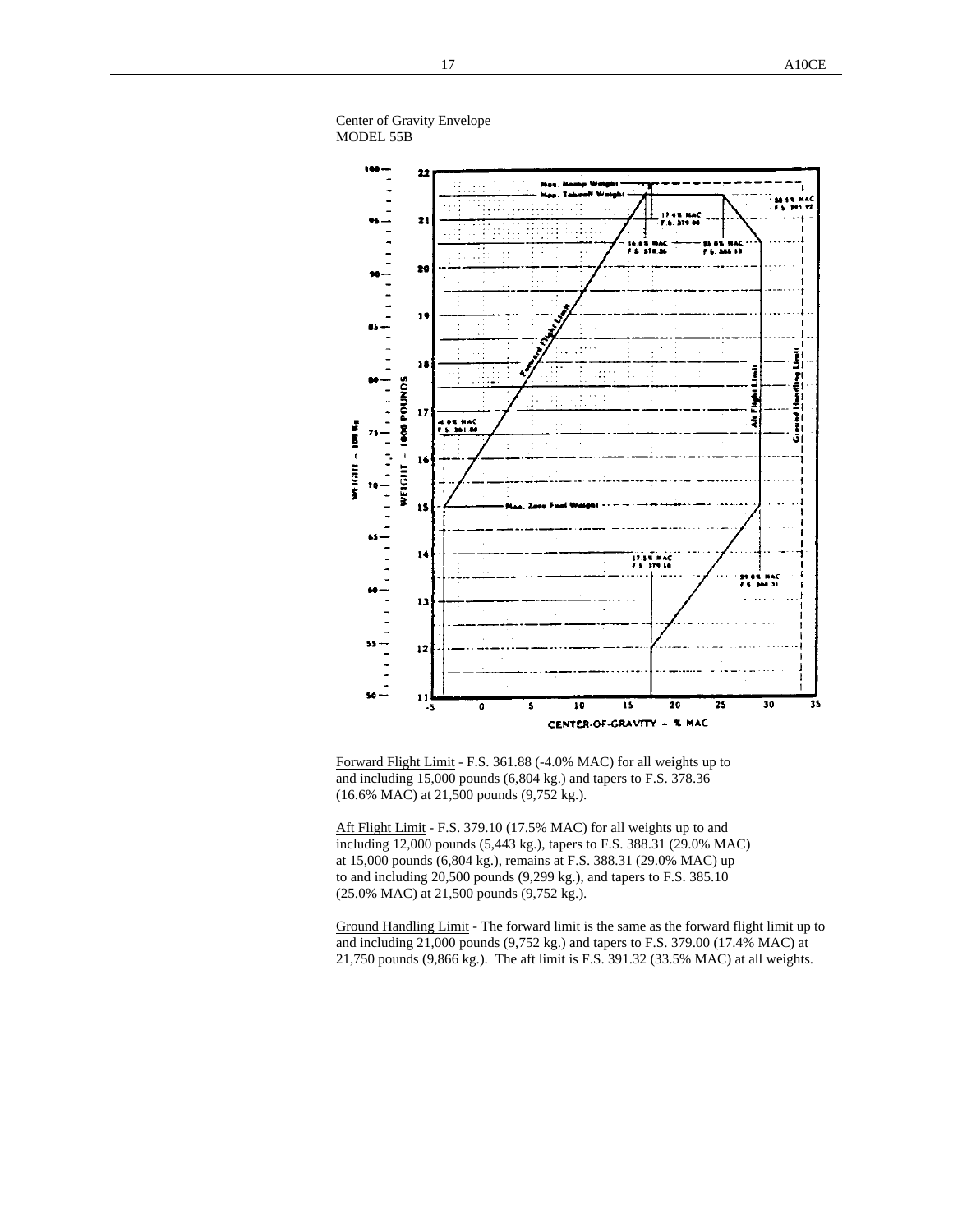

## CENTER-OF-GRAVITY ENVELOPE MODEL 55C

Forward Flight Limit - FS 361.88 (-4.0% MAC) for all weights up to and including 15,000 pounds (6,804 kg.) and tapers to F.S. 377.11 (15.0% MAC) at 21,000 pounds (9,525 kg.).

Aft Flight Limit - F.S. 379.10 (17.5% MAC) for all weights up to and including 15,000 pounds (6,804 kg.), tapers to 386.67 (26.0% MAC) at 18,000 pounds (8,165 kg.), remains at F.S. 386.67 (26.0% MAC) up to and including 21,000 pounds (9,525 kg.).

Ground Handling Limit - The forward limit is the same as the forward flight limit up to and including 21,000 pounds (9,525 kg.) and tapers to F.S. 377.75 (15.8% MAC) at 21,250 pounds (9,639 kg.). The aft limit is F.S. 391.92 (33.5% MAC) at all weights.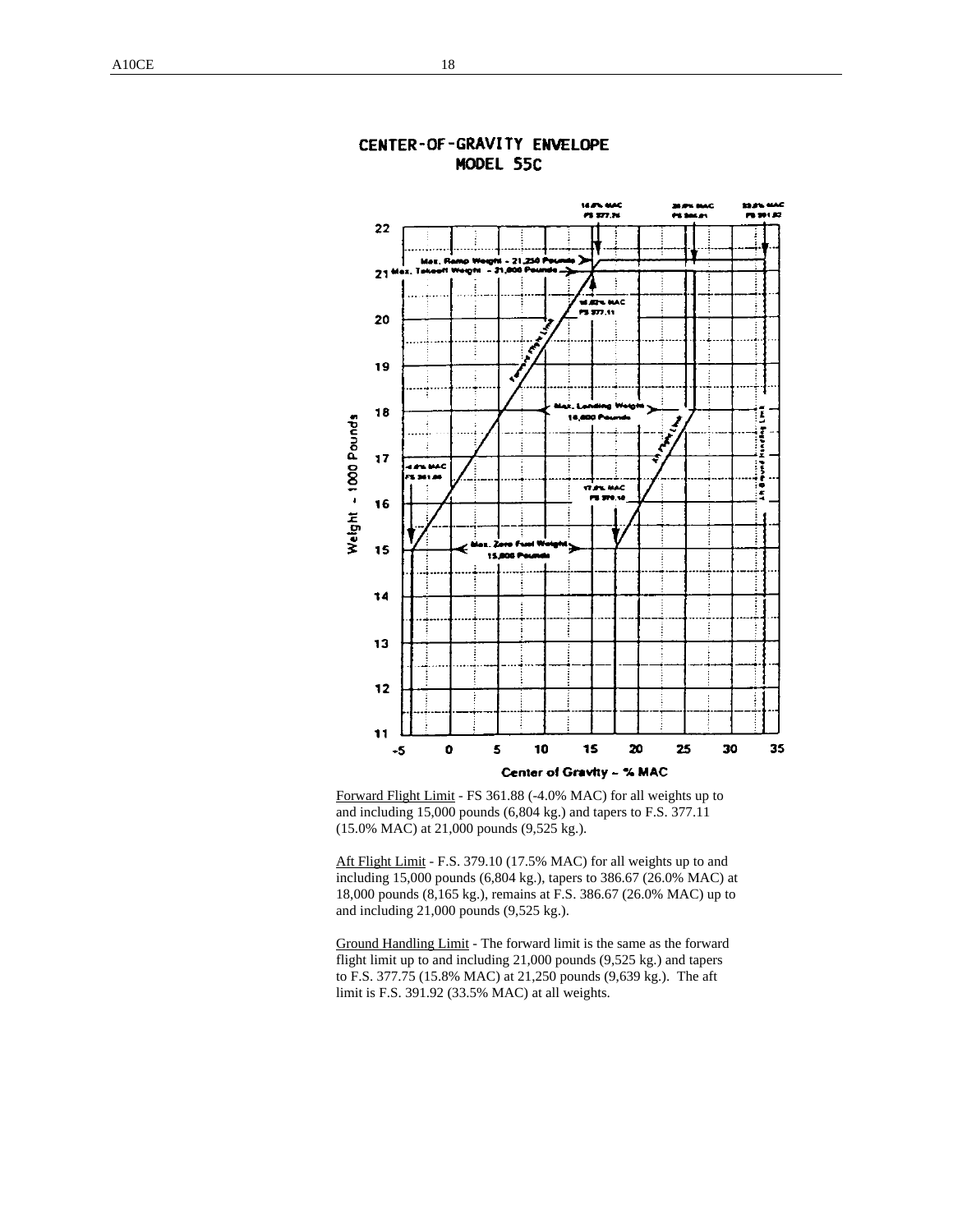| VI. Model 55, Model 55B, Model 55C $(cont'd)$                                                                           |                                                                                                                                                 |                |                             |                                             |                                                                                      |  |
|-------------------------------------------------------------------------------------------------------------------------|-------------------------------------------------------------------------------------------------------------------------------------------------|----------------|-----------------------------|---------------------------------------------|--------------------------------------------------------------------------------------|--|
| Maximum Weights                                                                                                         |                                                                                                                                                 | Model 55       | Model 55B                   |                                             | Model 55C                                                                            |  |
|                                                                                                                         | Ramp                                                                                                                                            | 19,750 lbs.    | 21,750 lbs.                 |                                             | 21,250 lbs.                                                                          |  |
|                                                                                                                         | Takeoff                                                                                                                                         | 19,500 lbs.    | 21,500 lbs.                 |                                             | 21,000 lbs.                                                                          |  |
|                                                                                                                         | Landing                                                                                                                                         | 17,000 lbs.    | 18,000 lbs.                 |                                             | 18,000 lbs.                                                                          |  |
|                                                                                                                         | Zero fuel                                                                                                                                       | 15,000 lbs.    | 15,000 lbs.                 |                                             | 15,000 lbs.                                                                          |  |
|                                                                                                                         | See NOTE 19 for optional weights, Model 55 only.                                                                                                |                |                             |                                             |                                                                                      |  |
|                                                                                                                         | See NOTE 31 for optional weights, Model 55C only.                                                                                               |                |                             |                                             |                                                                                      |  |
| Minimum Crew                                                                                                            | For all flights, 2 persons (pilot and copilot)                                                                                                  |                |                             |                                             |                                                                                      |  |
| No. of Seats                                                                                                            | 10 (2 crew and 8 passengers)                                                                                                                    |                |                             |                                             |                                                                                      |  |
|                                                                                                                         | See NOTE 7 for optional setting and configurations.                                                                                             |                |                             |                                             |                                                                                      |  |
| Maximum Baggage                                                                                                         | 500 lb. at Sta 380.1 (Cabin)                                                                                                                    |                |                             |                                             |                                                                                      |  |
|                                                                                                                         | 200 lb. at Sta. 496.6 (Tail)<br>75 lb. at Sta. 108.4 (Nose)                                                                                     |                |                             |                                             |                                                                                      |  |
| <b>Fuel Capacity</b>                                                                                                    |                                                                                                                                                 |                | Usable                      | A <sub>rm</sub>                             |                                                                                      |  |
|                                                                                                                         | Two main tanks                                                                                                                                  |                | 2,848                       | 392.3                                       |                                                                                      |  |
|                                                                                                                         | Fuselage tank                                                                                                                                   |                | 3,859                       | 428.5                                       |                                                                                      |  |
|                                                                                                                         | See NOTE 1(a) for data on unusable fuel.                                                                                                        |                |                             |                                             |                                                                                      |  |
| Oil Capacity                                                                                                            | Two engine mounted tanks                                                                                                                        |                |                             |                                             |                                                                                      |  |
|                                                                                                                         | Total                                                                                                                                           | Usable         | <u>Arm</u>                  |                                             |                                                                                      |  |
|                                                                                                                         | 2 1/4 gal. ea.                                                                                                                                  | $1/2$ gal. ea. | 459                         |                                             |                                                                                      |  |
|                                                                                                                         | See NOTE 1(a) for data on unusable oil.                                                                                                         |                |                             |                                             |                                                                                      |  |
| Minimum Operating Altitude                                                                                              | 51,000 ft. pressure altitude                                                                                                                    |                |                             |                                             |                                                                                      |  |
| Other Operating Limitations                                                                                             | See appropriate FAA Approved Airplane Flight Manual.                                                                                            |                |                             |                                             |                                                                                      |  |
| <b>Control Surface Movements</b>                                                                                        | Horizontal stabilizer - Models 55/55B                                                                                                           |                |                             | L.E. Down                                   | $0.75^{\circ}$ to $11.25^{\circ}$                                                    |  |
|                                                                                                                         | Horizontal stabilizer - Model 55C                                                                                                               |                |                             | L.E. Down                                   | 1.37° to 11.37°                                                                      |  |
|                                                                                                                         | Elevator - Models 55/55B                                                                                                                        | Up             | $15^{\circ}$                | Down                                        | $15^{\circ}$                                                                         |  |
|                                                                                                                         | Elevator - Model 55C                                                                                                                            | Up             | $15^{\circ}$                | Down                                        | $16.5^\circ$                                                                         |  |
|                                                                                                                         | Aileron                                                                                                                                         | Up             | $18^{\circ}$                | Down                                        | $18^{\circ}$                                                                         |  |
|                                                                                                                         | Aileron trim tab                                                                                                                                | Up             | $8^{\circ}$                 | Down                                        | $8^{\circ}$                                                                          |  |
|                                                                                                                         | Aileron geared tabs                                                                                                                             |                |                             | $\pm 15^{\circ}$ at -18° aileron deflection |                                                                                      |  |
|                                                                                                                         | Rudder                                                                                                                                          | Right          | $30^{\circ}$                | Left                                        | $30^\circ$                                                                           |  |
|                                                                                                                         | Rudder trim tab                                                                                                                                 | Right          | $11^{\circ}$                | Left                                        | $11^{\circ}$                                                                         |  |
|                                                                                                                         | Wing flap                                                                                                                                       |                |                             | Down                                        | $0^\circ$ to $40^\circ$                                                              |  |
|                                                                                                                         | Spoilers                                                                                                                                        | Up             | $0^{\circ}$ to $40^{\circ}$ |                                             |                                                                                      |  |
|                                                                                                                         | See Airplane Maintenance Manual or LES FT-1206 or LES-FT-1207 for                                                                               |                |                             |                                             |                                                                                      |  |
|                                                                                                                         | rigging tolerances or instructions.                                                                                                             |                |                             |                                             |                                                                                      |  |
| Serial Nos. Eligible                                                                                                    | 001 through 126 (Model 55)                                                                                                                      |                |                             |                                             |                                                                                      |  |
|                                                                                                                         | 127 through 134 (Model 55B)                                                                                                                     |                |                             |                                             |                                                                                      |  |
|                                                                                                                         | 135 and on (Models 55C)                                                                                                                         |                |                             |                                             |                                                                                      |  |
|                                                                                                                         |                                                                                                                                                 |                |                             |                                             |                                                                                      |  |
| VII - Model 31 (Transport Aircraft), Approved August 17, 1988<br>Model 31A (Transport Aircraft), Approved July 25, 1991 |                                                                                                                                                 |                |                             |                                             |                                                                                      |  |
|                                                                                                                         |                                                                                                                                                 |                |                             |                                             |                                                                                      |  |
| Engines                                                                                                                 | Standard - Two Garrett TFE-731-2-3B, P/N 3073610-1 (w/o fuel heaters)<br>Optional - Two Garrett TFE-731-2-3B, P/N 3073610-3 (with fuel heaters) |                |                             |                                             |                                                                                      |  |
| Fuel                                                                                                                    | See NOTE 5(b) for Model 31.                                                                                                                     |                |                             |                                             |                                                                                      |  |
|                                                                                                                         | See NOTE 5(c) for Model 31A.                                                                                                                    |                |                             |                                             |                                                                                      |  |
|                                                                                                                         |                                                                                                                                                 |                |                             |                                             |                                                                                      |  |
| <b>Fuel Control Computers</b>                                                                                           |                                                                                                                                                 |                |                             |                                             | Two Garrett fuel computers P/N 2118002-201 or two P/N 2118002-202 installed in pairs |  |

only.

#### **VI. Model 55, Model 55B, Model 55C** (cont'd)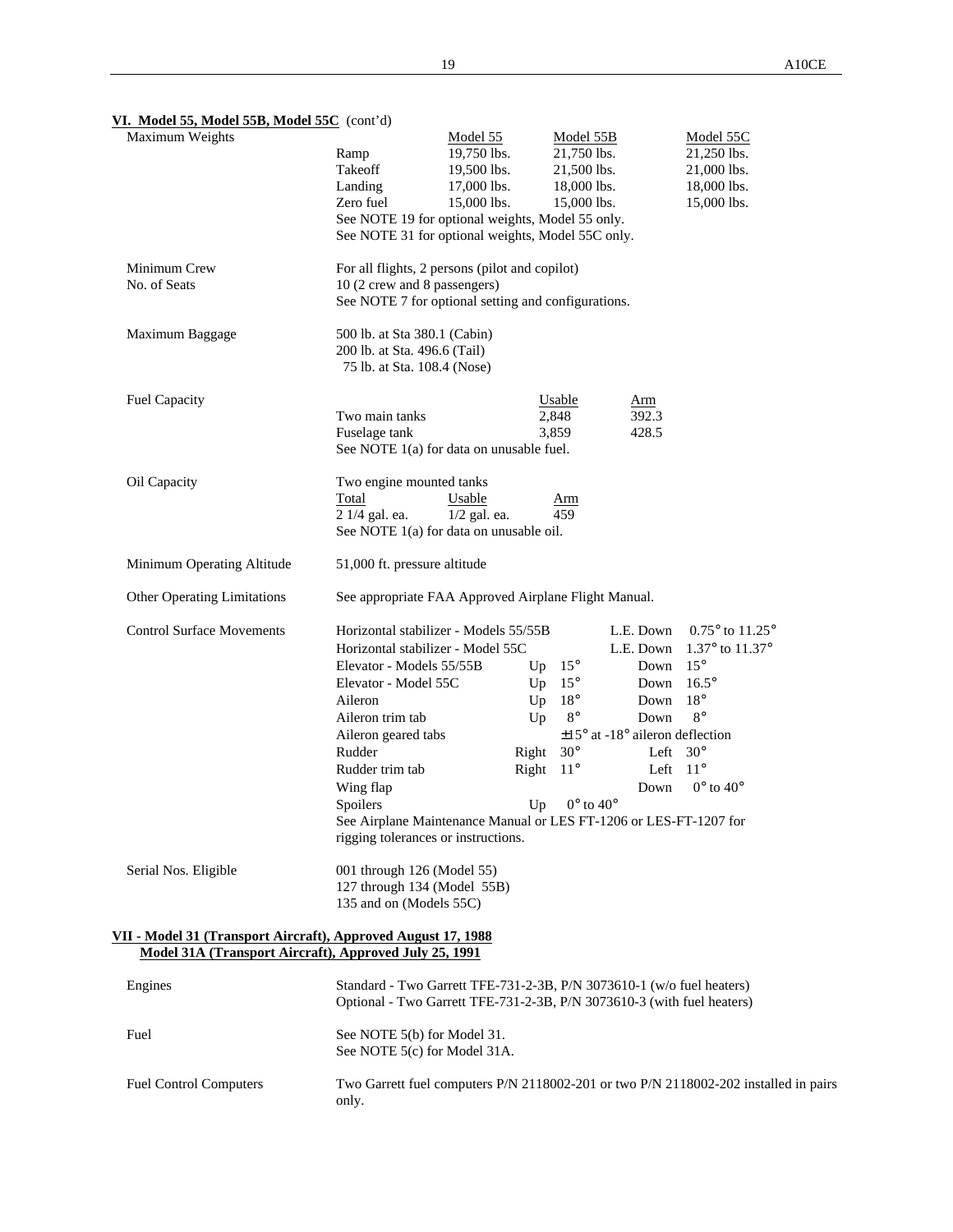| <u>VII - Model 31, Model 31A</u><br><b>Engine Limits</b> | (cont'd)<br>Thrust ratings (lb.)<br>Takeoff (standard day), static<br>Sea level (5 min.)                                                                           | 3500                                                                     |
|----------------------------------------------------------|--------------------------------------------------------------------------------------------------------------------------------------------------------------------|--------------------------------------------------------------------------|
|                                                          | Maximum continuous climb (lb.)<br>Static, sea level                                                                                                                | 3500                                                                     |
|                                                          | Maximum permissible engine rotor operating speeds<br>Low pressure (r.p.m.)<br>High pressure (r.p.m.)<br>100% to 103% $N_1$ and $N_2$ r.p.m.<br>Limited to 1 minute | 20,668 (100% $N_1$ )<br>29,692 (100% N <sub>2)</sub>                     |
|                                                          | Maximum permissible interstage turbine gas temperatures:<br>Takeoff (5 min.)<br>Maximum continuous<br>Maximum climb<br>Maximum cruise                              | 1580°F. (860°C)<br>1530°F. (832°C)<br>1530°F. (832°C)<br>1463°F. (795°C) |
| Airspeed Limits (IAS)<br>(See NOTE 4)                    | <b>AIRSPEED/MACH LIMITS</b><br>MODEL 31 MODEL 31A                                                                                                                  | ALTITUDE - 1000 FEET                                                     |
|                                                          |                                                                                                                                                                    | ã<br>ā                                                                   |
| 50<br>40<br>INDICATED ALTITUDE - 1800 FEET<br>30         |                                                                                                                                                                    | INDICATED MACH NUMBER — MI<br>o. R<br>540<br>នី                          |
| 30<br>10<br>50<br>0<br>100                               | 150<br>250<br>200<br>300<br>INDICATED AIRSPEED - KNOTS                                                                                                             | š<br>$n_{00}$<br>ğ<br><b>INDICATED</b>                                   |
|                                                          | ont iona<br>J1 Th                                                                                                                                                  | ğ                                                                        |

el 31 anoi Moorel 31A With T.O. weight limit per NOTE 30 or 33 refer to Airplane Flight Manual FM-112 or FM-121 respectively.

Model 31 with ECR 3033 (Singapore) refer to Airplane Flight Manual FM-122 for airspeed limits.

Íoin topiot & Mach Trim<br>perative or Disengaged AIRSPEED - KNOTS ă Mach Tnm  $\breve{\mathbf{s}}$ 2

 $\ddot{\bar{z}}$ 

g.  $\mathbf{S}$  $\pmb{\hat{5}}$  $\hat{\mathbf{u}}$  s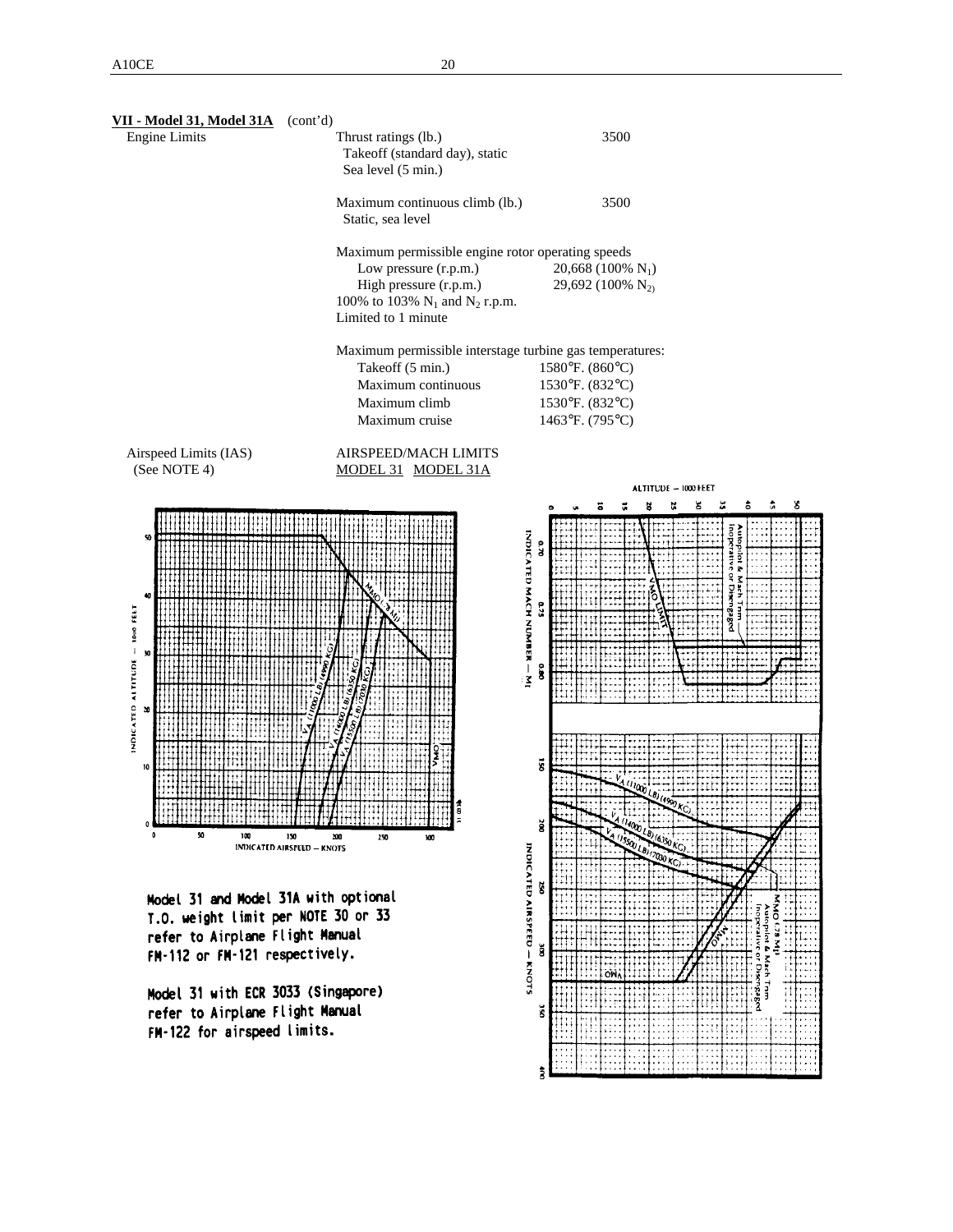**VII - Model 31, Model 31A** (cont'd)

Airspeed Limits (IAS)

|              |                                   |                             | Model 31                      |
|--------------|-----------------------------------|-----------------------------|-------------------------------|
|              |                                   |                             | with ECR 2679                 |
|              |                                   |                             | (see NOTE 35)                 |
|              |                                   |                             | and                           |
|              |                                   | Model 31                    | Model 31A                     |
| $\rm V_{FE}$ | Flaps $8^\circ$                   | <b>250 KIAS</b>             | 250 KIAS                      |
|              | Flaps $20^\circ$                  | <b>200 KIAS</b>             | <b>200 KIAS</b>               |
|              | Flaps $40^\circ$                  | <b>150 KIAS</b>             | 150 KIAS                      |
|              | $V_{MC}$ (Minimum Control)        |                             |                               |
|              | Air                               | 93 KIAS $(8^{\circ}$ flap)  | 93 KIAS $(8^{\circ}$ flap)    |
|              |                                   | 87 KIAS $(20^{\circ}$ flap) | 87 KIAS $(20^{\circ}$ flap)   |
|              | Ground                            | <b>109 KIAS</b>             | 100 KIAS (w/rudder boost on)  |
|              |                                   |                             | 109 KIAS (w/rudder boost off) |
|              | $V_{LO}$ (Landing gear operating) | 200 KIAS                    | 200 KIAS                      |
|              | $V_{IF}$ (Landing gear extended)  | <b>260 KIAS</b>             | <b>260 KIAS</b>               |
|              | $V_{SB}$ (Spoilers extended)      | Any speed below $V_{MO}$    | Any speed below $V_{MO}$      |
|              |                                   | or $M_{MO}$ , except        | or $M_{MO}$ , except          |
|              |                                   | extension is                | extension is                  |
|              |                                   | prohibited in flight        | prohibited in flight          |
|              |                                   | with flaps extended.        | with flaps extended.          |
|              |                                   |                             |                               |

C.G. Range (Landing Gear Extended)

\*Model 31 and 31A with optional T.O. weight limit per Note 30 or 33 refer to Airplane Flight Manual FM-112 or FM-121 respectively.

\*Model 31 with ECR 3033 (Singapore) refer to Airplane Flight Manual FM-122 for C.G. range.



Forward Flight Limit - F.S. 368.29 (4.0% MAC) for all weights up to and including 11, 000 pounds (4990 kg) and tapers through F.S. 378.20 (16.38% MAC) at 15, 500 pounds (7031 kg). to F.S. 378.76 (17.07% MAC) at 15.750 pounds (7144 kg).

Aft Flight Limit - F.S. 381.11 (20.0% MAC) for all weights up to and including 9000 pounds (4082 kg), tapers to F.S. 388.95 (29.8% MAC) at 12, 500 pounds (5670 kg), and remains at F.S. 388.95 (29.8% MAC) up to and including 15, 750 pounds (7144 kg).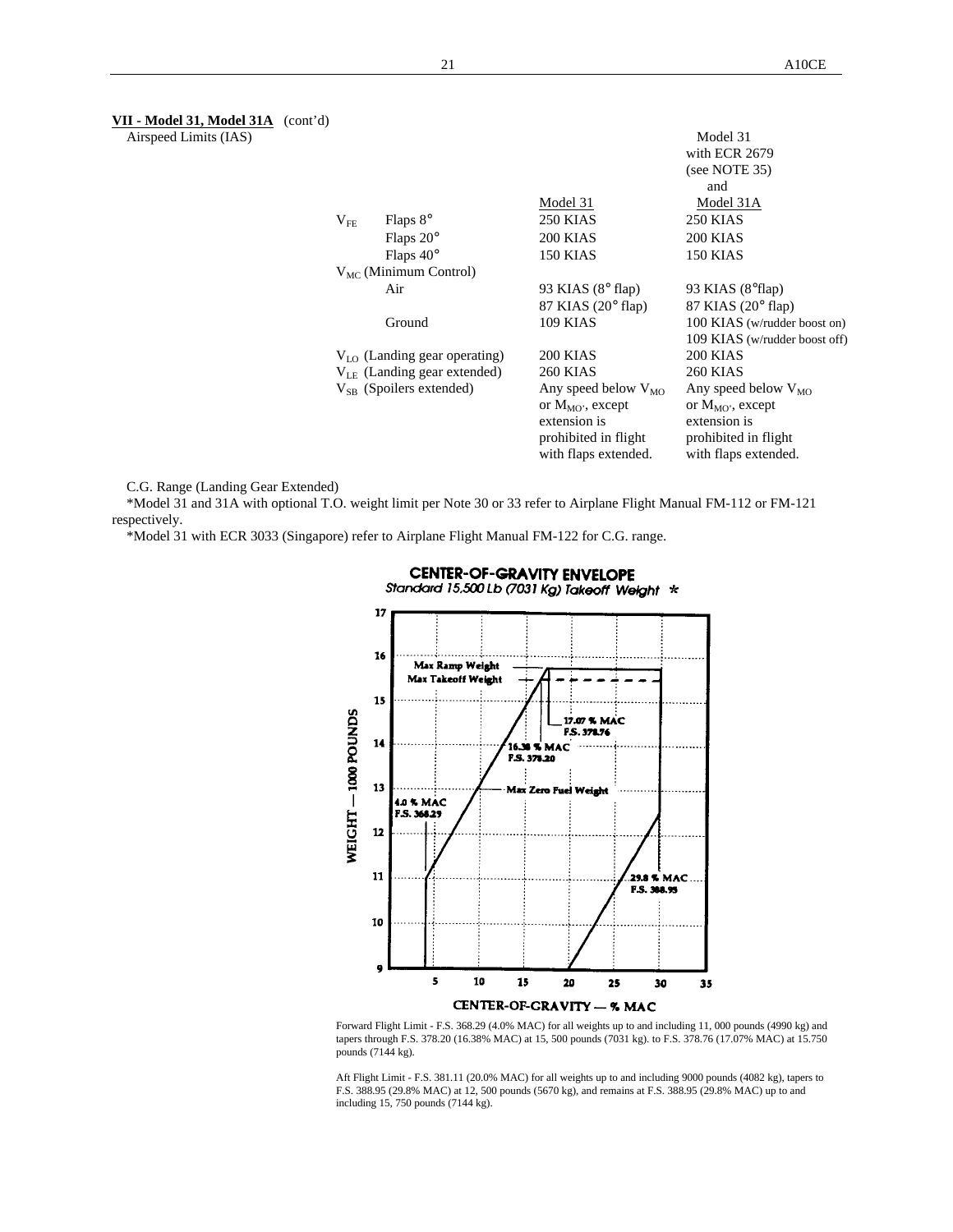| VII - Model 31, Model 31A (cont'd)<br>Maximum Weight                             | Ramp<br>15,750 lbs.<br>Takeoff<br>15,500 lbs.<br>Landing<br>15,300 lbs.<br>Zero fuel<br>13,000 lbs.                                                                                                                                                                  |                |                                                                        |                                                                                  |                                                                                  |                                                                                        |
|----------------------------------------------------------------------------------|----------------------------------------------------------------------------------------------------------------------------------------------------------------------------------------------------------------------------------------------------------------------|----------------|------------------------------------------------------------------------|----------------------------------------------------------------------------------|----------------------------------------------------------------------------------|----------------------------------------------------------------------------------------|
|                                                                                  | Model 31<br>Model 31A<br>Model 31 with ECR 3033 (Singapore) - See AFM-122 for maximum weight.                                                                                                                                                                        |                |                                                                        | - See NOTE 30 for optional weight.<br>- See NOTE 33 for optional weight.         |                                                                                  |                                                                                        |
| Minimum Crew                                                                     | All flights, 2 persons (pilot and copilot)                                                                                                                                                                                                                           |                |                                                                        |                                                                                  |                                                                                  |                                                                                        |
| No. of Seats                                                                     | 10 (2 crew and 8 passengers)                                                                                                                                                                                                                                         |                |                                                                        |                                                                                  |                                                                                  | See NOTE 7 for optional seating configurations.                                        |
| Maximum Baggage                                                                  | 500 lb. at Sta. 391 (Cabin)                                                                                                                                                                                                                                          |                |                                                                        |                                                                                  |                                                                                  |                                                                                        |
| Fuel Capacity (Lb.)                                                              |                                                                                                                                                                                                                                                                      |                |                                                                        |                                                                                  |                                                                                  |                                                                                        |
|                                                                                  | Two wing tanks, standard<br>Two wing tanks, extended range<br>Fuselage tank, standard<br>Fuselage tank, extended range<br>See NOTE 1(a) for data on unusable fuel.                                                                                                   |                | Gravity<br>Refuel<br><b>Usable</b><br>2,804<br>2,826<br>1,320<br>1,827 |                                                                                  | Single Point<br>Pressure<br>Refuel<br>Usable<br>2,706<br>2,728<br>1,313<br>1,749 | <u>Arm</u><br>392.1<br>392.3<br>440.4<br>432.4                                         |
| Oil Capacity                                                                     | One engine mounted tank each engine<br>Total<br>Usable<br>2 1/4 gal. ea. 1/2 gal. ea.<br>See NOTE 1(a) for data on unusable oil.                                                                                                                                     | Arm<br>437.8   |                                                                        |                                                                                  |                                                                                  |                                                                                        |
| Minimum Operating Altitude                                                       | 51,000 ft. pressure altitude                                                                                                                                                                                                                                         |                |                                                                        |                                                                                  |                                                                                  |                                                                                        |
| <b>Other Operating Limitations</b>                                               | See appropriate FAA Approved Airplane Flight Manual.                                                                                                                                                                                                                 |                |                                                                        |                                                                                  |                                                                                  |                                                                                        |
| <b>Control Surface Movements</b>                                                 | Horizontal stabilizer<br>Elevator<br>Aileron<br>Aileron trim tab<br>Aileron geared tabs                                                                                                                                                                              | Up<br>Up<br>Up | $12.5^\circ$<br>$18^{\circ}$<br>$8^{\circ}$                            | L.E. Down<br>Down<br>Down<br>Down<br>$\pm 15^{\circ}$ at -18° aileron deflection | $18^{\circ}$<br>$8^{\circ}$                                                      | 2.0 $^{\circ}$ to 11.5 $^{\circ}$<br>15.5 $\textdegree$ (Stab. at -6.5 $\textdegree$ ) |
|                                                                                  | Rudder                                                                                                                                                                                                                                                               | Right          | $30^\circ$                                                             | Left                                                                             | $30^{\circ}$                                                                     |                                                                                        |
|                                                                                  | Rudder trim tab<br>Wing flap<br>Spoilers<br>For rigging tolerances and instructions, see Airplane Maintenance Manual or<br>LES FT-1007 (Model 31), or LES-FT-1551 (Model 31A) for primary controls,<br>and LES-FT 1008 (Model 31, Model 31A) for secondary controls. | Right<br>Up    | $15^{\circ}$<br>$0^{\circ}$ to $40^{\circ}$                            | Left<br>Down                                                                     | $15^{\circ}$<br>$0^{\circ}$ to $40^{\circ}$                                      |                                                                                        |
| Serial Nos. Eligible                                                             | 001 through 034 (Model 31)<br>035 and on (Model 31A)                                                                                                                                                                                                                 |                |                                                                        |                                                                                  |                                                                                  |                                                                                        |
| VIII - Model 60 (Transport Aircraft), Approved January 15, 1993<br>(See NOTE 36) |                                                                                                                                                                                                                                                                      |                |                                                                        |                                                                                  |                                                                                  |                                                                                        |
| Engines                                                                          | Two Pratt & Whitney Canada PW305A (P/N 31B4067-01) equipped with<br>P/N 31B4741-01 Electronic Engine Controls                                                                                                                                                        |                |                                                                        |                                                                                  |                                                                                  |                                                                                        |
|                                                                                  | Two P&W Canada PW305A (P/N 31B4067-02) equipped with P/N 31B4741-02<br>Electronic Engine Controls (See NOTE 38)                                                                                                                                                      | or             |                                                                        |                                                                                  |                                                                                  |                                                                                        |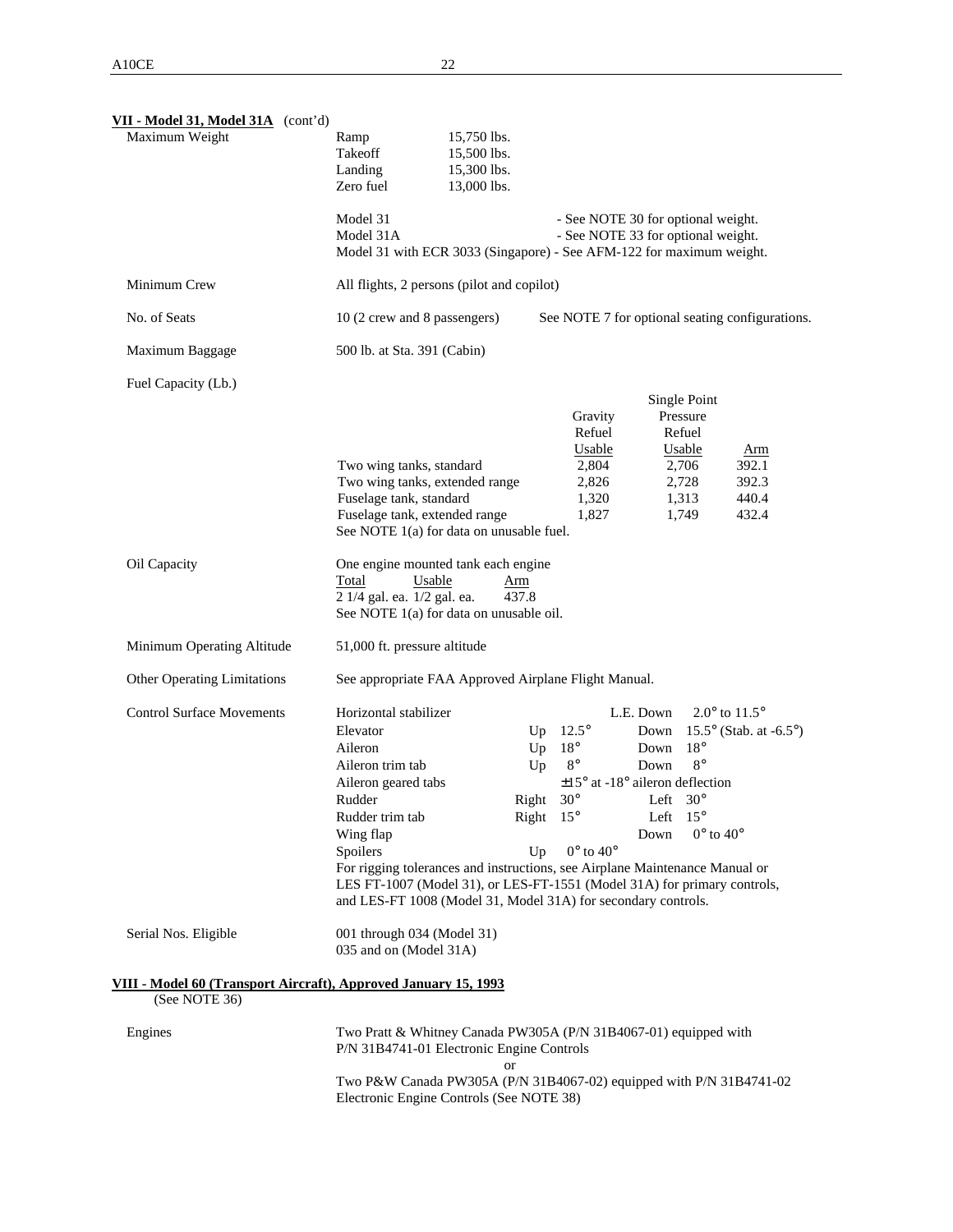| VIII - Model 60<br>(cont'd) |                                                         |                  |
|-----------------------------|---------------------------------------------------------|------------------|
| Fuel                        | See NOTE 5(d)                                           |                  |
| Engine Limits               | Pratt & Whitney Canada PW305A                           |                  |
|                             | Thrust ratings (lb.)                                    |                  |
|                             | Takeoff (standard day), static                          | 4600             |
|                             | Sea level (5 min.)                                      |                  |
|                             | Maximum continuous, static                              | 4600             |
|                             | Sea level                                               |                  |
|                             | Maximum permissible engine rotor operating speeds       |                  |
|                             | Low pressure (r.p.m.)                                   | 10,820 (102% N1) |
|                             | High pressure (r.p.m.)                                  | 27,469 (102% N2) |
|                             | 102% to 102.5% N1 r.p.m.                                |                  |
|                             | Limited to 20 seconds                                   |                  |
|                             | 102% to 102.5% N2 r.p.m.                                |                  |
|                             | Limited to 20 seconds                                   |                  |
|                             | Maximum permissible interstage turbine gas temperature: |                  |
|                             | Takeoff                                                 | 785°C            |
|                             | Maximum continuous                                      | 785°C            |
|                             | Maximum transient (20 sec)                              | $825^{\circ}$ C  |
|                             | Maximum transient for starting                          | $950^{\circ}$ C  |
| Airspeed Limits (IAS)       |                                                         |                  |
| (See NOTE 4)                | <b>AIRSPEED/MACH LIMITS</b>                             |                  |
|                             | MODEL 60                                                |                  |
|                             |                                                         |                  |

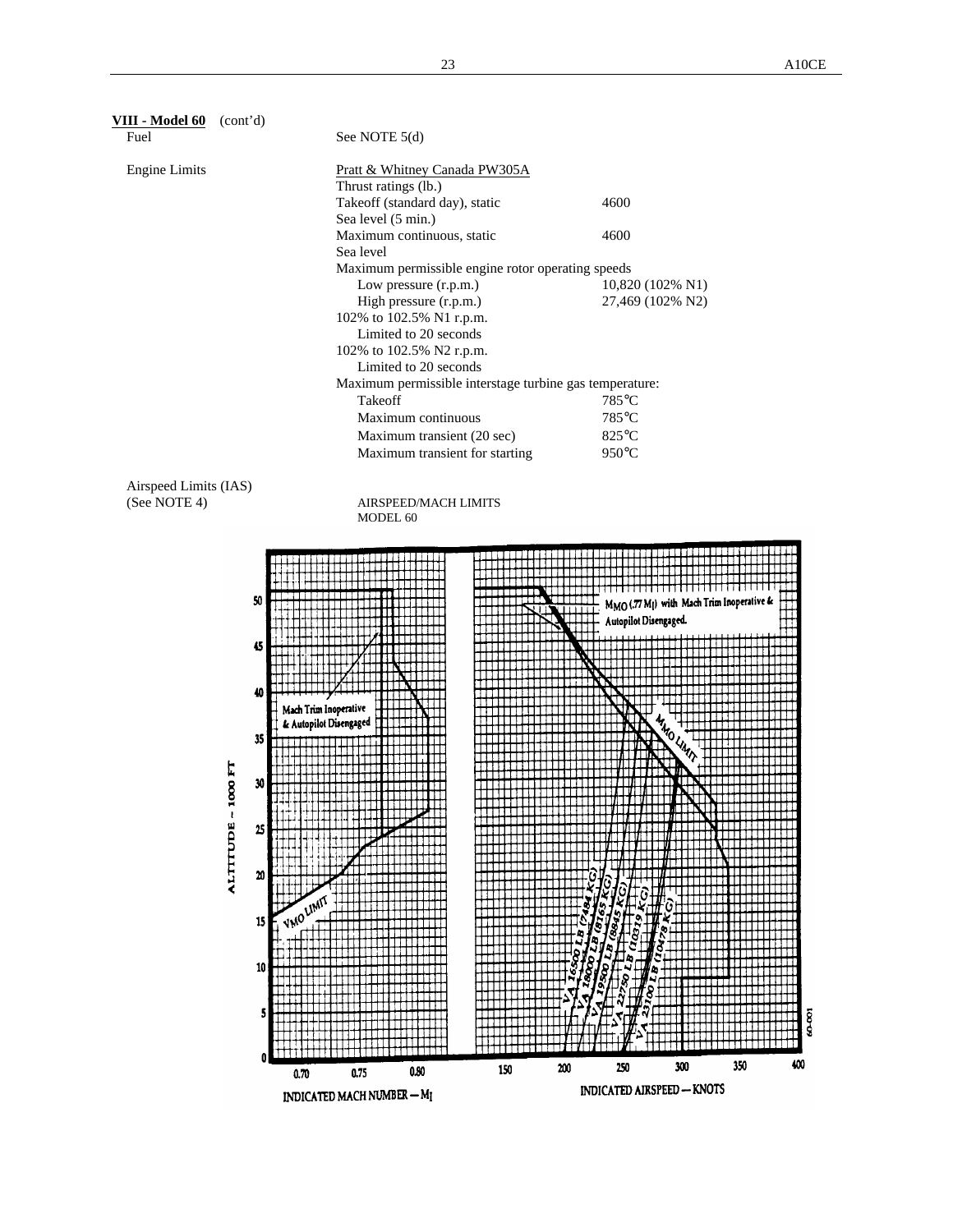**VIII - Model 60** 

| III - Model 60<br>(cont'd)<br>Airspeed Limits (IAS) (cont'd) | $V_{FE}$<br>$V_{L0}$<br>$V_{LE}$<br>$V_{SB}$ | Flaps $8^\circ$<br>Flaps $20^\circ$<br>flaps $40^\circ$<br>(Landing gear operating)<br>(Landing gear extended)<br>(Spoilers extended) | <b>250 KIAS</b><br><b>200 KIAS</b><br><b>165 KIAS</b><br><b>200 KIAS</b><br><b>260 KIAS</b><br>Any speed below $V_{MO}$<br>or $M_{MO}$ except extension is<br>prohibited in flight with flaps<br>extended or with autopilot engaged. |
|--------------------------------------------------------------|----------------------------------------------|---------------------------------------------------------------------------------------------------------------------------------------|--------------------------------------------------------------------------------------------------------------------------------------------------------------------------------------------------------------------------------------|
|                                                              | $V_{MCA}$                                    | $8^\circ$ flap<br>$20^\circ$ flap<br>$V_{MCG}$ (8° and 20° flap)<br><b>Rudder Boost Off</b>                                           | 120 KIAS<br><b>110 KIAS</b><br><b>116 KIAS</b>                                                                                                                                                                                       |
|                                                              |                                              |                                                                                                                                       |                                                                                                                                                                                                                                      |

Rudder Boost On 95 KIAS

# C.G. Range (Landing Gear





Forward Flight Limits -- F.S. 363.08 (-2.5% MAC) for all weights up to and including 16,500 pounds (7484 kg) and tapers to F.S. 378.10 (16.25% MAC) at 22,750 pounds (10,319 kg).

Aft Flight Limit -- F.S. 379.10 (17.5% MAC) for all weights up to and including 16,000 pounds (7258 kg), tapers to F.S. 385.11 (25.0% MAC) at 18,500 pounds (8392 kg), remains at F.S. 385.11 (25.0% MAC) up to and including 22,750 pounds (10,319 kg).

Ground Handling Limit -- The forward limit is the same as the forward flight limit up to and including 22,750 pounds (10,319 kg) and tapers to F.S. 378.70 (17.0% MAC) at 23,000 pounds (10,433 kg). The aft limit is F.S. 391.92 (33.5% MAC) for all weights up to and including 22,987 pounds (10,427 kg) and tapers to F.S. 391.75 (33.3% MAC) at 23,000 pounds (10,433 kg).

See NOTE 39 for Optional C.G. Range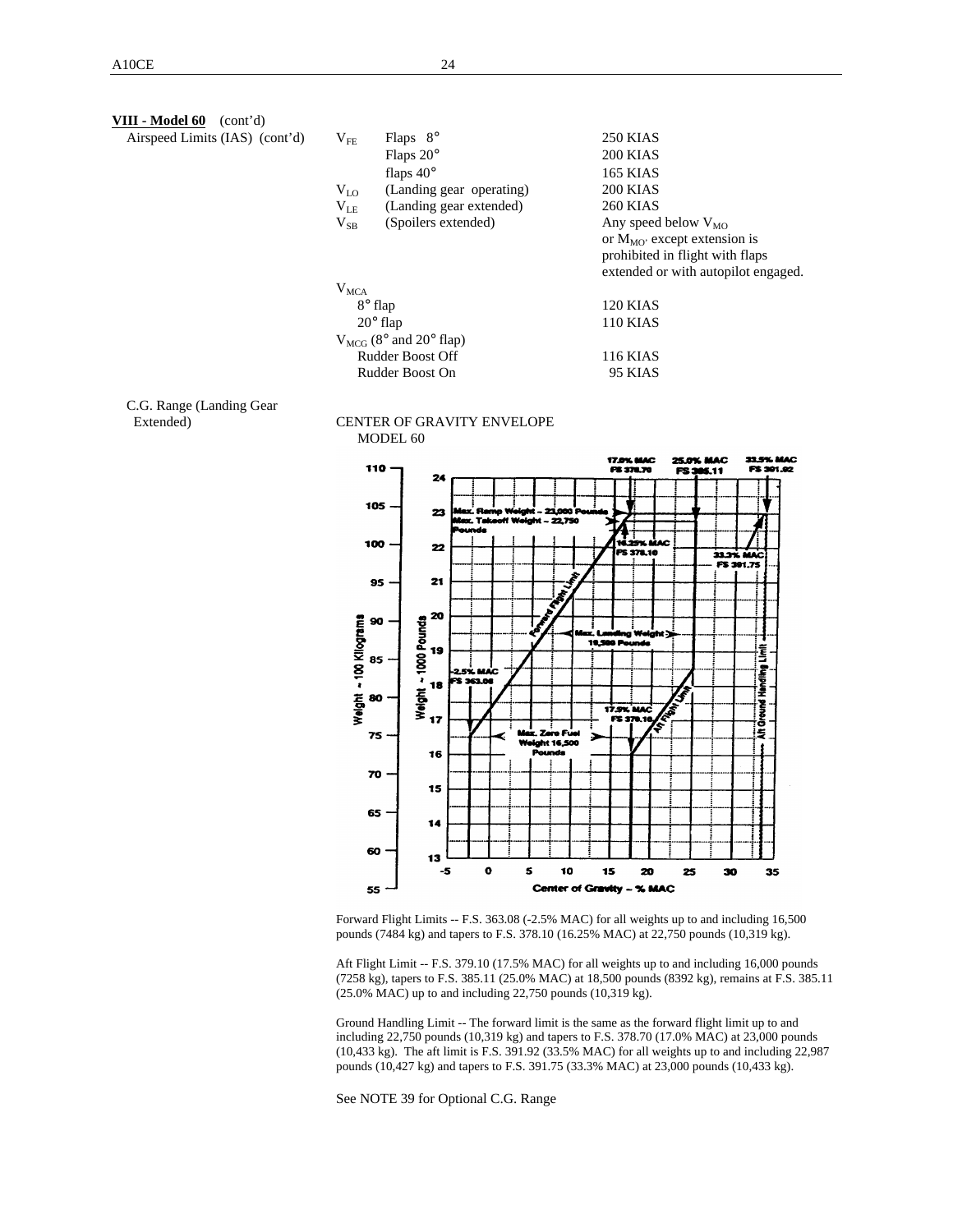| VIII - Model 60 (cont'd)            |                                                                                                                                                                |             |                               |                    |                                                      |
|-------------------------------------|----------------------------------------------------------------------------------------------------------------------------------------------------------------|-------------|-------------------------------|--------------------|------------------------------------------------------|
| Maximum Weights                     |                                                                                                                                                                | Standard    |                               |                    |                                                      |
|                                     | Ramp                                                                                                                                                           | 23,000 lbs. |                               |                    |                                                      |
|                                     | Takeoff                                                                                                                                                        | 22,750 lbs. |                               |                    |                                                      |
|                                     | Landing                                                                                                                                                        | 19,500 lbs. |                               |                    |                                                      |
|                                     | Zero fuel<br>See NOTE 37 for Optional Weights                                                                                                                  | 16,500 lbs. |                               |                    |                                                      |
| Minimum Crew                        | For all flights, 2 persons (pilot and copilot)                                                                                                                 |             |                               |                    |                                                      |
| No. of Seats                        | 10 (2 crew and 8 passengers)<br>See NOTE 7 for optional configurations.                                                                                        |             |                               |                    |                                                      |
| Maximum Baggage                     |                                                                                                                                                                | Max Baggage |                               | Arm                |                                                      |
|                                     | Cabin                                                                                                                                                          | 260 lbs.    |                               | 367.0              |                                                      |
|                                     | Tail                                                                                                                                                           | 300 lbs.    |                               | 515.0              |                                                      |
| Fuel Capacity (lb.)                 |                                                                                                                                                                | Usable      |                               | <u>Arm</u>         |                                                      |
|                                     | Two wing tanks                                                                                                                                                 | 2898        |                               | 391.7<br>427.1     |                                                      |
|                                     | Fuselage tank<br>See NOTE 1(a) for data on unusable fuel                                                                                                       | 5012        |                               |                    |                                                      |
| Oil Capacity                        | One integral tank per engine                                                                                                                                   |             |                               |                    |                                                      |
|                                     | Total                                                                                                                                                          | Usable      |                               | <u>Arm</u>         |                                                      |
|                                     | 2.11 gal. ea. engine                                                                                                                                           |             | 1.0 gal. ea. engine           | 467.1              |                                                      |
|                                     | See NOTE 1(a) for data on unusable oil                                                                                                                         |             |                               |                    |                                                      |
| Maximum Operating Altitude          | 51,000 ft. pressure altitude                                                                                                                                   |             |                               |                    |                                                      |
| <b>Other Operating Limitations</b>  | See FAA Approved airplane Flight Manual.                                                                                                                       |             |                               |                    |                                                      |
| <b>Control Surface Movements</b>    | Horizontal stabilizer                                                                                                                                          |             |                               | <b>Upper Limit</b> |                                                      |
|                                     |                                                                                                                                                                |             |                               | L.E.Down           | $1^{\circ}6'$ to $1^{\circ}21'$                      |
|                                     |                                                                                                                                                                |             |                               | Lower Limit        |                                                      |
|                                     | Elevator                                                                                                                                                       |             | $15^{\circ}$ $\pm$ 30'        | L.E. Down<br>Down  | $11°9'$ to $11°25'$<br>$16.5^{\circ} \pm 30^{\circ}$ |
|                                     | Aileron                                                                                                                                                        | Up<br>Up    | $18^{\circ} \pm 1^{\circ}$    | Down               | $18^{\circ} + 1^{\circ}$ , -2°                       |
|                                     | Aileron trim tab                                                                                                                                               | Up          | $8^{\circ}\pm1^{\circ}$       | Down               | $8^\circ \pm 1^\circ$                                |
|                                     | Aileron Balance Tabs                                                                                                                                           | Up          | $15^{\circ} \pm 2^{\circ}$    | Down               | $15^{\circ} \pm 2^{\circ}$                           |
|                                     | Rudder                                                                                                                                                         |             | Right $30^{\circ}$ +2° -1°    | Left               | $30^{\circ}$ +2 $^{\circ}$ -1 $^{\circ}$             |
|                                     | Rudder trim tab                                                                                                                                                | Right       | $20^{\circ} \pm 1^{\circ}$    | Left               | $20^{\circ} \pm 1^{\circ}$                           |
|                                     | Wing flap                                                                                                                                                      |             |                               | Down               | $0^{\circ}$ to $40^{\circ}$ +5° -0°                  |
|                                     | Spoilers                                                                                                                                                       |             |                               |                    |                                                      |
|                                     | 1st Partial Detent                                                                                                                                             |             | Up $10^{\circ} \pm 3^{\circ}$ |                    |                                                      |
|                                     | 2nd Partial Detent                                                                                                                                             |             | Up $20^\circ \pm 3^\circ$     |                    |                                                      |
|                                     | <b>Full Deploy</b>                                                                                                                                             |             | Up $47^{\circ}$ +0° -7°       |                    |                                                      |
|                                     | For rigging tolerances and instructions, see Maintenance Manual or LES-FT-1588 for<br>primary controls, and LES-FT-1589 for secondary controls.                |             |                               |                    |                                                      |
| Serial Nos. Eligible                | 001 and On                                                                                                                                                     |             |                               |                    |                                                      |
| <b>Data Pertinent to All Models</b> |                                                                                                                                                                |             |                               |                    |                                                      |
| Datum                               | Models 24, 24A, 24B, 24B-A, 24C, 24D, 24E, 24F and 24F-A: 14 in. aft of nose.                                                                                  |             |                               |                    |                                                      |
|                                     | Wing jack points are at sta. 264.9. Fuselage jack points are at sta. 69.8.                                                                                     |             |                               |                    |                                                      |
|                                     | Models 25, 25A, 25B, 25C, 25D, 25E, 25F, 28, and 29: 100 in. forward of nose.<br>Wing jack points are at sta. 414.85. Fuselage jack points are at sta. 183.78. |             |                               |                    |                                                      |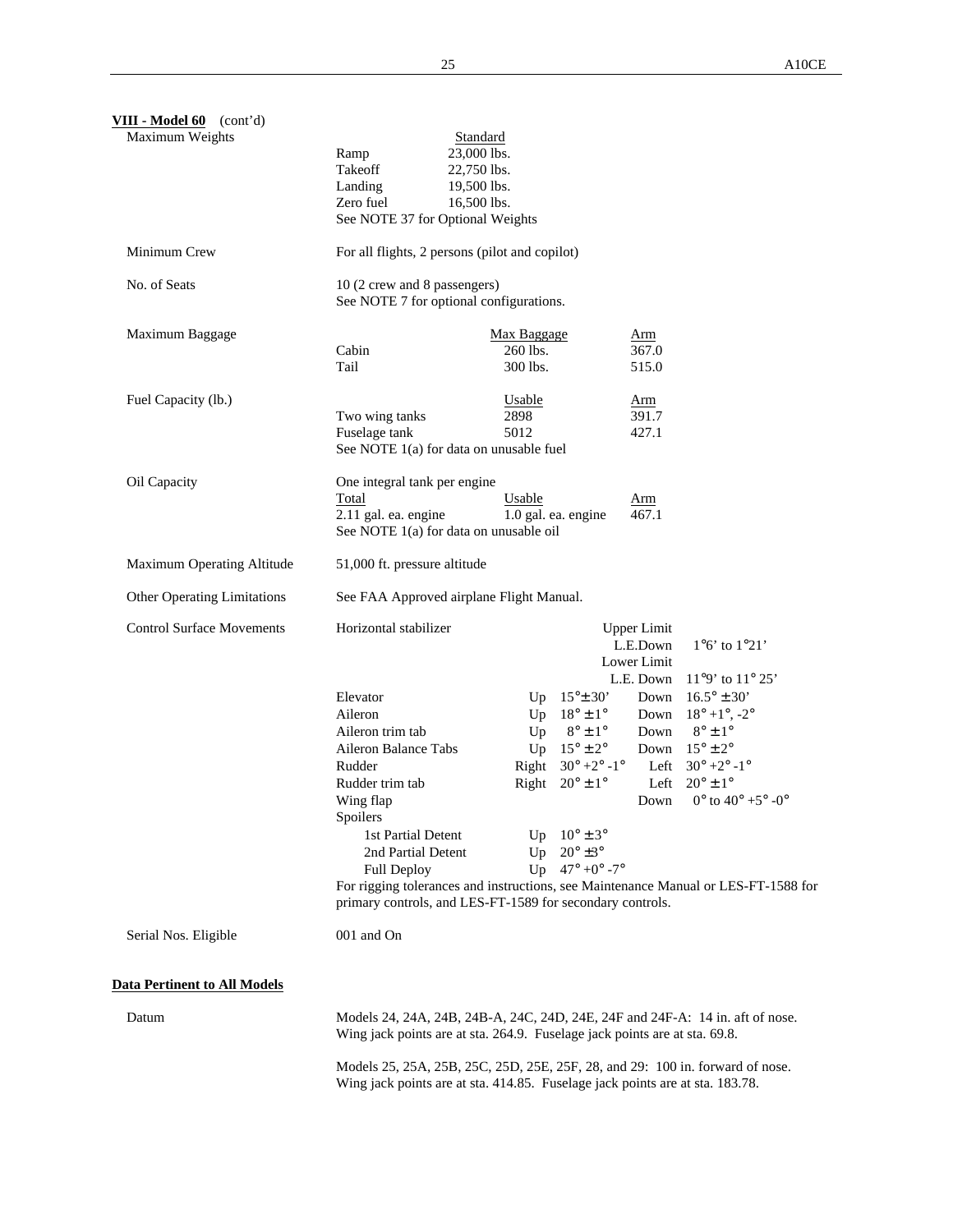Model 60: 12.77 in. forward of nose. Wing jack points are at sta. 414.832. Fuselage jack point is at Sta. 100.703.

MAC Models 24, 24A, 24B, 24B-A, 24C, 24D, 24D-A, 24E, 24F, and 24F-A: 84.486 in. (L.E. of MAC at sta. 210.043).

Models 25, 25A, 25B, 25C, 25D, and 25F: 84.486 in. (L.E. of MAC at sta. 360.02).

Models 28 and 29: 80.09 in. (L.E. of MAC at sta. 365.085).

Models 35, 36, 35A, and 36A: 82.75 in. (L.E. of MAC at sta. 362.17).

Models 55, 55B, 55C, and 60: 80.09 in. (L.E. of MAC at sta. 365.085).

Models 31, 31A: 80.09 in. (L.E. of MAC at sta. 365.085).

Leveling Means See airplane Service Manual or Maintenance Manual or LES 1061 for leveling instructions.

Certification Basis FAR 25 effective February 1, 1965, as amended by 25-2 and 25-4. In addition:

Models 24 and 24A: Special Conditions set forth in FAA letters to Learjet dated August 5, 1965, and November 19, 1965, and Exemption No. 490 from FAR 25.1001 - Fuel dumping requirements.

Models 24B, 24B-A, 24C, 24D, 24D-A, 24E, 24F and 24F-A: Amendment 25-18 and special Conditions set forth in FAA letter to Learjet dated March 1, 1967.

Models 24E and 24F with ECR's 1444 and 1559 or with ECR 1410: Amendment 25-18 and Special Conditions set forth in FAA letter to Learjet dated March 1, 1967; Special Conditions No. 25-72-CE-8 dated November 3, 1976, and Amendment 1 dated March 14, 1978. See NOTE 16.

Models 25, 25A, 25B, 25C, 25D and 25F: Special conditions set forth in FAA letter to Learjet dated March 1, 1967.

Models 25D and 25F with ECR's 1445 and 1559 or with ECR 1409: Special conditions set forth in FAA letter to Learjet dated March 1, 1967; Special Conditions No. 25-72-CE-8 dated November 3, 1976, and Amendment 1 dated March 14, 1978. See NOTE 16.

Models 35, 36, 35A and 36A: Amendment 25-7, 25-18 and Paragraph 25.571(d) of Amendment 25-10, Special Conditions set forth in FAA letter to Learjet dated March 1, 1967, and Special Conditions No. 25-50-CE-6 dated April 18, 1973, and Amendment 1 dated September 18, 1973, and Noise Type Certification Standards of Part 36 including Amendment 36-1.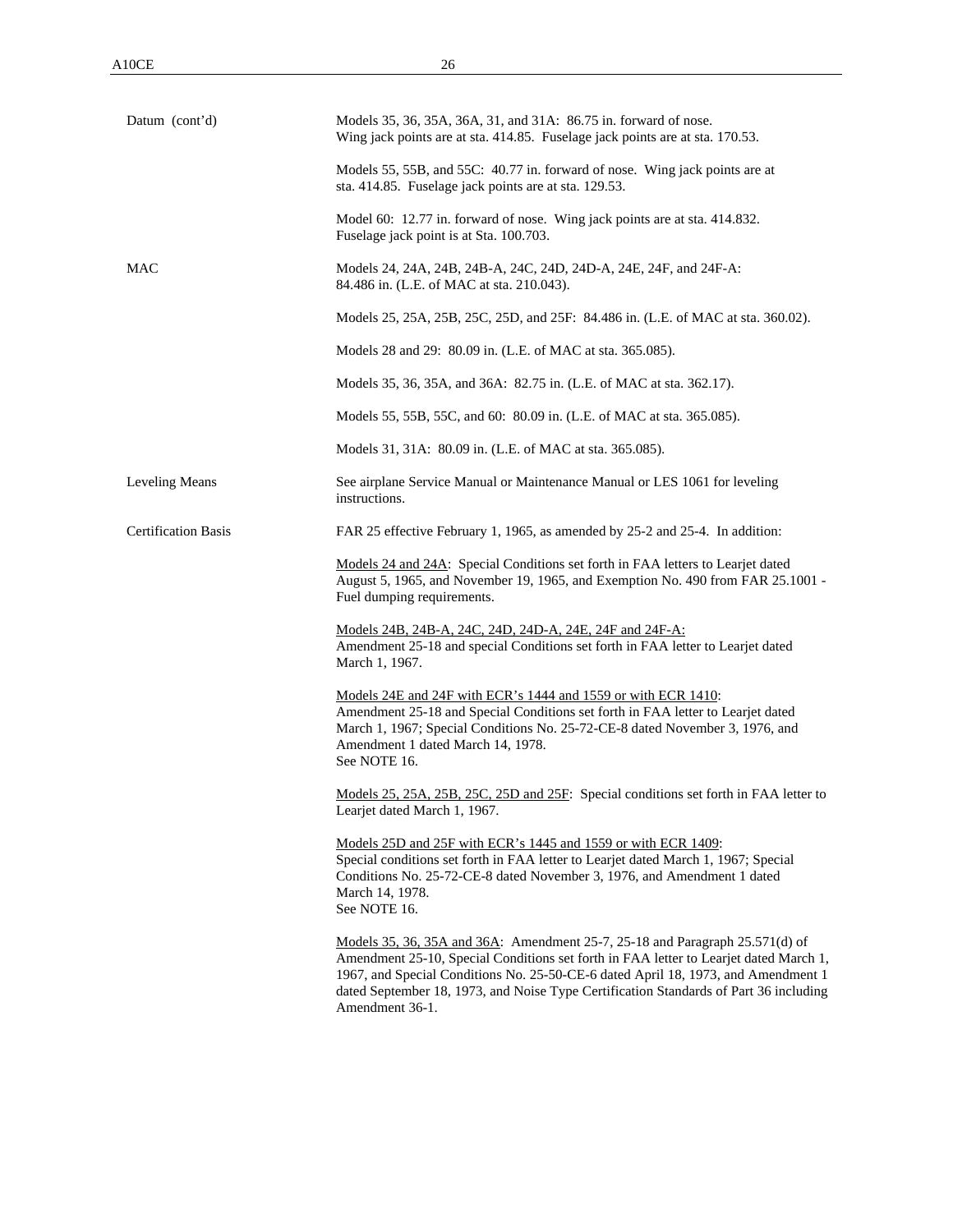Certification basis (cont'd) Models 35A and 36A with ECR's 1446 and 1559: Amendment 25-7, 25-18 and Paragraph 25.571(d) of Amendment 25-10, special Conditions set forth in FAA letter to Learjet dated March 1, 1967, and Special Conditions No. 25-50-CE-6 dated April 18, 1973, and Amendment 1 dated September 18, 1973, and Noise Type Certification Standards of Part 36, including Amendment 36-1; Special Conditions No. 25-72-CE-8 dated November 3, 1976, and Amendment 1 dated March 14, 1978. See NOTE 16.

> Model 35A (C-21A) Configured per ECR 2675B or modified per AAK88-3B: In addition to the basis listed above, Special Conditions 25-ANM-28 dated May 3, 1989.

Models 28 and 29: Amendments 25-7, 25-10, and 25-18, Special Conditions set forth in FAA letter dated March 1, 1967, and Special Conditions No. 25-72-CE-8 issued November 3, 1976, plus Amendment No. 1 dated March 14, 1978, Noise Standards of FAR Part 36 including Amendment 36-1; SFAR 27, fuel venting.

Models 55 and 55B: Amendments 25-3, 25-7, 25-10, 25-12, 25-18, 25-21, and 25-30, plus Section 25.955(b)(2) of Amendment 25-11, Section 25.954 of Amendment 25-14, Sections 25.803(e), 25.811(f), 25.853(a), 25.853(b), and 25-855(a) of Amendment 25-15, Section 25.1359 of Amendment 25-17, Section 25.785(c) of Amendment 25-20, Sections 25.251(c), 25.251(d), 25.251(e), 25.303, 25.305(b), 25.307(d), 25.331(a)(3), 25.335(b), 25.335(f), 25.337(b), 25.349(b), 25.351(a), 25.363, 23.395(a), 25.395(b), 25.471(a)(1), 25.471(a)(2), 25.473, 25.493(b), 25.499(b), 25.499(c), 25.499(d), 25.509(a)(3), 25.561(b)(3), 25.581, 25.607, 25.615, 25.619, 25.625, 25.629, 25.677, 25.697, 25.699, 25.701, 25.721, 25.723, 25.725, 25.727, 25.729, 25.733, 25.735, 25.865, 25.867, 25.871, 25.903(d), 25.934, 25.994, 25.1103(d), 25.1143(e), 25.1303, 25.1307, 25.1331, and 25.1585(c) of Amendment 25-23, Sections 25.1013(e), 25.1305(c)(4), and 25.1305(c)(6) of Amendment 25-36, Sections 25.815, 25.1322, and 25.1403 of Amendment 25-38, and Sections 25.903(e), 25.939, and 25.943 of Amendment 25-40, Section 25.255 of Amendment 25-42, Section 25.1326 of Amendment 25-43; FAR Part 36 effective December 1, 1969, as amended through Amendment 36-10; Special Federal Aviation Regulation (SFAR) 27 effective February 1, 1974, as amended through Amendment SFAR 27-2; and Special Conditions 25-99-CE-14.

Model 55 Configured per ECR 2377A or modified per AAK 55-83-4: In addition to the basis listed above, Special Conditions 25-ANM-2 dated June 24, 1983.

Model 31: Amendments 25-3, 25-7, 25-10, 25-12, 25-18, 25-21, and 25-30, plus Section 25.955(b)(2) of Amendment 25-11, Section 25.954 of Amendment 25-14, Sections 25.803(e), 25.811(f), 25.853(a), 25.853(b), and 25.855(a) of Amendment 25-15, Section 25.1359 of Amendment 25-17, Section 25.785(c) of Amendment 25-20, Sections 25.25, 25.113, 25.145, 25.251, 25.303, 25.305(b), 25.307(d), 25.331(a)(3), 25.335(b), 25.335(f), 25.337(b), 25.349(b), 25.351(a), 25.363, 25.395(a), 25.395(b), 25.471(a)(1), 25.471(a)(2), 25.473, 25.493(b), 25.499(b), 25.499(c), 25.499(d), 25.509(a)(3), 25.561(b)(3), 25.581, 25.607, 25.615, 25.619, 25.625, 25.629, 25.677, 25.697, 25.699, 25.701, 25.721, 25.723, 25.725, 25.727, 25.729, 25.733, 25.735, 25.865, 25.867, 25.871, 25.903(d), 25.934, 25.994, 25.1103(d), 25.1143(e), 25.1303(a)(1), 25.1303(a)(3), 25.1303(b), 25.1303(c), 25.1307, 25.1331, and 25.1585(c) of Amendment 25-23, Sections 25.1013(e), 25.1305(c)(4), and 25.1305(c)(6) of Amendment 25-36, Sections 25.45 through 25.75 deleted, 25.101, 25.161, 25.815, 25.1303(a)(2), 25.1322, 25.1403, and 25.1439 of Amendment 25-38, Sections 25.903(e) 25.939, and 25.943 of Amendment 25-40, Sections 25.29, 25.143(b), 25.147, 25.177, 25.181, 25.201, 25.207, 25.233, 25.237, 25.255, and 25.703 of Amendment 25-42, Section 25.1326 of Amendment 25-43, Section 25.253 of Amendment 25-54, Sections 25.33 and 25.961 of Amendment 25-57; FAR Part 36 effective December 1, 1969, as amended through Amendment 36-15; SFAR 27 effective February 1, 1974, as amended through Amendment SFAR 27-6; Special Conditions No. 25-99-CE-14 and Special Conditions No. 25-ANM-19.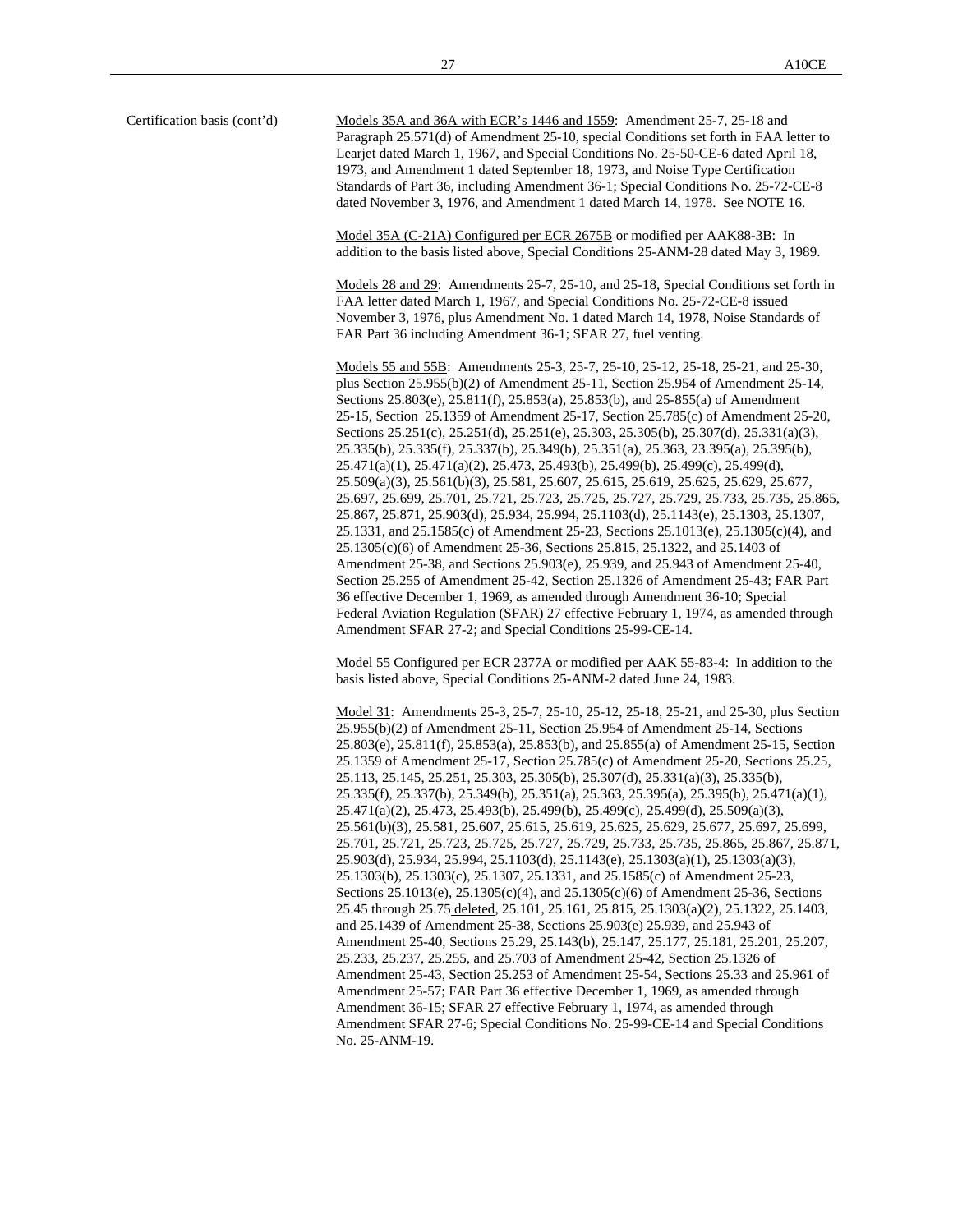Certification basis (cont'd) Model 31 Configured per ECR 3033: The Model 31 basis listed above, except the following applies to the Honeywell EFIS system installation defined by sub-ECR's 3034, 3049, and 3061.

> Sections 25.1309, 25.1321, 25.1333, and 25.1335 of Amendment 25-41, ` Section 25.1329 of Amendment 25-46, and Special Conditions 25-ANM-46 dated July 17, 1991.

Model 55C: Amendments 25-3, 25-7, 25-10, 25-12, 25-18, 25-21, and 25-30, plus Section 25.955(b)(2) of Amendment 25-11, Section 25.954 of Amendment 25-14, Sections 25.803(e), 25.811(f), and 25.855(a) of Amendment 25-15, Section 25.1359 of Amendment 25-17, Section 25.785(c) of Amendment 25-20, Sections 25.251(c), 25.251(d), 25.251(e), 25.303, 25.305(b), 25.307(d), 25.331(a)(3), 25.355(b), 25.335(f), 25.337(b), 25.349(b), 25.351(a), 25.363, 25.395(a), 25.395(b), 25.471(a)(1), 25.471(a)(2), 25.473, 25.493(b), 25.499(b), 25.499(c), 25.499(d), 25.509(a)(3), 25.561(b)(3), 25.581, 25.607, 25.615, 25.619, 25.625, 25.629, 25.677, 25.697, 25.699, 25.701, 25.721, 25.723, 25.725, 25.727, 25.729, 25.733, 25.735, 25.865, 25.867, 25.871, 25.903(d), 25.934, 25.994, 25.1103(d), 25.1143(e), 25.1303(a)(1), 25.1303(a)(3), 25.1303(b), 25.1303(c), 25.1307, 25.1331, and 25.1585(c) of Amendment 25-23, Sections 25.1013(e), 25.1305(c)(4), and 25.1305(c)(6) of Amendment 25-36, Sections 25.815, 25.1303(a)(2), 25.1322, and 25.1403 of Amendment 25-38, Sections 25.903(e), 25.939, and 25.943 of Amendment 25-40, Section 25.255 and 25.703 of Amendment 25-42, Section 25.1326 of Amendment 25-43, Section 25.853 of Amendment 25-51, Section 25.851 of Amendment 25-54; FAR Part 36 effective December 1, 1969, as amended through Amendment 36-15; SFAR 27 effective February 1, 1974, as amended through Amendment SFAR 27-6; Special Conditions 25-ANM-2 dated June 24, 1983; and Special Conditions 25-99-CE-14 dated March 10, 1981.

Model 31A: Amendments 25-3, 25-7, 25-10, 25-12, 25-18, 25-21, and 25-30, plus Section 25.955(b)(2) of Amendment 25-11, Section 25.954 of Amendment 25-14, Sections 25.803(e), 25.811(f), 25.853(a), 25.853(b), and 25.855(a), of Amendment 25-15, Section 25.1359 of Amendment 25-17, Section 25.785(c) of Amendment 25-20, Sections 25.25, 25.113, 25.145, 25.251, 25.303, 25.305(b), 25.307(d), 25.331(a)(3), 25.335(b), 25.335(f), 25.337(b), 25.349(b), 25.351(a), 25.363, 25.395(a), 25.395(b), 25.471(a)(1), 25.471(a)(2), 25.473, 25.493(b), 25.499(b), 25.499(c), 25.499(d), 25.509(a)(3), 25.561(b)(3), 25.581, 25.607, 25.615, 25.619, 25.625, 25.629, 25.677, 25.697, 25.699, 25.701, 25.721, 25.723, 25.725, 25.727, 25.729, 25.733, 25.735, 25.865, 25.867, 25.871, 25.903(d), 25.934, 25.994, 25.1103(d), 25.1143(e), 25.1303(a)(1), 25.1303(a)(3), 25.1303(b), 25.1303(c), 25.1307, 25.1331, and 25.1585(c) of Amendment 25-23, Sections 25.1013(e), 25.1305(c)(4), and 25.1305(c)(6) of Amendment 25-36, Sections 25.45 through 25.75 deleted, 25.101, 25.161, 25.815, 25.1303(a)(2), 25.1322, 25.1403, and 25.1439 of Amendment 25-38, Sections 25.903(e), 25.939, and 25.943 of Amendment 25-40, Section 25.1335 of Amendment 25-41, Section 25.29, 25.143(b), 25.147, 25.177, 25.181, 25.201, 25.207, 25-233, 25.237, 25.255, and 25.703 of Amendment 25-42, Section 25.1326 of Amendment 25-43, Section 25.1329 of Amendment 25-46, Section 25.253 of Amendment 25-54, Section 25.33 and 25.961 of Amendment 25-57; FAR Part 34 effective September 10, 1990; FAR Part 36 effective December 1, 1969, as amended through Amendment 36-15; Special Conditions No. 25-99-CE-14 dated March 8, 1981, for operation to 51,000 feet; Special Conditions No. 25-ANM-46 for lightning strike protection and HIRF.

NOTE: Altitude Heading Reference System (AHRS), Electronic Flight Instrument System, Autopilot/Flight Director, and Air Data Computer are in compliance with Sections 25.1309, 25.1331, and 25.1333 of Amendment 25-41 on Model 31A.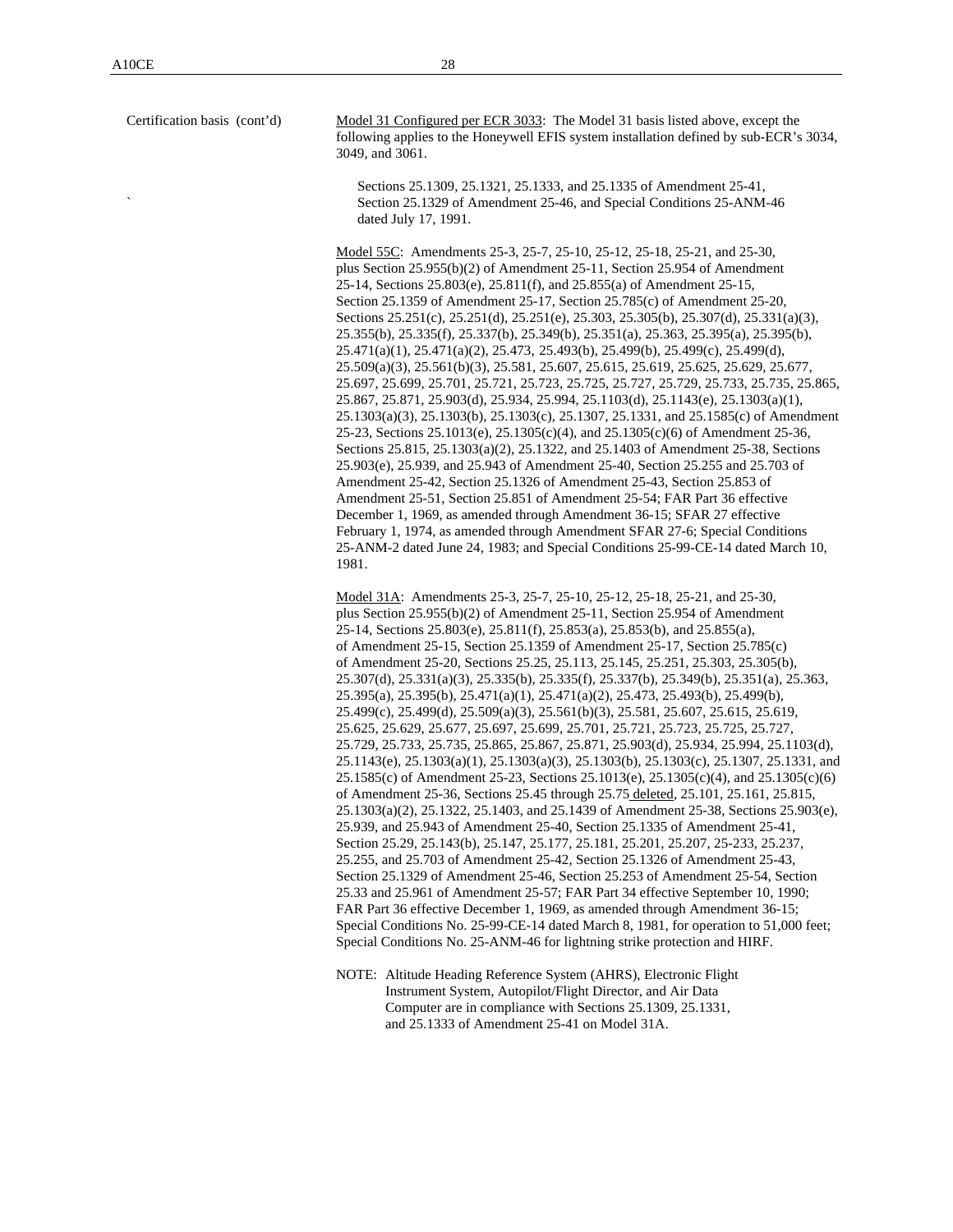| Certification basis (cont'd) |                 | Model 60: FAR 25 effective February 1, 1965, as amended by Amendments 25-1<br>through 25-73, except as stated. Sections $25.305(d)$ , $25.562$ , $25.361$ , $25.672$ , $25.773(d)$ ,<br>25.812 and 25.832 are not applicable. The following sections are effective at the<br>amendment level noted: Sections 25.109, 25.365, 25.671, 25.695, 25.775, 25.783,<br>25.801, 25.805, 25.979, 25.1309, 25.1401 and 25.1435 effective February 1, 1965;<br>Sections 25.807 and 25.855 of Amendment 25-15; Section 25.1529 of Amendment<br>25-21; Sections 25.561, 25.571, 25.625, and 25.721 of Amendment 25-23; Sections<br>25.785, 25.853 and 25.1413 of Amendment 25-51; Section 25.1307 of Amendment<br>25-54; FAR Part 34 effective September 19, 1990; FAR Part 36 effective December 1,<br>1969, as amended by Amendments 36-1 through 36-18; Special Conditions 25-99-CE-14<br>dated March 10, 1981 and Special conditions 25-ANM-46 dated July 17, 1991<br>(Lightning Protection and High Intensity Radiated Fields). For the Electronic Flight<br>Instrument System (EFIS) with associated components, and the fully modulated spoiler<br>system, FAR 25.1309 as amended through Amendment 25-41 is applicable in addition to<br>the above certification basis. |  |  |  |  |
|------------------------------|-----------------|--------------------------------------------------------------------------------------------------------------------------------------------------------------------------------------------------------------------------------------------------------------------------------------------------------------------------------------------------------------------------------------------------------------------------------------------------------------------------------------------------------------------------------------------------------------------------------------------------------------------------------------------------------------------------------------------------------------------------------------------------------------------------------------------------------------------------------------------------------------------------------------------------------------------------------------------------------------------------------------------------------------------------------------------------------------------------------------------------------------------------------------------------------------------------------------------------------------------------------------------------------------------|--|--|--|--|
|                              | Ditching:       | Compliance with the following optional requirements has been established:<br>Structural provisions of FAR 25.801(b) through (e) and $25.807(d)$ :<br>Models 24, 24A, 24B, 24B-A, 24C, 24D, 24D-A, 24E, 24F, 24F-A,                                                                                                                                                                                                                                                                                                                                                                                                                                                                                                                                                                                                                                                                                                                                                                                                                                                                                                                                                                                                                                                 |  |  |  |  |
|                              |                 | 25, 25B, 25C, 25D, 25F, 28, 29, 31, 31A, 35, 36, 35A, 36A.<br>Compliance with structural provisions of FAR 25.801(b) through (e)<br>and 25.807(d) has not been shown for Models 55, 55B, 55C, and 60.                                                                                                                                                                                                                                                                                                                                                                                                                                                                                                                                                                                                                                                                                                                                                                                                                                                                                                                                                                                                                                                              |  |  |  |  |
|                              | Ice Protection: | FAR 25.1419<br>When ice protection system is installed per<br>ECR 770 - Model 24<br>ECR 771 - Models 25 and 25A (S/N 002 thru 031)<br>ECR 791 - Models 25, 25A, 25B and 25C (S/N 032 and on),<br>24B (S/N 194 and on), 24D<br>and $24D-A$ (S/N $230$ and on)<br>ECR 796 - Models 24B, 24B-A (S/N 181 through 193)<br>ECR 1133-Models 35 and 36<br>ECR 1459-Models 24E, 24F, 24F-A, 25D, 25F, 35A and 36A and:<br>Model 24D with ECR 1510<br>Model 25B with ECR 1511<br>Model 25C with ECR 1511<br>Model 35 with ECR 1512<br>Model 36 with ECR 1512<br>Model 24B with ECR 1514 and ECR 791 or 796<br>Model 24 with ECR 1515 and ECR 770<br>Model 25 with ECR 1513 and ECR 771 or 791<br>ECR 1640-Model 28<br><b>ECR 1641-Model 29</b><br>ECR 2625-Model 31 and 31A<br>ECR 1906-Model 55, 55B, and 55C<br>ECR 2952-Model 60                                                                                                                                                                                                                                                                                                                                                                                                                                          |  |  |  |  |
|                              | Noise Standards | Compliance with Noise Standards - FAR 36, has been<br>established for Model 24D, and for Models 24D, 25B<br>and 25C airplanes with sound suppressors installed<br>per Gates Learjet ECR 1244. Compliance with FAR<br>36 has been established for Model 24D, 24E, 24F,<br>24F-A, 25D, 25F, 35, 36, 35A, 36A, 55, 55B, 55C, 31,<br>31A and 60 airplanes, and Model 25B and 25C airplanes<br>when modified according to ECR 1511, and for Model 25<br>airplanes when modified according to ECR 1513,<br>and for Model 24B airplanes and modified according to<br>ECR 1514, and for Models 28 and 29 defined by ECR 1685.                                                                                                                                                                                                                                                                                                                                                                                                                                                                                                                                                                                                                                              |  |  |  |  |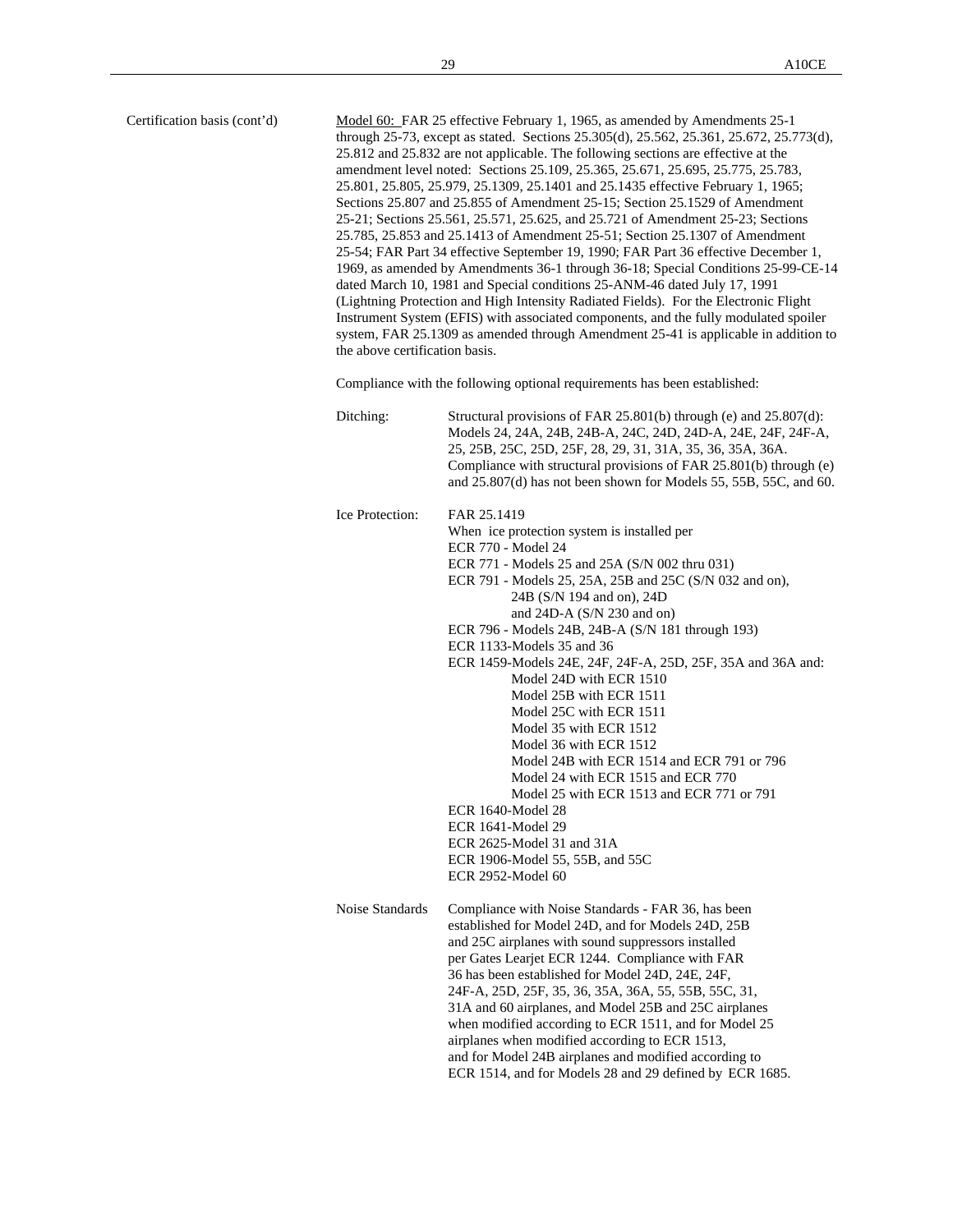| Certification basis (cont'd) | Equivalent Level of Safety:                                                                                                                                                                                                                             |                   |                                                                                                                                                                                                                                                                    |  |  |
|------------------------------|---------------------------------------------------------------------------------------------------------------------------------------------------------------------------------------------------------------------------------------------------------|-------------------|--------------------------------------------------------------------------------------------------------------------------------------------------------------------------------------------------------------------------------------------------------------------|--|--|
|                              |                                                                                                                                                                                                                                                         | 25.201(c)(2)      | (except Models 31, 31A, 55C, and $60$ )                                                                                                                                                                                                                            |  |  |
|                              |                                                                                                                                                                                                                                                         | 25.2773(b)(2)     | (except Model 60)                                                                                                                                                                                                                                                  |  |  |
|                              |                                                                                                                                                                                                                                                         | 28.807(a)(4)      | (except Models 55, 55B, 55C, and 60)                                                                                                                                                                                                                               |  |  |
|                              |                                                                                                                                                                                                                                                         | 25.813(e)         | (Model 60 only)                                                                                                                                                                                                                                                    |  |  |
|                              |                                                                                                                                                                                                                                                         | 25.815            | (except Models 55, 55B, 55C, 31, 31A and 60)                                                                                                                                                                                                                       |  |  |
|                              |                                                                                                                                                                                                                                                         | 25.841(b)(6)      | (Model 60 only)                                                                                                                                                                                                                                                    |  |  |
|                              |                                                                                                                                                                                                                                                         | 25.1305(r)        | (Models 35/36, 55, 55B, 55C, 31, and 31A)                                                                                                                                                                                                                          |  |  |
|                              |                                                                                                                                                                                                                                                         | 25.1321           | (Model 24 only)                                                                                                                                                                                                                                                    |  |  |
|                              |                                                                                                                                                                                                                                                         | 25.1439(b)(2)(ii) | (except Models 55, 55B, 55C, 31, 31A and 60)                                                                                                                                                                                                                       |  |  |
|                              |                                                                                                                                                                                                                                                         | 25.1505(b)(1)     | (except Models 31, 31A, 55C, and $60$ )                                                                                                                                                                                                                            |  |  |
|                              | Application for Type Certificate dated May 13, 1965.                                                                                                                                                                                                    |                   |                                                                                                                                                                                                                                                                    |  |  |
|                              | Type Certificate No. A10CE issued March 17, 1966.                                                                                                                                                                                                       |                   |                                                                                                                                                                                                                                                                    |  |  |
| <b>Production Basis</b>      | Production Certificate No. 317 for Models 24, 24A, 24B, 24B-A, 24C, 24D, 24D-A,<br>24E, 24F, 24F-A, 25, 25A, 25B, 25C, 25D, 25F, 28, 29, 35, 36, 55, and 55B; for                                                                                       |                   |                                                                                                                                                                                                                                                                    |  |  |
|                              | Model 31, S/N 001 through 019; for Model 35A, S/N 067 through 659; for Model 36A,<br>S/N 018 through 059, 062, and 063; for Model 55C, S/N 135 through 143.                                                                                             |                   |                                                                                                                                                                                                                                                                    |  |  |
|                              |                                                                                                                                                                                                                                                         |                   | Production Certificate No. 329CE for Model 31, S/N 020 and on; for Model 35A,<br>S/N 660 and on; for Model 36A, S/N 060, 061, 064 and on; for Model 55C, S/N 144 and<br>on; for Model 31A, S/N 035 and on; for Model 60, S/N 001 and on.                           |  |  |
| Equipment                    | The basic required equipment as prescribed in the applicable airworthiness regulations<br>(see Certification Basis) must be installed in the aircraft for certification. Gates Learjet<br>Report 26WB-10 (Model 35, 36) defines the required equipment. |                   |                                                                                                                                                                                                                                                                    |  |  |
|                              | 60-S47 respectively.                                                                                                                                                                                                                                    |                   | Learjet Service Manuals or Maintenance Manuals for the Models 24, 25, 28/29, 31, 31A,<br>35/36, 55, 55B, 55C, and 60 include structural component replacement lives from FAA<br>Approved Learjet Reports 24-S47, 25-S47, 28/29-S47, 26-S47, 31-S47, 54/55-S47, and |  |  |

NOTE 1. (a) Current weight and balance report including list of equipment included in the certificated empty weight, and loading instructions when necessary, must be provided for each aircraft at the time of original certification. The empty weight and corresponding center of gravity locations must include:

|                    |           |           | <b>MODELS</b> |            |             |        |
|--------------------|-----------|-----------|---------------|------------|-------------|--------|
|                    | 24/24A/   |           | 24E           | 24F/24F-A  | 25D/25F     |        |
|                    | 24B/24B-A | 25/25A    | $*24C$        | 24D/24D-A  | 25B/25C     |        |
| Unusable fuel      | 183.0 lb. | 183.0 lb. | 145 lb.       | 156 lb.    | 156 lb.     |        |
| (based on 6.7 lbs) | at        | at        | at            | at         | at          |        |
| per gal.)          | 221.3     | 371.3     | 220.4         | 222.2      | 371.3       |        |
| Unusable Oil       | $4.8$ lb. | $4.8$ lb. | 4.8 lb.       | $4.8$ lb.  | $4.8$ lb.   |        |
|                    | at        | at        | at            | at         | at          |        |
|                    | 308.0     | 453.0     | 303.0         | 303.0      | 453.0       |        |
| Hydraulic fluid    | 14.0 lb.  | 14.0 lb.  | 14.0 lb.      | $14.0$ lb. | 14.0 lb.    |        |
|                    | at        | at        | at            | at         | at          |        |
|                    | 334.2     | 485.0     | 334.2         | 334.2      | 485.0       |        |
|                    | 35A/36A   |           |               |            |             |        |
|                    | 35/36     | 28        | 29            | 55/55B/55C | 31/31A      | 60     |
| Unusable fuel      | 136.9 lb. | 84 lb.    | 85 lb.        | 121.0 lb.  | $111.0$ lb. | 32 lb. |
| (based on 6.7 lb.  | at        | at        | at            | at         | at          | at     |
| per gal.)          | 368.2     | 382.1     | 382.7         | 384.4      | 382.2       | 382.6  |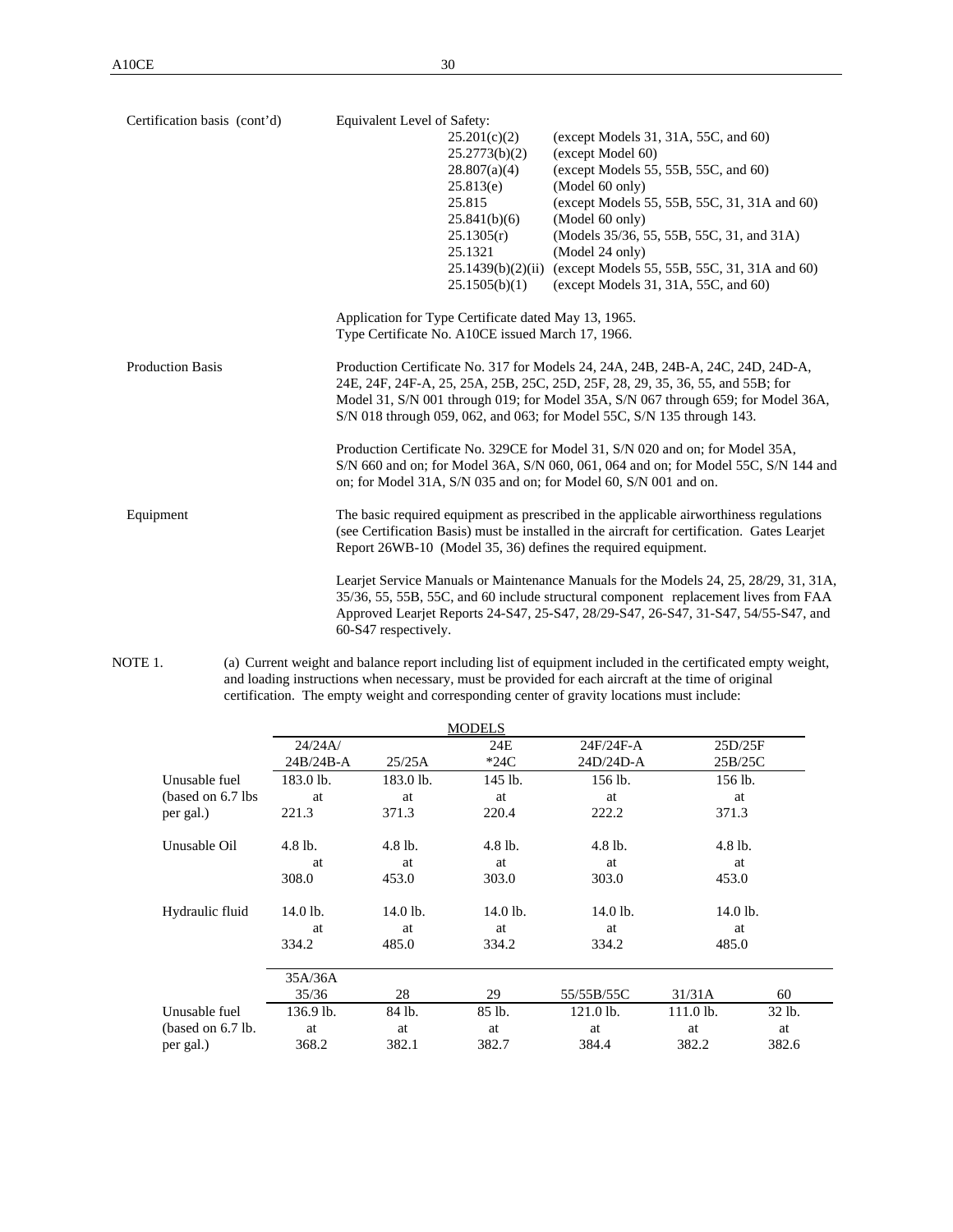|         |                 | 35A/36A                                                   |             |             |                                                                                                                                                                                                                                                                                                                                                                                                                                                                                                                                                                                                                                                                                                                       |             |             |
|---------|-----------------|-----------------------------------------------------------|-------------|-------------|-----------------------------------------------------------------------------------------------------------------------------------------------------------------------------------------------------------------------------------------------------------------------------------------------------------------------------------------------------------------------------------------------------------------------------------------------------------------------------------------------------------------------------------------------------------------------------------------------------------------------------------------------------------------------------------------------------------------------|-------------|-------------|
|         |                 | 35/36                                                     | $28\,$      | 29          | 55/55B/55C                                                                                                                                                                                                                                                                                                                                                                                                                                                                                                                                                                                                                                                                                                            | 31/31A      | 60          |
|         | Unusable Oil    | 16.6 lb.                                                  | 4.8 lb.     | 4.8 lb.     | 16.6 lb.                                                                                                                                                                                                                                                                                                                                                                                                                                                                                                                                                                                                                                                                                                              | 28.3 lb.    | 17.8 lb.    |
|         |                 | at                                                        | at          | at          | at                                                                                                                                                                                                                                                                                                                                                                                                                                                                                                                                                                                                                                                                                                                    | at          | at          |
|         |                 | 437.8                                                     | 453.0       | 453.0       | 459.0                                                                                                                                                                                                                                                                                                                                                                                                                                                                                                                                                                                                                                                                                                                 | 437.8       | 467.1       |
|         | Hydraulic fluid | 14.0 lb.                                                  | 14.0 lb.    | 14.0 lb.    | 140 lb.                                                                                                                                                                                                                                                                                                                                                                                                                                                                                                                                                                                                                                                                                                               | 14.0 lb.    | 15.2 lb.    |
|         |                 | at<br>485.0                                               | at<br>485.0 | at<br>485.0 | at<br>507.6                                                                                                                                                                                                                                                                                                                                                                                                                                                                                                                                                                                                                                                                                                           | at<br>485.0 | at<br>517.8 |
|         |                 | *Also applicable to aircraft modified per ECR 1228        |             |             |                                                                                                                                                                                                                                                                                                                                                                                                                                                                                                                                                                                                                                                                                                                       |             |             |
|         |                 |                                                           |             |             | (b) The airplane must be so loaded that the C.G. is within the specified limits at all times.                                                                                                                                                                                                                                                                                                                                                                                                                                                                                                                                                                                                                         |             |             |
|         |                 |                                                           |             |             |                                                                                                                                                                                                                                                                                                                                                                                                                                                                                                                                                                                                                                                                                                                       |             |             |
| NOTE 2. |                 | Manual must be displayed.                                 |             |             | The placards specified in the appropriate FAA Approved Flight Manual or Service Manual or Maintenance                                                                                                                                                                                                                                                                                                                                                                                                                                                                                                                                                                                                                 |             |             |
| NOTE 3. |                 | demonstrated to comply with FAR 25.785.                   |             |             | All replacement seats (crew and passenger), although they may comply with TSO C39 must also be                                                                                                                                                                                                                                                                                                                                                                                                                                                                                                                                                                                                                        |             |             |
| NOTE 4. |                 |                                                           |             |             | The limitations section of the Airplane Flight Manual contains indicated airspeed (IAS) operating<br>limitations. Airspeed instrument will be marked with appropriate indicated airspeed.                                                                                                                                                                                                                                                                                                                                                                                                                                                                                                                             |             |             |
|         |                 |                                                           |             |             | For the airspeed limits of the following models, see their respective airplane flight manuals: Models<br>24B-A, 24D-A, 24F-A, 24 with ECR 1515, 24B with ECR 1514, 24D with ECR 1510, 25 with ECR 1513,<br>25B with ECR 1511, 25C with ECR 1511, 35 with ECR 1512, 36 with ECR 1512, 35 with ECR 1512 and<br>ECR 1495, 35 with ECR 1517, 36 with ECR 1517, and 35A with ECR 1495.                                                                                                                                                                                                                                                                                                                                     |             |             |
| NOTE 5. |                 | additive. See Airplane Flight Manual for fuel procedures. |             |             | (a) Commercial kerosene, JP-4 and JP-5 type fuel, conforming to GE. jet fuel spec. D50T1011.<br>MIL-I-27686 anti-icing additive must be blended into aircraft fuel in concentrations of not less than<br>0.060 or more than 0.15 percent by volume. JP-4 fuel supplied in the United States of America has the<br>necessary anti-icing additive. JP-4 fuel supplied in other countries may not contain the anti-icing                                                                                                                                                                                                                                                                                                 |             |             |
|         |                 | Airplane Flight Manual for fuel procedures.               |             |             | (b) Commercial kerosene, JP-4 and JP-5 fuel, conforming to AiResearch Manufacturing Co. Fuel<br>Specification EMS 53111, EMS 53112, EMS 53113, or EMS 53116 except Model 31 aircraft equipped<br>with fuel heaters per ECR 2637 or AAK 89-6 are not approved for use with JP-4 fuel. MIL-I-27686<br>anti-icing additive must be blended into aircraft fuel in concentrations of not less than 0.060 or more<br>than 0.15 percent by volume except on those Model 55, 55B, and 55C aircraft equipped with fuel<br>heaters per ECR 2051 or AAK 55-81-1 and Model 31 aircraft equipped with fuel heaters per ECR 2637<br>or AAK 89-6. JP-4 fuel supplied in other countries may not contain the anti-icing additive. See |             |             |
|         |                 | See Airplane Flight Manual for fuel procedures.           |             |             | (c) Commercial kerosene and JP-5 fuel, conforming to AiResearch Manufacturing Co.Fuel Specification<br>EMS 53111, EMS 53112, EMS 53113, or EMS 53116. MIL-I-27686 anti-icing additive must be<br>blended into aircraft fuel in concentrations of not less than 0.060 or more than 0.15 percent by volume.                                                                                                                                                                                                                                                                                                                                                                                                             |             |             |
|         |                 | procedures.                                               |             |             | (d) Commercial JP-5, JP-8, Jet A, Jet A-1 type fuels, conforming to Pratt & Whitney Canada Specification<br>CPW204 and Service Bulletin No. 24004 and later revisions. See Airplane Flight Manual for fuel                                                                                                                                                                                                                                                                                                                                                                                                                                                                                                            |             |             |
| NOTE 6. |                 |                                                           |             |             | General Electric CJ-610-6 engines derated to 2850 lb. of thrust are eligible in pairs when installed per ECR<br>319, and eligible mixed with a CJ-610-4 engine on one side when installed per ECR 615. The AFM must<br>be revised to include applicable Engine Pressure Ratio and Engine Exhaust Temperature Data.                                                                                                                                                                                                                                                                                                                                                                                                    |             |             |

NOTE 1. (cont'd)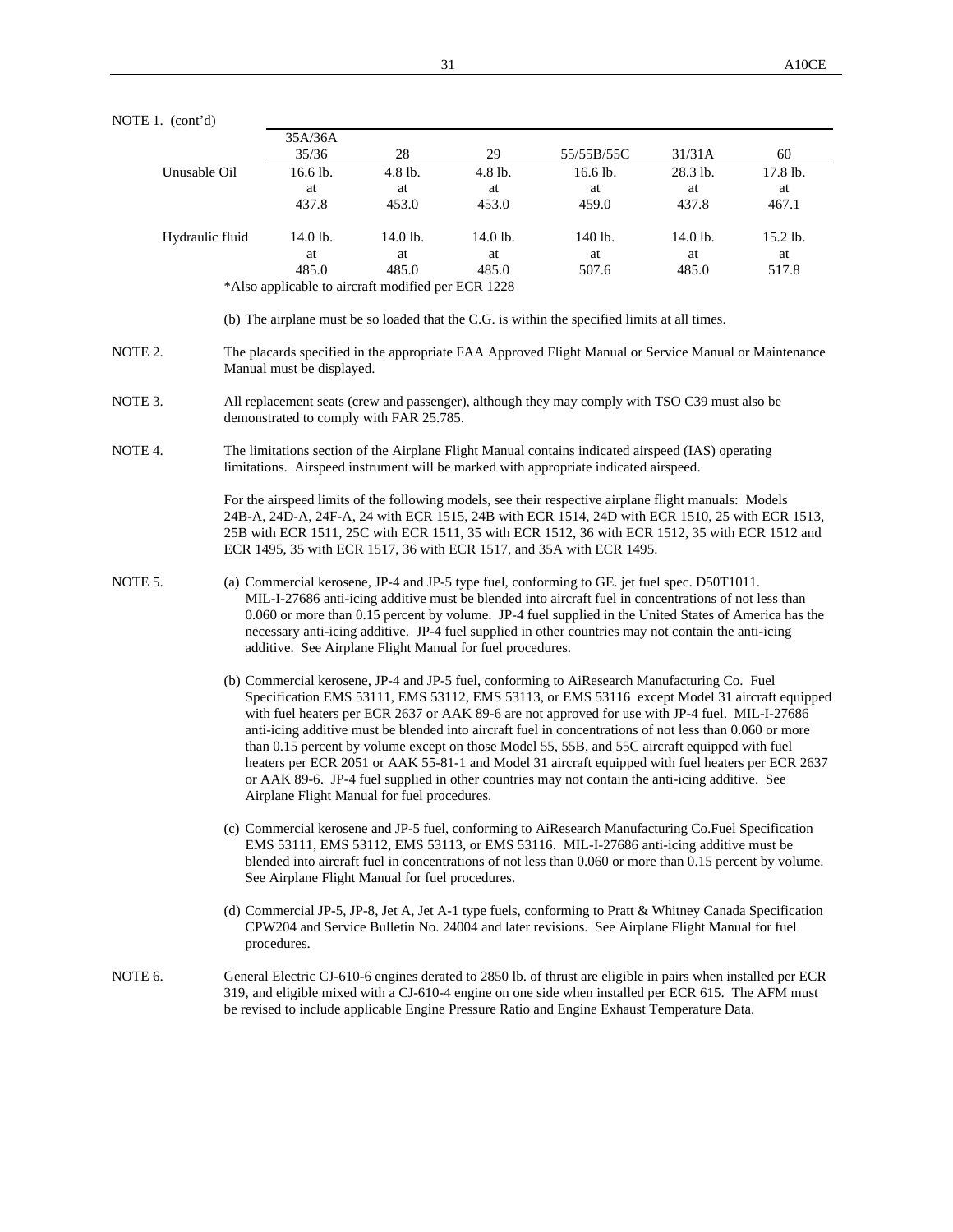| NOTE 7.  |                                                                                                                                                                  | The following optional seating configurations are eligible for approval:                                                                                                                                                                                                                                              |  |  |  |  |
|----------|------------------------------------------------------------------------------------------------------------------------------------------------------------------|-----------------------------------------------------------------------------------------------------------------------------------------------------------------------------------------------------------------------------------------------------------------------------------------------------------------------|--|--|--|--|
|          | Models 24, 24A, 24B, 24B-A, 24C, 24D,<br>24D-A, 24E, 24F and 24F-A                                                                                               | Two pilots, 9 passengers (per ECR 617B)                                                                                                                                                                                                                                                                               |  |  |  |  |
|          | Models 25, 25A, 25B, 25C, 25D and 25F<br>Models 28, 29, 35, 36, 35A, 36A                                                                                         | Two pilots, 10 passengers, 1 attendant (per ECR 619B)<br>Two pilots, 10 passengers, 1 attendant<br>(Ref.Learjet Report No. 26-D261)                                                                                                                                                                                   |  |  |  |  |
|          | Models 31,31A: Maximum number of occupants:<br>Ref. Learjet Report No. ER-188-TUC for approved seating configurations.                                           | 13 (Two pilots, 10 passengers, 1 attendant)                                                                                                                                                                                                                                                                           |  |  |  |  |
|          | Models 55, 55B, 55C:<br>Maximum number of occupants: 13 (Two pilots, 10 passengers, 1 attendant)                                                                 |                                                                                                                                                                                                                                                                                                                       |  |  |  |  |
|          | Ref. Learjet Report No. ER-084-TUC for approved seating configurations.<br>Model 60:<br>Maximum number of occupants: 13 (two pilots, 10 passengers, 1 attendant) |                                                                                                                                                                                                                                                                                                                       |  |  |  |  |
|          | Ref. Learjet Report No. ER-211 for approved seating configurations.                                                                                              |                                                                                                                                                                                                                                                                                                                       |  |  |  |  |
| NOTE 8.  | with ECR 736:                                                                                                                                                    | The following aircraft are eligible for a maximum takeoff weight of 13,500 lb. when modified in accordance                                                                                                                                                                                                            |  |  |  |  |
|          | Model 23, S/N 003 to 039 if modified in accordance with ECR 233.<br>Model 23, S/N 040 to 069 if modified in accordance with ECR 230.                             |                                                                                                                                                                                                                                                                                                                       |  |  |  |  |
|          | Model 23, S/N 070 to 099 if modified in accordance with ECR 227.<br>Model 24, $S/N$ 100 through 180.                                                             |                                                                                                                                                                                                                                                                                                                       |  |  |  |  |
| NOTE 9.  | Airplanes complying with ECR 812 are Model 24C.<br>Those complying with ECR 858 are Model 24D.                                                                   |                                                                                                                                                                                                                                                                                                                       |  |  |  |  |
|          | Those complying with ECR 990 are Model 24D-A.                                                                                                                    |                                                                                                                                                                                                                                                                                                                       |  |  |  |  |
|          | Those complying with ECR 1463 are Model 24E.<br>Those complying with ECR 1464 are Model 24F.                                                                     |                                                                                                                                                                                                                                                                                                                       |  |  |  |  |
|          | Those complying with ECR 1565 are Model 24F-A.                                                                                                                   |                                                                                                                                                                                                                                                                                                                       |  |  |  |  |
| NOTE 10. | Airplanes complying with ECR 813 are Model 25C.<br>Those complying with ECR 859 are Model 25B.                                                                   |                                                                                                                                                                                                                                                                                                                       |  |  |  |  |
|          | Those complying with ECR 980 are Model 25A.                                                                                                                      |                                                                                                                                                                                                                                                                                                                       |  |  |  |  |
|          | Those complying with ECR 1465 are Model 25D.<br>Those complying with ECR 1469 are Model 25F.                                                                     |                                                                                                                                                                                                                                                                                                                       |  |  |  |  |
| NOTE 11. | Model 25, 25B and 25C aircraft are eligible for 12,500 lb. zero wing fuel weight limitation upon<br>ECR 1511, nor to Model 25 airplanes with ECR 1513.           | Model 24 series aircraft are Model 23 aircraft modified to the Model 24 configuration are eligible for<br>11,400 lb. zero wing fuel weight limitation upon compliance with ECR 1071, ECR 1514, or ECR 1515.<br>compliance with ECR's 1132 and 1144. This eligibility does not apply to Model 25B or 25C aircraft with |  |  |  |  |
| NOTE 12. | lightweight Model 24.                                                                                                                                            | Model 24 aircraft are authorized to operate at maximum takeoff gross weight of 12,499 lbs. in accordance<br>with AFM without redesignation as Model 24A. The Model 24A is a specific aircraft model and not a                                                                                                         |  |  |  |  |
| NOTE 13. | Special Conditions for export.                                                                                                                                   | (a) Model 24D, and 24F through S/N 349 eligible for export to Australia when modified according to Gates<br>Learjet Corporation ECR 1087. (Ineligible for U.S. airworthiness without demodification.)                                                                                                                 |  |  |  |  |
|          | ECR 1248. (Ineligible for U.S. airworthiness without demodification.)                                                                                            | Model 25B/C eligible for export to Australia when modified according to Gates Learjet Corporation                                                                                                                                                                                                                     |  |  |  |  |
|          | ECR 1401. (Ineligible for U.S. airworthiness without demodification.)                                                                                            | Model 35/36 eligible for export to Australia when modified according to Gates Learjet Corporation                                                                                                                                                                                                                     |  |  |  |  |
|          | ECR 1531. (Ineligible for U.S. airworthiness without demodification.)                                                                                            | Model 35A/36A eligible for export to Australia when modified according to Gates Learjet Corporation                                                                                                                                                                                                                   |  |  |  |  |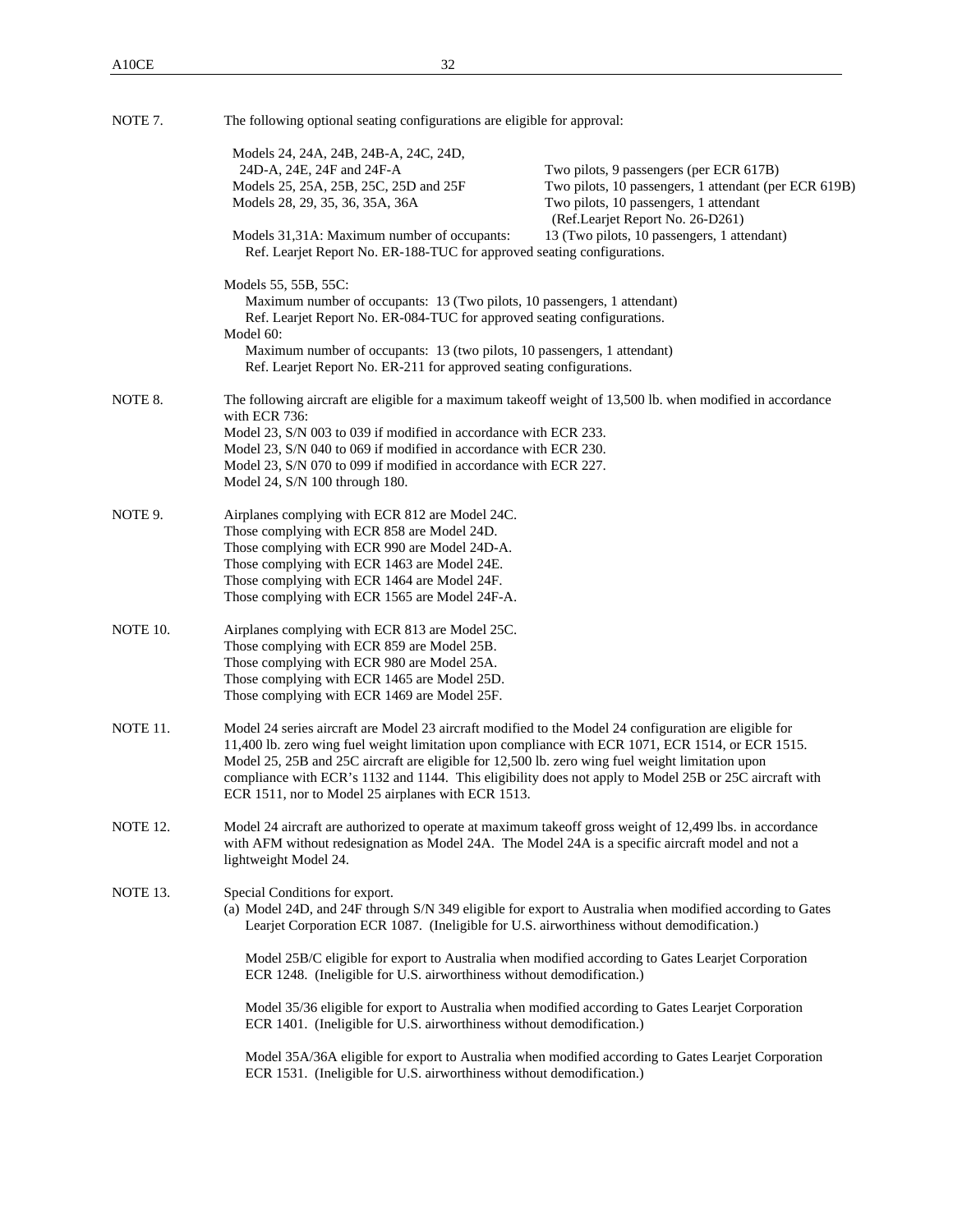NOTE 13. (cont'd)

- (a) Model 55 eligible for export to Australia when modified according to Gates Learjet Corporation ECR 2550. (Ineligible for U.S. Airworthiness without demodification.)
- (b) Models 35A/36A eligible for export to the United Kingdom when modified according to Gates Learjet Corporation ECR 1793. (Ineligible for U.S. airworthiness without demodification.)

Model 55 eligible for export to the United Kingdom when modified according to Learjet Inc. ECR 2383.

(c) Models 25, 25B and 25C eligible for export to France when modified according to Gates Learjet Corporation ECR 1194.

Models 35/36/35A/36A eligible for export to France when modified according to Gates Learjet Corporation ECR 1358. (Ineligible for U.S. airworthiness without demodification.)

Model 55 eligible for export to France when modified according to Gates Learjet Corporation ECR 2538.

(d) Model 35/36/35A/36A eligible for export to Canada when modified according to Gates Learjet Corporation ECR 1447. (Ineligible for U.S. airworthiness without demodification.)

Model 55 eligible for export to Canada when modified according to Gates Learjet Corporation ECR 2549. (Ineligible for U.S. airworthiness without demodification.)

Model 60 eligible for export to Canada when modified according to Learjet Inc. ECR 3726.

Model 31A eligible for export to Canada when modified according to Learjet Inc. ECR 3186 (Private) or ECR 3187 (Commercial).

- (e) Model 35/36 eligible for export to Sweden when modified according to Gates Learjet Corporation ECR 1477.
- (f) Model 35/36 eligible for export to Germany when modified according to Gates Learjet Corporation ECR 1318.

Model 35A/36A eligible for export to Germany when modified according to Gates Learjet Corporation ECR 1536.

Model 55 eligible for export to Germany when modified according to Gates Learjet Corporation ECR 2533.

Model 31 eligible for export to Germany when modified according to Learjet ECR 2791.

Model 55C eligible for export to Germany when modified according to Learjet ECR 2807.

Model 31A eligible for export to Germany when modified according to Learjet Inc. ECR 3255 (Private) or ECR 3236 (Commercial).

(g) Model 55 and 55B eligible for export to Brazil when modified according to Learjet Corporation ECR 2576.

Model 55C eligible for export to Brazil when modified according to Learjet Corporation ECR 2683.

Model 31 eligible for export to Brazil when modified according to Learjet Corporation ECR 2655.

Model 31A eligible for export to Brazil when modified according to Learjet Inc. ECR 3544.

Model 60 eligible for export to Brazil when modified asccording to Learjet Inc. ECR 3705.

(h) Model 60 eligible for export to Argentina when modified according to Learjet Inc. ECR 3740.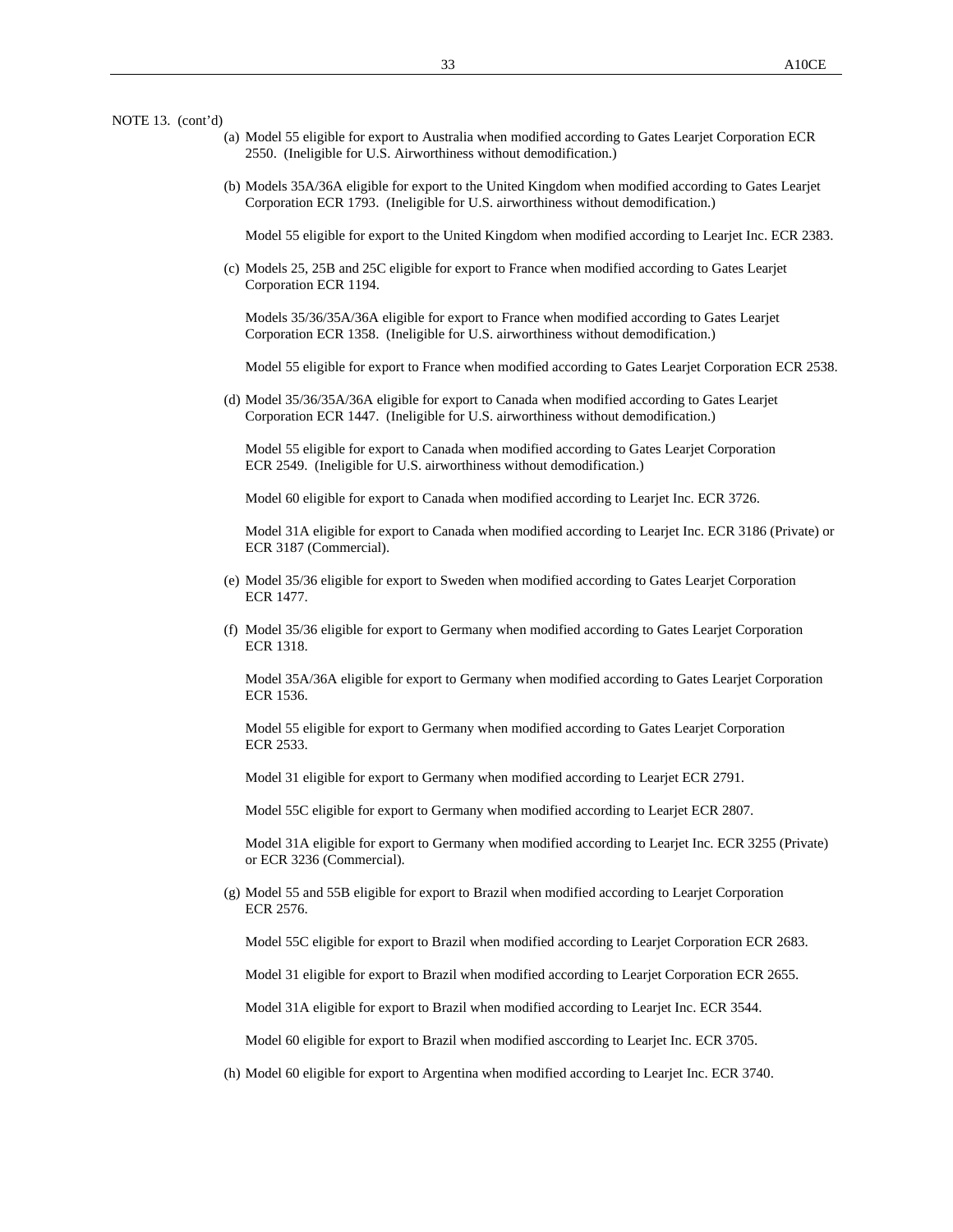| NOTE 13. $(cont'd)$ |                                                                                                                                                                                                                                             |
|---------------------|---------------------------------------------------------------------------------------------------------------------------------------------------------------------------------------------------------------------------------------------|
|                     | (i) Model 60 eligible for export to Austria when modified according to Learjet Inc. ECR 3840.                                                                                                                                               |
|                     | (k) Model 60 eligible for export to Bermuda when modified according to Learjet Inc. ECR 3852.                                                                                                                                               |
|                     | (1) Model 31A eligible for export to Namibia when modified according to Learjet Inc. ECR 3869.                                                                                                                                              |
| <b>NOTE 14.</b>     | Model 35 and 36 airplanes are defined by ECR 866.<br>Airplanes complying with ECR 1466 are Model 35A.<br>Airplanes complying with ECR 1467 are Model 36A.                                                                                   |
| <b>NOTE 15.</b>     | Models 35 and 36 configured per ECR 1404 are eligible for restricted category photographic mission<br>operation. Refer to Airplane Flight Manual Supplement for conversion instructions from restricted to<br>standard category conversion. |
| <b>NOTE 16.</b>     | Model 24E and 24F, S/N 24-350, 24-352 through 24-354, 24-356 and on, comply with ECR 1410 which<br>includes sub-ECR's 1444, 1559 and 1563.                                                                                                  |

Model 25D and 25F, S/N 25-230 and on, comply with ECR 1409 which includes sub-ECR's 1445, 1559 and 1563.

ECR installation effectivity is as follows:

|         |      | ECR No. |                                |
|---------|------|---------|--------------------------------|
| Model   | Top  | Sub     | Model Effectivity              |
| 24E/F   | 1410 |         | 24-350, 24-352 through 24-354, |
|         |      |         | $24-356$ and on                |
|         |      | 1444    | 24-350 and on                  |
|         |      | 1559    | 24-348 and on                  |
|         |      | 1563    | 24-350, 24-352 through 24-354, |
|         |      |         | 24-356 and on                  |
| 25D/F   | 1409 |         | $25-230$ and on                |
|         |      | 1445    | $25-227$ and on                |
|         |      | 1559    | $25-223$ and on                |
|         |      | 1563    | $25-230$ and on                |
| 35A/36A |      | 1446    | 35-107, 35-113 and on,         |
|         |      |         | 36-032 and on                  |
|         |      | 1559    | 35-107, 35-113 and on,         |
|         |      |         | 36-032 and on                  |

Equipment installed in non-pressurized areas of these airplanes shall be approved for the appropriate environmental conditions resulting from operation at the maximum approved altitude.

- NOTE 17. Models 35/36 and 35A/36A configured per ECR 2234 or odified per AAK 80-2 are eligible for a Takeoff Gross Weight of 18,300 pounds and Maximum Ramp Weight of 18,500 pounds.
- NOTE 18. Models 35/36 and 35A/36A configured per ECR 2233 or modified per AAK 80-3 are eligible for a Landing Gross Weight of 15,300 pounds.
- NOTE 19. Model 55 configured per ECR 2173 is eligible for a Takeoff Gross Weight of 20,500 pounds. Model 55 configured per ECR 2554 or modified per AAK 55-82-3 is eligible for a Takeoff Gross Weight of 21,000 pounds. Model 55 configured per ECR 2431 or modified per AAK 55-84-6 is eligible for Takeoff Gross Weight of 21,500 pounds. Model 55 configured per ECR 2432 or modified per AAK 55-84-3 is eligible for landing weight of 18,000 pounds. Refer to Airplane Flight Manual for operting limitations with this modification.
- NOTE 20. Models 55, 55A, 55B, and 60 equipment installations or other modifications to the tailcone area must be coordinated with the controlling FAA Region.